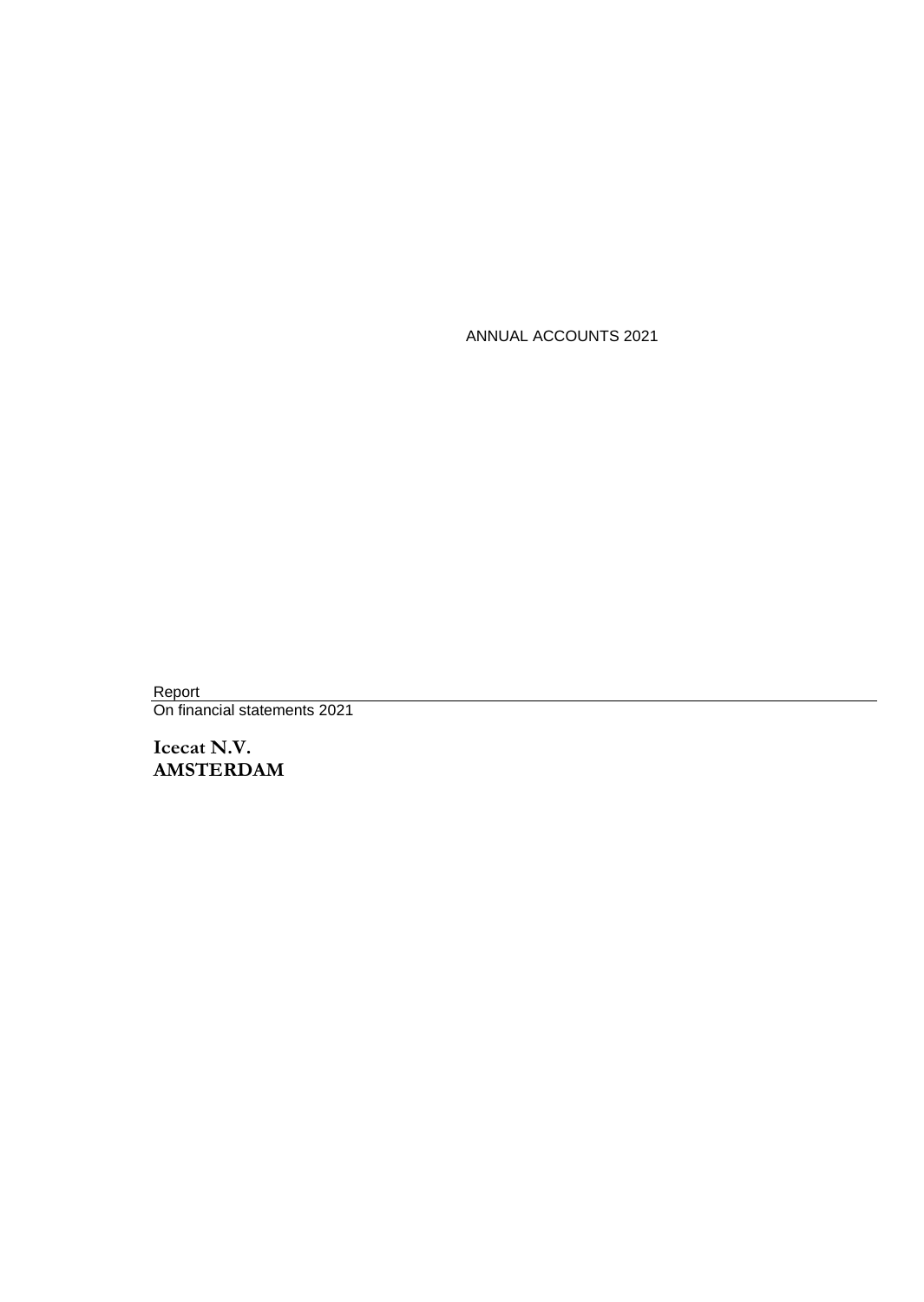# **Table of contents**

**Page**

| <u>1.</u>      | <b>Management Board report</b>                                          |    |
|----------------|-------------------------------------------------------------------------|----|
| 1.1            | Management Board report                                                 | 4  |
| 2.             | <b>Consolidated accounts</b>                                            |    |
| 2.1            | Consolidated balance sheet as of December 31, 2021                      | 10 |
| 2.2            | Consolidated statement of income for the year 2021                      | 12 |
| 2.3            | Consolidated cash flow statement for the year 2021                      | 13 |
| 2.4            | Notes to the financial statements of the consolidated annual report     | 15 |
| 2.5            | Notes to the consolidated balance sheet                                 | 21 |
| 2.6            | Notes to the consolidated statement of income                           | 30 |
| 3 <sub>1</sub> | <b>Non-consolidated accounts</b>                                        |    |
| 3.1            | Non-consolidated balance sheet as of December 31, 2021                  | 34 |
| 3.2            | Non-consolidated statement of income for the year 2021                  | 36 |
| 3.3            | Non-consolidated cash flow statement for the year 2021                  | 37 |
| 3.4            | Notes to the financial statements of the non-consolidated annual report | 39 |
| 3.5            | Notes to the balance sheet                                              | 44 |
| 3.6            | Notes to the non-consolidated statement of income                       | 55 |
| 4.             | <b>Other information</b>                                                |    |
| 4.1            | Independent auditor's report                                            | 58 |
|                |                                                                         |    |

*Investment disclaimer* 59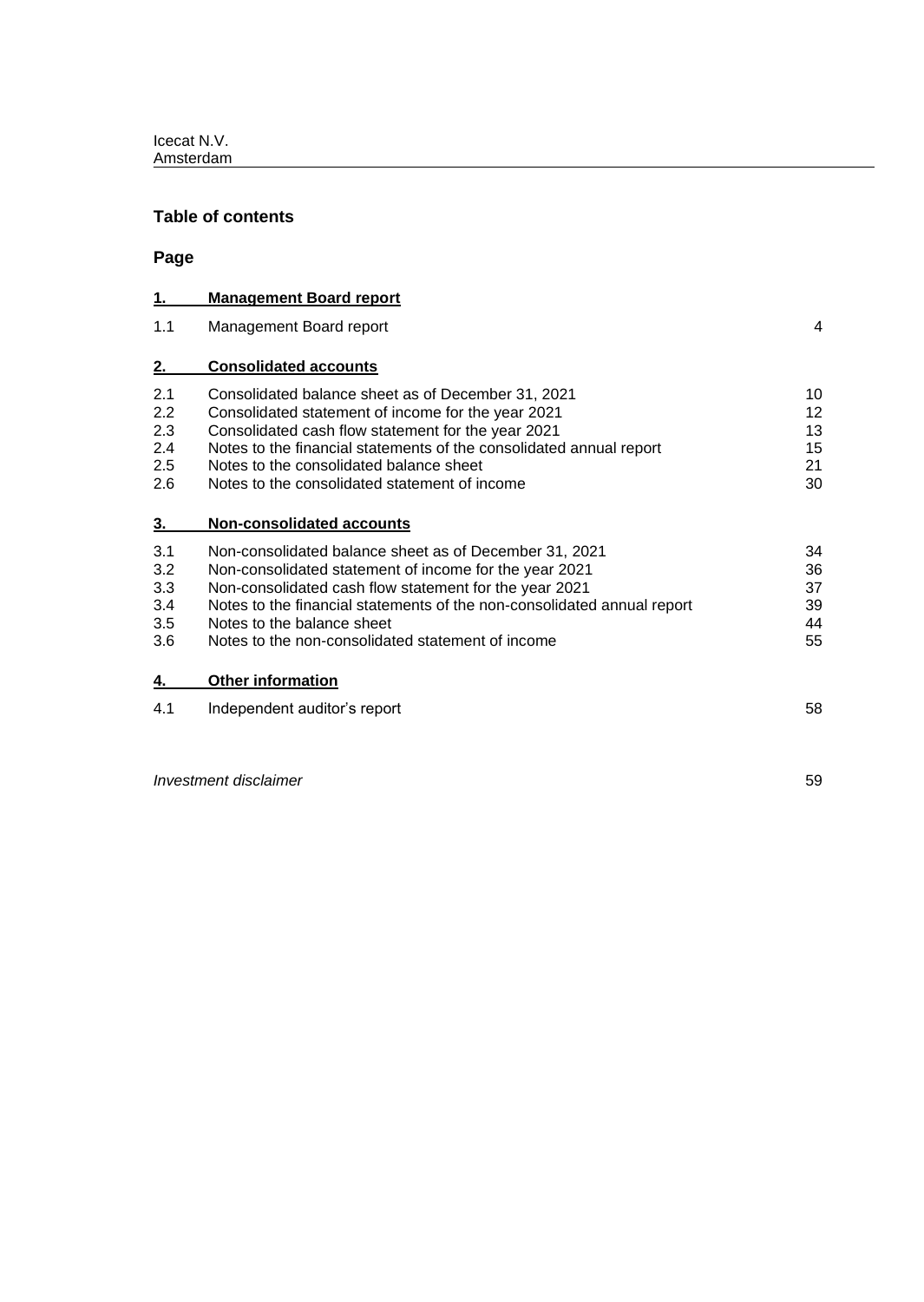1. MANAGEMENT BOARD REPORT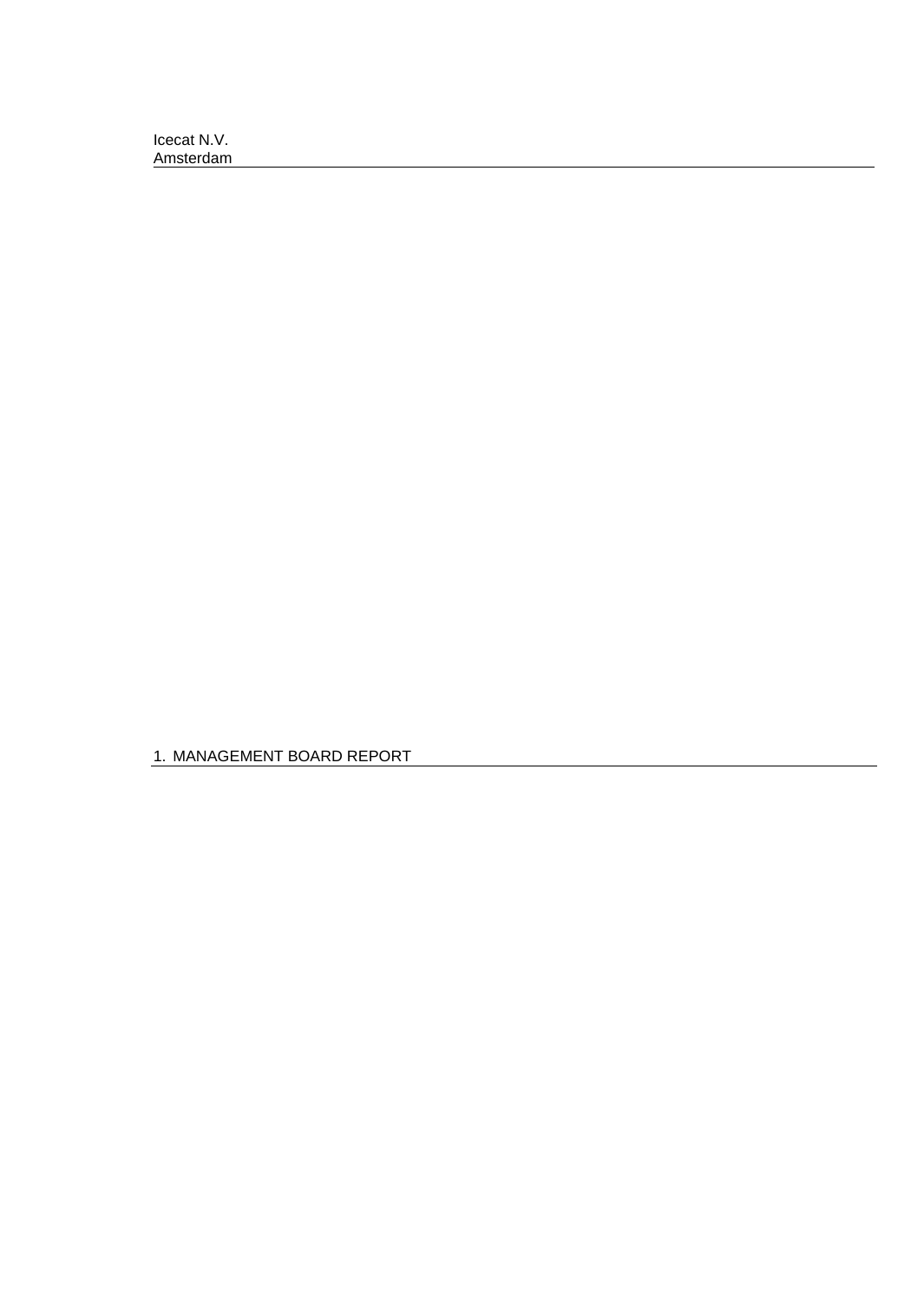# **1.1 Management Board report**

During 2021, the annual revenues of Icecat continued to expand at a steady pace. The COVID-19 crisis did not put a break on content-related investments anymore. We acquired video syndicator Autheos, which gave us access to new Dutch retail clients. See [https://iceclog.com/autheos-video-syndication-business](https://iceclog.com/autheos-video-syndication-business-transferred/)[transferred/](https://iceclog.com/autheos-video-syndication-business-transferred/)

The operational margin and profit developed nicely in line with previous years. Especially, the sales of our share in Hatch led to a one-time profit explosion.

We continued with our general strategy to focus on expanding our global footprint, continued fast-growth and operational excellence to optimize but not yet maximize profitability. Our cash is used to finance further acquisitions in the consolidating Product Information Management & Syndication (PIMS) market such. Further, we created a fund to participate in unrelated SaaS/Cloud startups or scaleups.

During 2021, Icecat was able to expand both its international and local business in The Netherlands. Icecat expanded its product data activities in the Fashion, Toys & Entertainment, Health & Beauty, Do It Yourself and FMCG verticals. Further, Icecat continued to win PIMS deals, in which it successfully deployed its PIMS cloud solutions.



*Business Flow Icecat Product Information Management and Syndication (PIMS)*

### *Non-financial KPIs*

The key processes in Icecat's PIMS workflow are monitored through non-financial KPIs (Key Performance Indicators). During the first COVID-19 year, Icecat's footprint was growing very fast. During the second COVID-19 year, the expansion in new user registrations stabilized around 8K new registrations of ecommerce content users. We saw the use of Icecat data expand by 39% to 13.6 billion product data-sheet downloads. The production of product data-sheets expanded by 22%. And, the visits to our blog with news, manuals and other information, expanded by 121% to 1.9 million visits.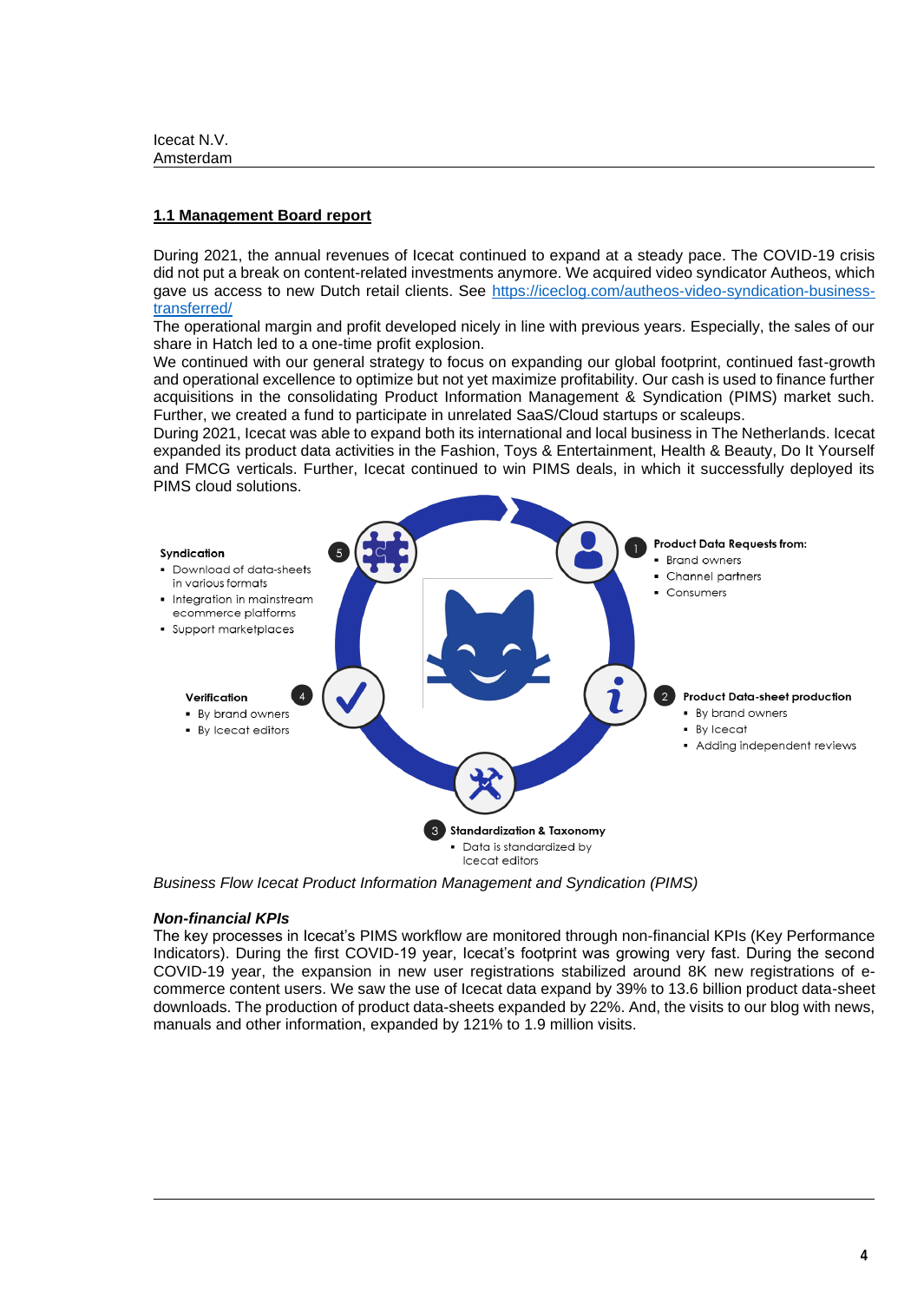|                                      | 2021      | Y-o-Y   |
|--------------------------------------|-----------|---------|
| <b>Product Data-Sheet Downloads</b>  | 13.6 bio  | $+39%$  |
| <b>Product Data-Sheet Production</b> | $2.1$ mio | $+22%$  |
| New user registrations               | 7.819     | -8%     |
| Total number of Product Data-sheets  | 10.1 mio  | $+24%$  |
| <b>Blog visits</b>                   | $1.9$ mio | $+121%$ |

### *Innovation roadmap*

The tech innovation of Icecat, and its daughter companies Iceshop and Syndy, have been focused during 2021 on improving its PIMS cloud services for manufacturer and merchant clients, integrations with Amazon and Google for clients, and improving the free Vendor Central service for retail clients.

We formulated our 2022 roadmap here: [https://iceclog.com/icecat-service-roadmap-2022/.](https://iceclog.com/icecat-service-roadmap-2022/)

Icecat continues to qualify for Dutch R&D subsidies (Dutch: "WBSO") and the related profit tax break, i.e., the so-called innovation box (Dutch: "innovatiebox").

### *Sustainable buying decisions*

It's Icecat's core mission to provide data to help consumers and professionals making *sustainable* buying decisions. Research has shown that the presence of sustainability labels in product data-sheets strongly influences buying decisions. During 2021, we expanded the support of GEN (global ecolabelling network) labels, when relevant for the product category. Further, we switched in 2021 to the updated, mandatory EU Energy Labels for home appliances and cars.

Internally, Icecat's fleet of lease cars mainly consists of Full Electrical Vehicle (FEVs). We will phase out the last plug-in hybrid electrical vehicle (PHEV) in 2022. Furthermore, the solar panels on the rooftop of the Dutch Nieuwegein office of Icecat takes care of the energy needs in that office including recharging cars. Also, the main hosting company we use for co-locating our servers are run by a company that is climate neutral.

Due to COVID-19, staff worked mostly remotely from home, temporarily reducing work-related travel dramatically. A balanced, and at times a completely virtual, way of working has been already Icecat's policy since its inception. In the Amsterdam office, we have seven Icecat branded company bikes, which help to limit the use of cars for commuting and other short trips from and to the office, and also have a promotional value.

Icecat's outsourced operational and technical activities provide decent work to remote editors, developers and operational staff, providing stable income to families in sometimes turbulent regions. Continuous innovation and productivity gains keep the high-skilled jobs interesting.

# *Changes in competition*

The take-over of Autheos' client portfolio in 2021, has strengthened Icecat's position in the video syndication domain.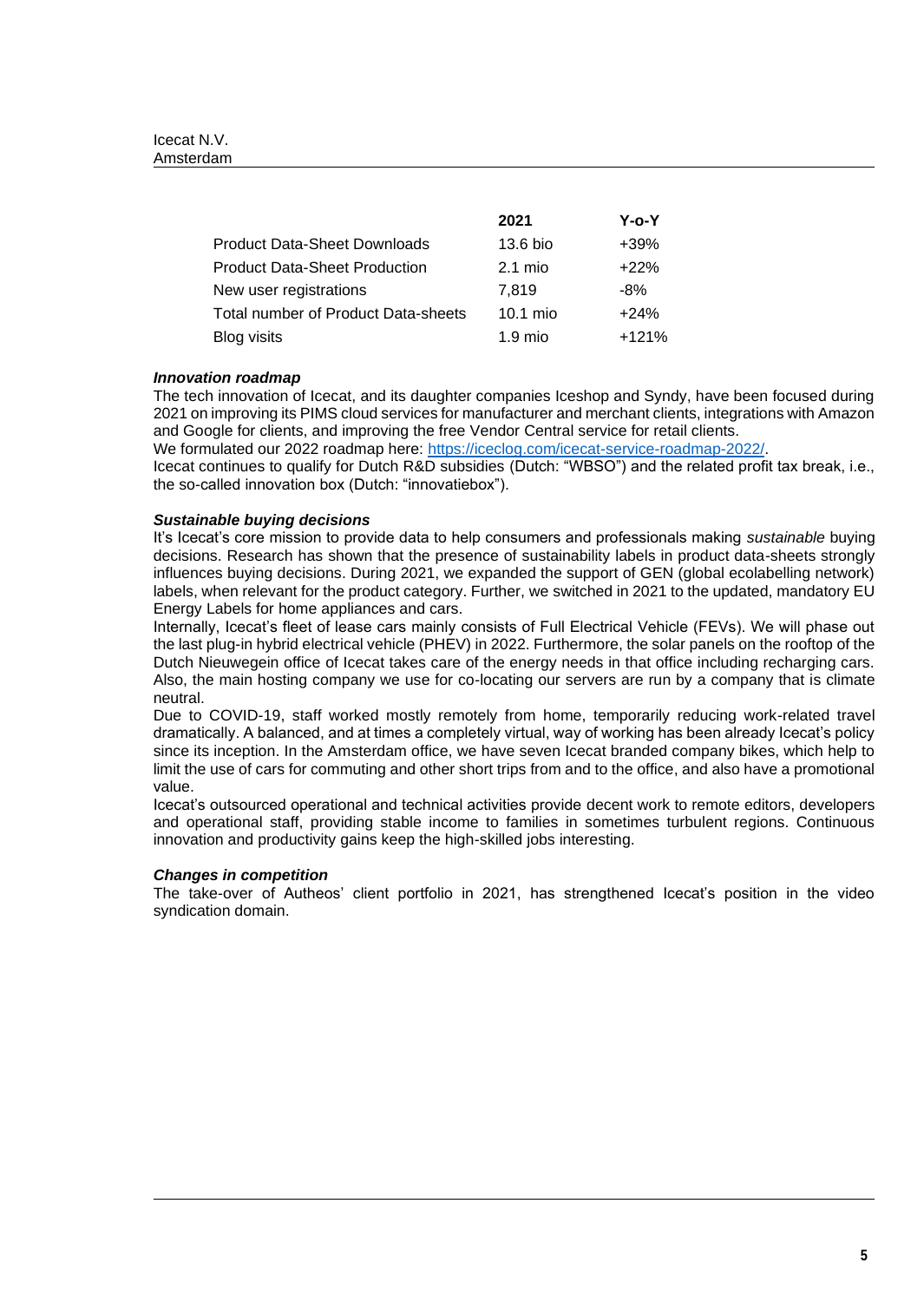| Icecat N.V. |  |
|-------------|--|
| Amsterdam   |  |

In its core-vertical of product data for tech products, Icecat experiences that it's free Open Icecat model continues to be very successful. We see that the changes in competition and the expansion of our online footprint translated into the rapid increase in spontaneous sign-ups from brands, retailers and online platforms that want to use Icecat.

Not surprisingly, a lot is changing in the market regarding our competitive landscape. For example, US based Salsify has acquired French based Alkemics, which are both active in the FMCG vertical. We expect more such M&A activities during 2021 and see that as beneficial for Icecat. There is clearly more appetite for investments in the PIMS market.

### **Icecat Depository Receipts (DRs)**

The Icecat share price ended in 2021 at € 9.00 (2020: €9.75).

The average income of Icecat per ordinary share 2021 increased sharply to €2.65 (2020: €0.17), mainly because of the sales of Icecat's share in Hatch. See also [https://iceclog.com/icecat-h2-2021-profit-grows](https://iceclog.com/icecat-h2-2021-profit-grows-explosively-and-icecat-creates-smart-fund/)[explosively-and-icecat-creates-smart-fund/](https://iceclog.com/icecat-h2-2021-profit-grows-explosively-and-icecat-creates-smart-fund/)

The board will propose to the general shareholder meeting to pay dividends during 2022. The proposed dividend per share will be  $\epsilon$  0.38, which totals to 4 million euro.

Given the continued positive developments in revenues, margin, and profitability, and the validation that the market is willing to pay high multiples for recurring revenues based businesses, we are of the opinion that there is no economic rationale for a negative share price trend.

The financial calendar is maintained here:<https://iceclog.com/financial-calendar-icecat-n-v/>**.**

### *External Auditor*

The external auditor remains HLB Den Hartog Accountants and Consultants B.V., represented by register accountant, Steven ten Hagen. Due to planning constraints, the accountant expects to have finalized the audit in the following months.

# *Board and Remuneration*

There were no changes in the formal management board.

The shareholding of CEO Martijn Hoogeveen through iMerge B.V: in addition to ordinary shares, iMerge had a holding of 306,417 DRs (Depository Receipts of Icecat shares) at the end of 2021 (2020: 303,855 DRs).

The management fee of Netvalue, the holding of CEO Martijn Hoogeveen, has been modestly increased by 5% to 172K euro as the principal focus of a main shareholder should be to continue to create shareholder value. Additionally, a one-time bonus of 100K euro was applied for the successful sales of Icecat's participation in Hatch.

Emre Tan's gross salary was 127K euro during 2021 (+5% compared to one year earlier). Additionally, a one-time bonus of 50K euro was applied for the successful sales of Icecat's participation in Hatch.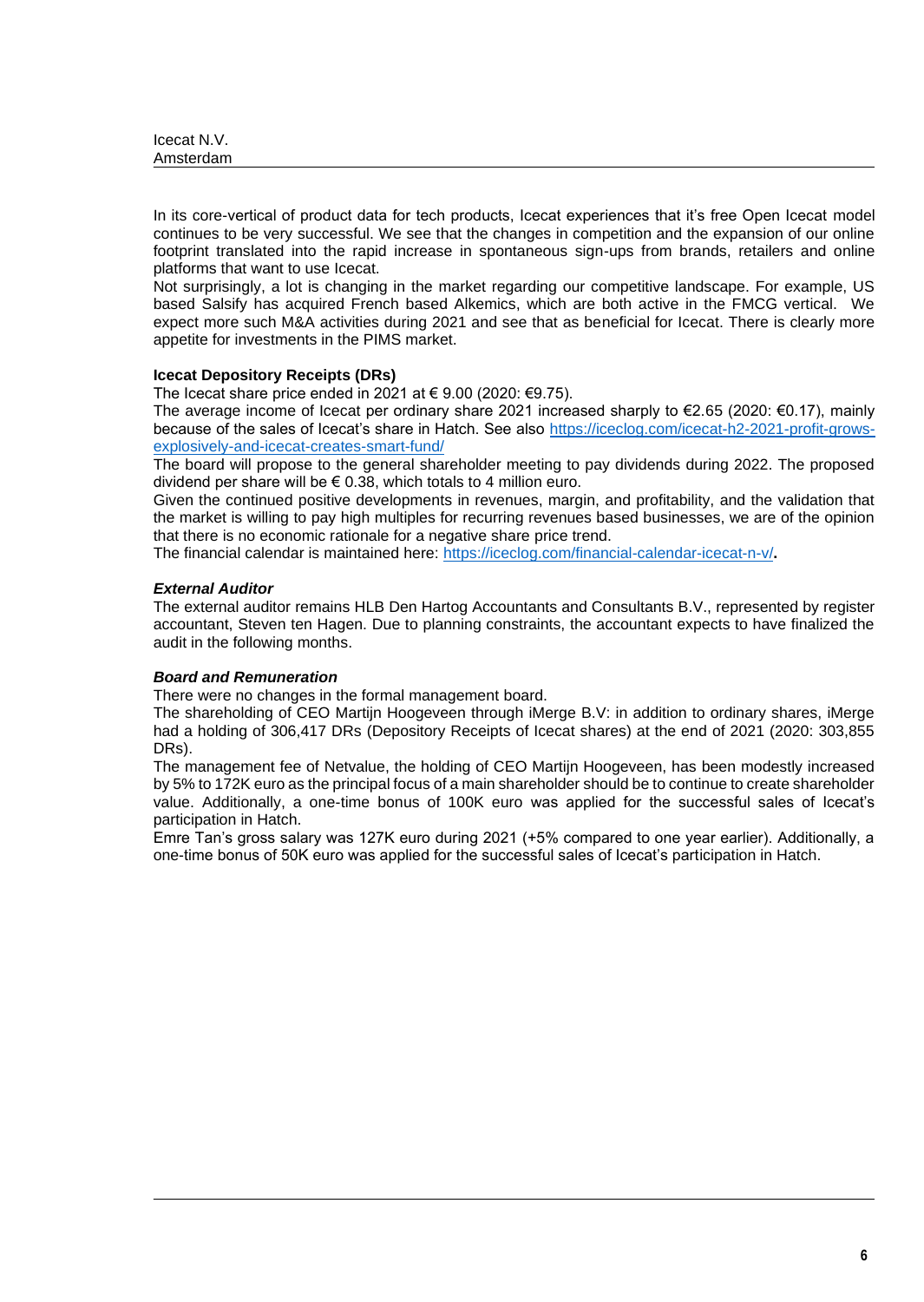| Icecat N.V. |  |
|-------------|--|
| Amsterdam   |  |

Icecat still has a one-tier board, for efficiency reasons, whereby the independent managing director of the trust office (Stichting Administratiekantoor Icecat) represents the interests of the investors in DRs in shareholder meetings, and the shareholder meeting has a supervisory function, and Icecat board members do not participate in decision making or voting in case of a conflict of interest.

The following nominal changes took place in the board: René Rozendal is appointed as *chief business development offices* (CBDO) and oversees the development of new verticals. Guillaume Stritmatter is appointed as group CTO. Composition of the board per December 31, 2021: of the eight members, four are non-native, one is female. The appointment policy is purely meritocratic.

### *Business Risks incl COVID-19 effects*

During 2021, we were cautious regarding costs given the COVID-19 crisis, but we continued to invest in improving our platform services. On the one hand, the COVID-19 crisis led to more interest and investment from e-commerce clients. On the other hand, our retail clients were hit by lockdowns, and uncertainty sometimes led to a reduced demand.

Regarding business risks, 2021 brought less dramatic changes than feared. The ongoing expansion and consolidation in the e-commerce market is accelerated, whereby global platforms like Amazon and Alibaba are increasingly dominant. Marketplaces, intermediaries through which retailers offer their goods to consumers, are becoming more important for major ecommerce players like Amazon, BOL, Zalando, Alibaba and others.

The general economic conditions during 2021 were favorable, because of a bounce-back from, the COVID-19 crisis. The crisis mitigation measures of governments seemed to have staved off the risk of a depression, but fanned inflation. The lockdowns mainly affect traditional retail, but leads to a further expansion of Icecat's main market: e-commerce. The pressure on the labor market has temporarily increased, making it somewhat more challenging for Icecat to hire new marketing and sales staff.

The inclusion of multiple PIMS solutions in the portfolio of Icecat pays off, as it led to better integrations of product content into the ecosystems of major clients. Nevertheless, there are many players on the PIMS market, and every high-end client has complex and changing requirements, which can be difficult to meet. In the PIMS market it's important to develop a strong and competitive brand. At the same time, many PIMS players are (potential) partners for Icecat.

The adoption of new or updated (EU) legal frameworks for copyrights in the digital age might continue to have some impact on the way that Icecat is organizing and operating its content syndication processes. Icecat didn't face any legal challenges during this year in this respect, but is closely monitoring changes in the legal environment. GDPR compliance had, apart from updating terms and conditions, a limited impact as Icecat is hardly exposed to the data of private persons, and already operates secure databases in its self-managed hosting facility.

Due to the tight labor market for staff with digital competences, Icecat might not always be able to quickly fill its job positions. Nevertheless, the COVID-19 crisis seems to have eased the labor market somewhat.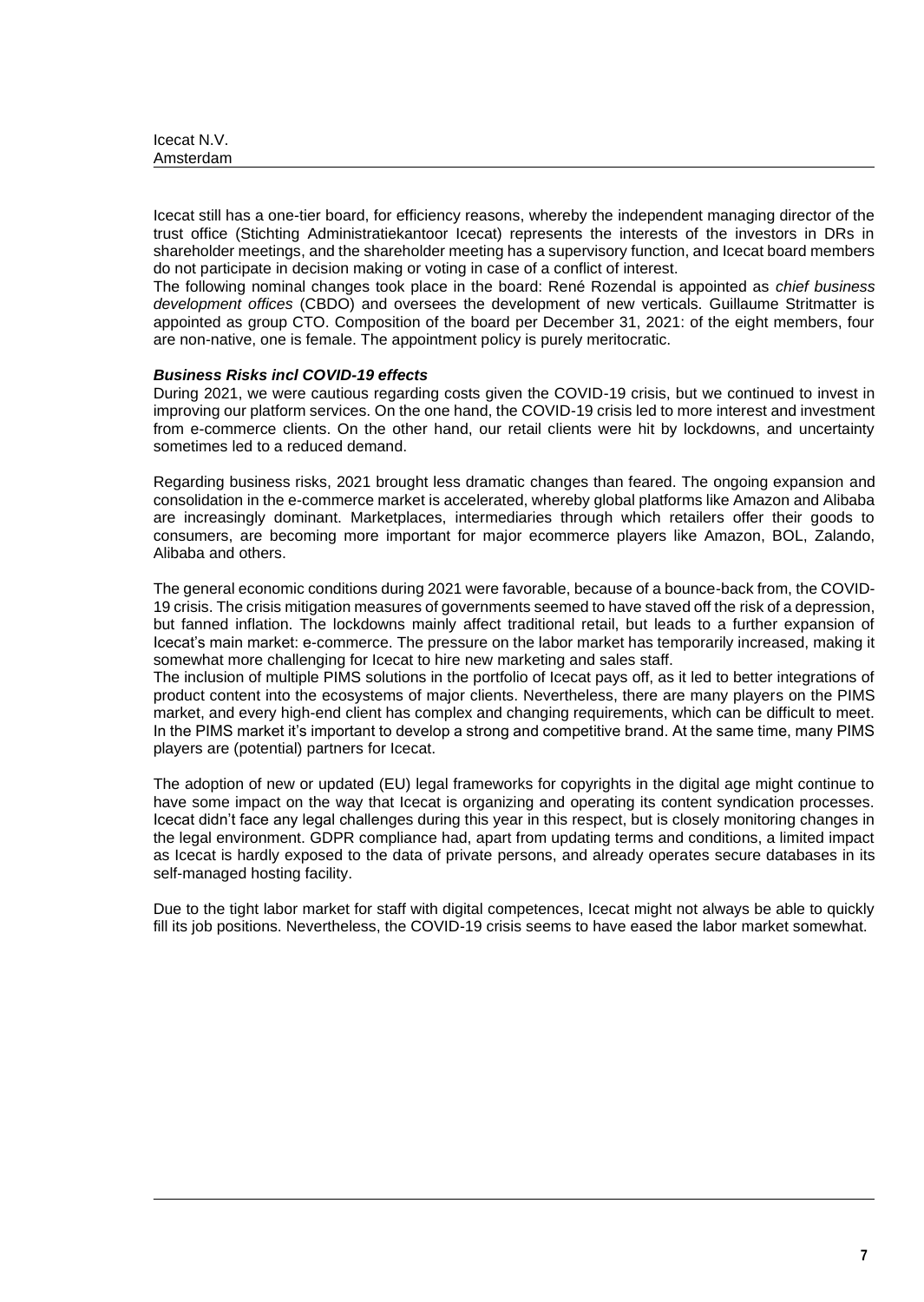| Icecat N.V. |  |
|-------------|--|
| Amsterdam   |  |

The tax ruling for the innovation box ended in 2017, and although Icecat had asked for a new ruling, it doesn't seem to be a priority for the tax authority to provide new innovation box rulings. It might be that, eventually, in a new ruling a different application of the innovation box is agreed upon, which might lead to a somewhat higher or lower profit tax (Dutch "vpb").

Amsterdam, April 29, 2022,

Martijn J. Hoogeveen Emre Tan Altinok Board of Icecat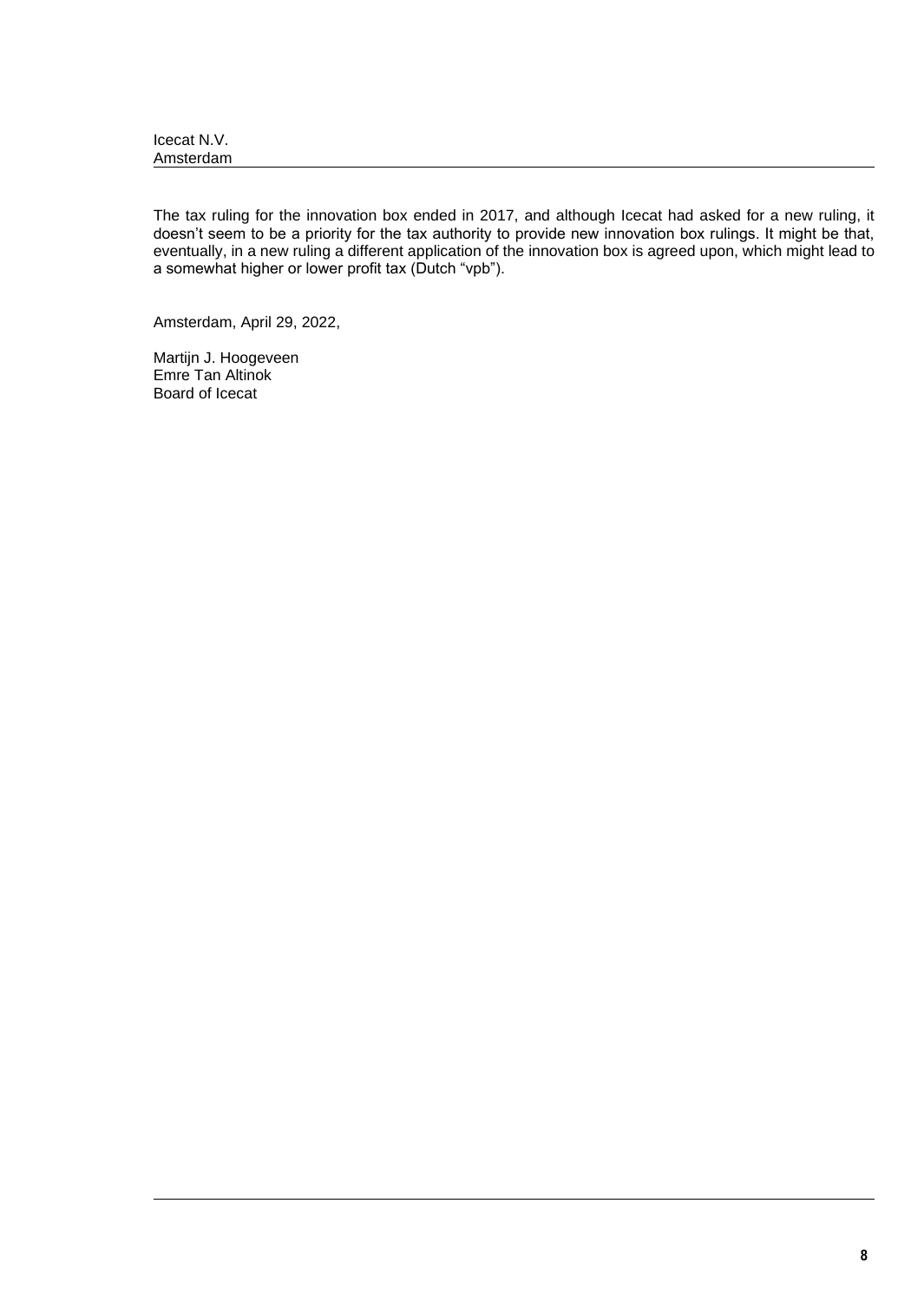2. CONSOLIDATED ACCOUNTS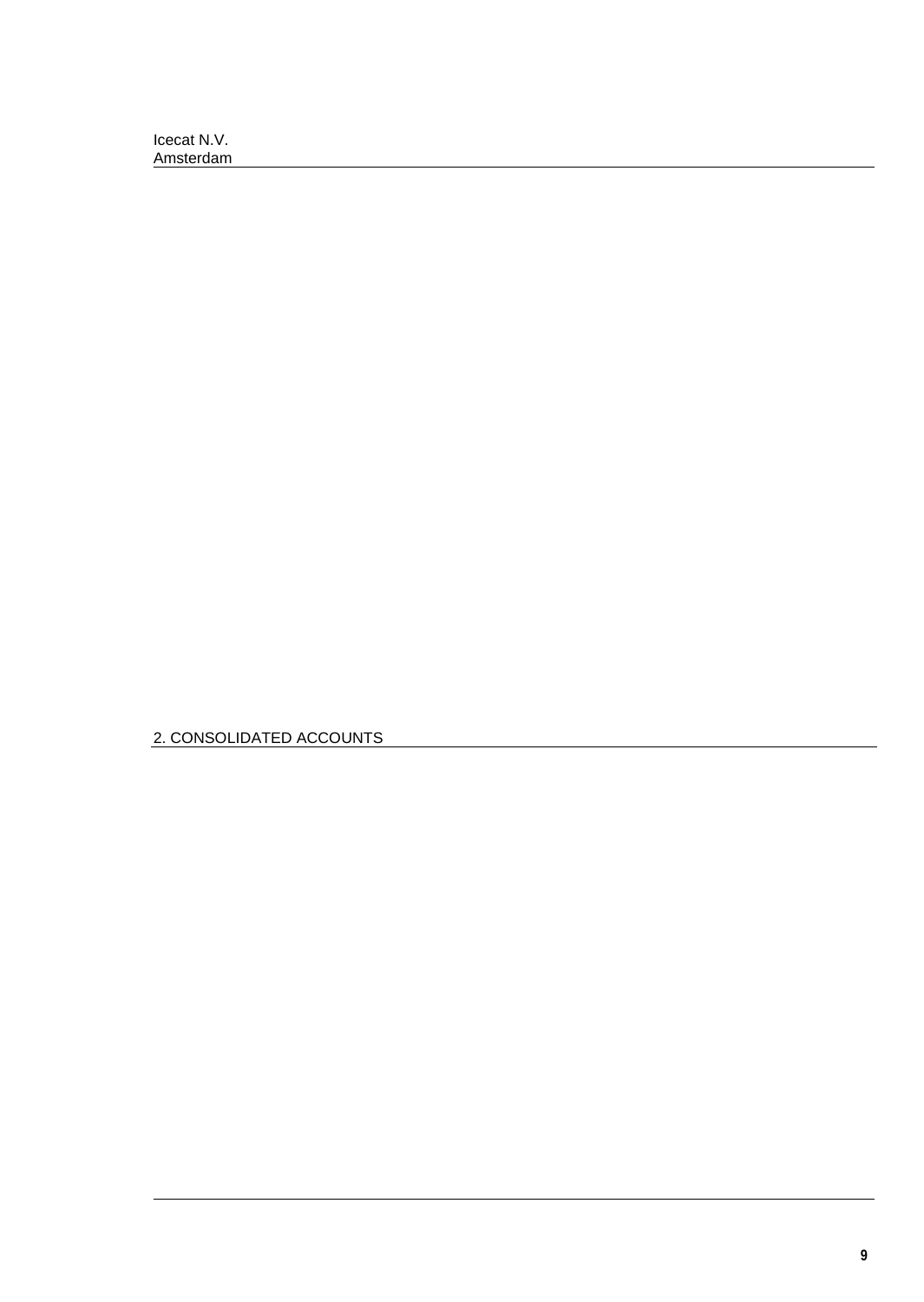### **2.1 Consolidated balance sheet as of December 31, 2021**

*(After proposal appropriation of result)*

|                                        |                     |                       | 31-12-2021 |                       | 31-12-2020 |
|----------------------------------------|---------------------|-----------------------|------------|-----------------------|------------|
| <b>ASSETS</b>                          |                     | $\overline{\epsilon}$ |            | $\overline{\epsilon}$ |            |
|                                        |                     |                       |            |                       |            |
| <b>Fixed assets</b>                    |                     |                       |            |                       |            |
| Intangible fixed assets                |                     |                       |            |                       |            |
| Customer portfolio                     | 1                   | 2,918,580             |            | 3,179,092             |            |
|                                        |                     |                       |            |                       |            |
|                                        |                     |                       | 2,918,580  |                       | 3,179,092  |
| <b>Tangible fixed assets</b>           | $\overline{2}$      |                       |            |                       |            |
| <b>Buildings</b>                       |                     | 44,268                |            | 2,452                 |            |
| ICT hardware and other equipment       |                     | 316,484               |            | 332,098               |            |
|                                        |                     |                       | 360,752    |                       | 334,550    |
| <b>Financial fixed assets</b>          | 3                   |                       |            |                       |            |
| Participations in group companies      | 4                   |                       |            |                       |            |
| (equity value)                         |                     | 4,670,844             |            | 4,594,932             |            |
| Participations in affiliated companies | 5                   | 8,108,126             |            | 4,099,790             |            |
| Deferred tax<br>Right-to-use (lease)   | 6<br>$\overline{7}$ | 127,751<br>257,187    |            | 228,500<br>521,779    |            |
| Other amounts receivable               | 8                   | 280,552               |            | 347,443               |            |
|                                        |                     |                       | 13,444,460 |                       | 9,792,444  |
| <b>Current assets</b>                  |                     |                       |            |                       |            |
|                                        |                     |                       |            |                       |            |
| <b>Receivables</b><br>Trade debtors    | 9                   | 2,047,710             |            | 2,395,129             |            |
| Receivables from group companies       |                     |                       |            | 28,768                |            |
| Taxes and social security premiums     |                     | 259,491               |            |                       |            |
| Other receivables and accrued assets   | 10                  | 657,535               |            | 210,002               |            |
|                                        |                     |                       | 2,9644,736 |                       | 2,633,899  |
| Cash                                   | 11                  |                       | 30,018,813 |                       | 6,173,685  |
|                                        |                     |                       |            |                       |            |
| Total assets                           |                     |                       | 49,707,341 |                       | 22,113,670 |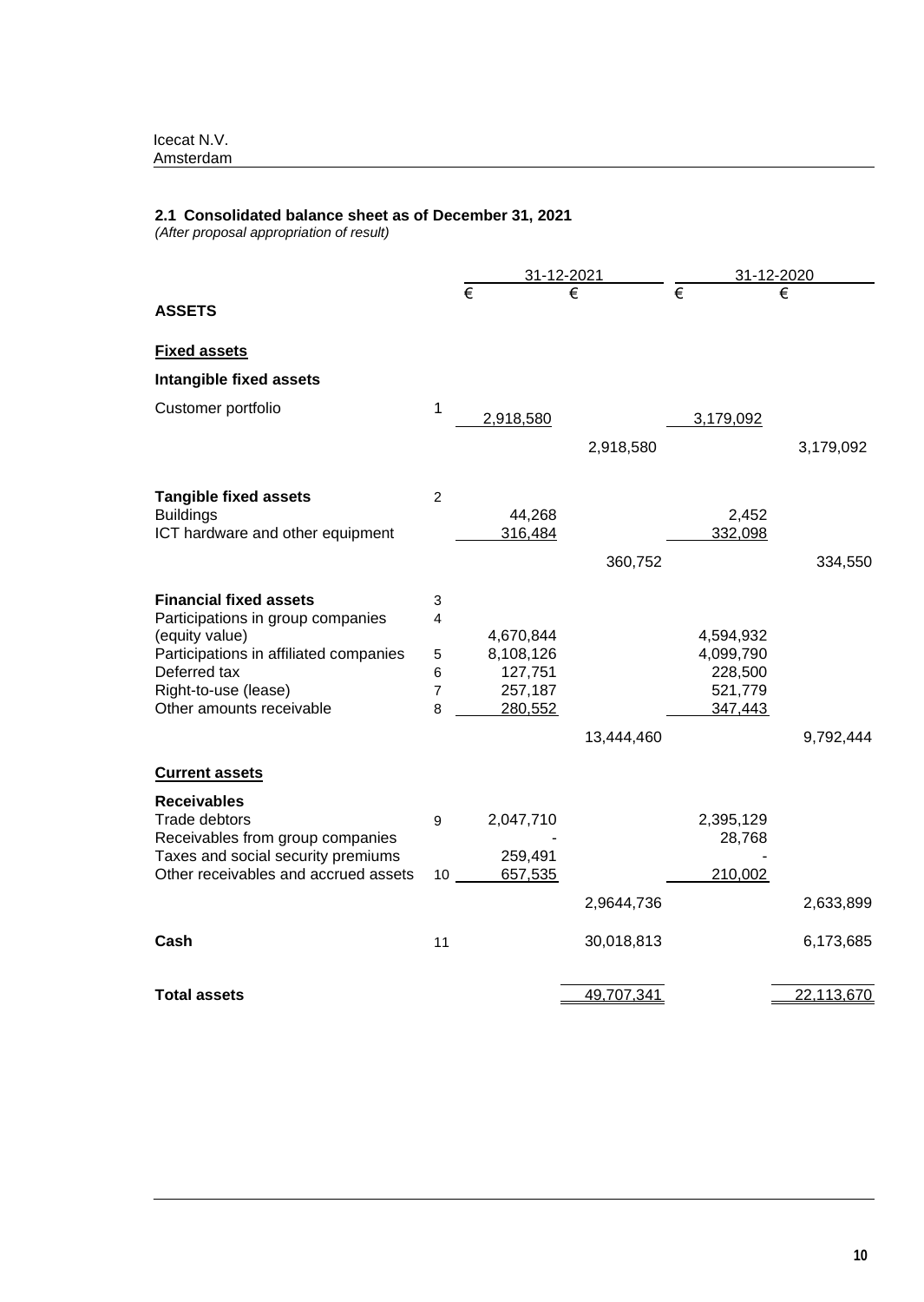|                                                   |    |           | 31-12-2021 |           | 31-12-2020 |
|---------------------------------------------------|----|-----------|------------|-----------|------------|
| <b>LIABILITIES</b>                                |    | €         | €          | €         | €          |
| <b>Group equity</b>                               | 12 |           | 43,631,163 |           | 15,699,702 |
| <b>Long-term liabilities</b><br>Lease liabilities |    |           | 257,187    |           | 359,605    |
| <b>Short-term liabilities</b>                     |    |           |            |           |            |
| Trade creditors                                   | 13 | 227,098   |            | 147,462   |            |
| Liabilities to group companies                    | 14 | 40        |            | 75,122    |            |
| Taxes and social security premiums                | 15 | 553,936   |            | 721,991   |            |
| Other liabilities and accrued expenses            | 16 | 5,037,917 |            | 5,109,788 |            |
|                                                   |    |           | 5,818,991  |           | 6.054.363  |

**Total liabilities** 19, 100 and 19, 100 and 19, 100 and 19, 100 and 19, 100 and 19, 100 and 19, 100 and 19, 100 and 19, 100 and 19, 100 and 19, 100 and 19, 100 and 19, 100 and 19, 100 and 19, 100 and 19, 100 and 19, 100 an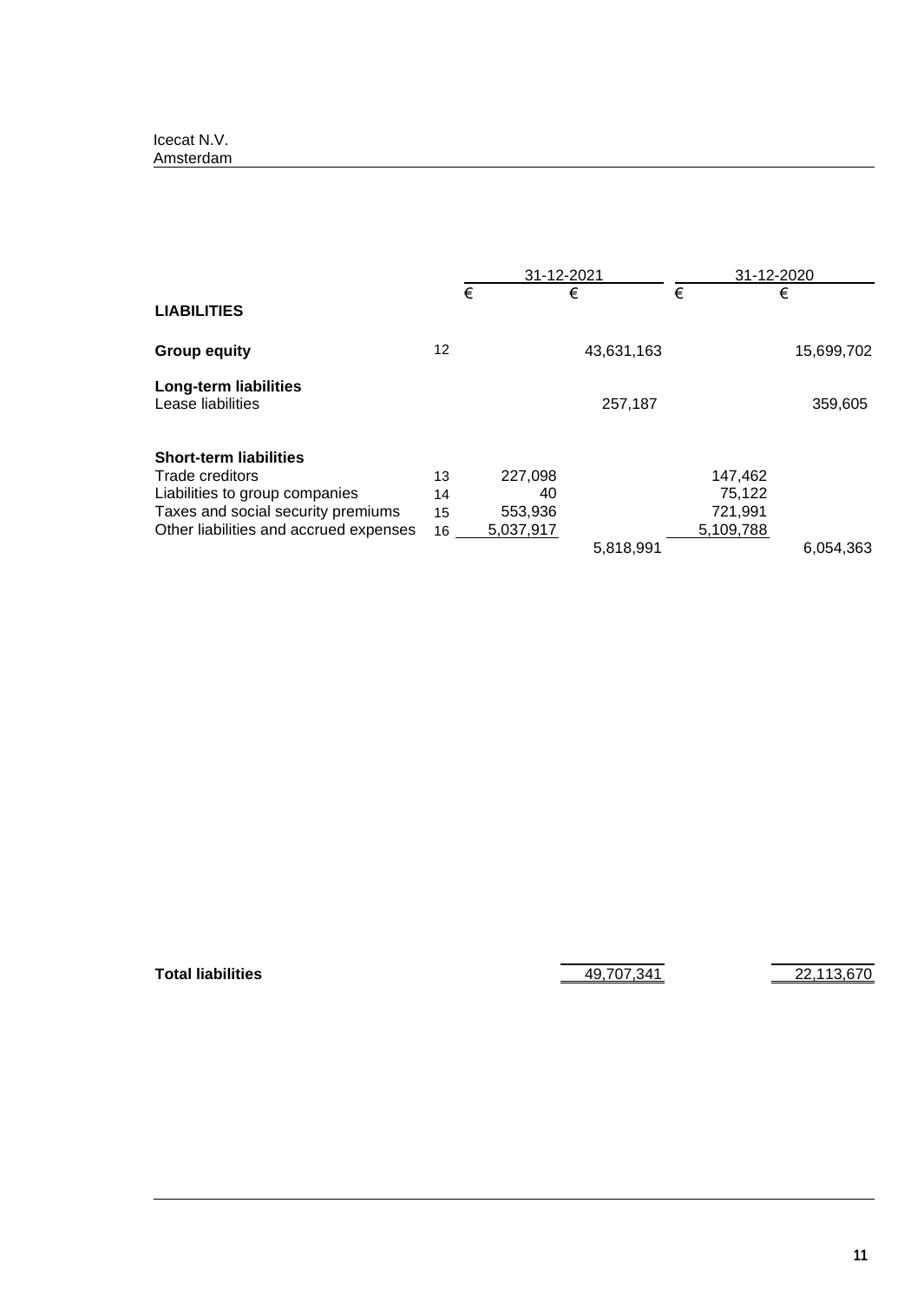# **2.2 Consolidated statement of income for the year 2021**

|                                           |    |            | 2021       |   | 2020       |   |            |
|-------------------------------------------|----|------------|------------|---|------------|---|------------|
|                                           |    | €          | €          | € |            | € |            |
|                                           |    |            |            |   |            |   |            |
| <b>Net Turnover</b>                       | 17 | 11,019,465 |            |   | 9,787,993  |   |            |
| Cost of sales                             |    | $-272,694$ |            |   | $-704,160$ |   |            |
| <b>Gross margin</b>                       |    |            | 10,746,771 |   |            |   | 9,083,833  |
| Expenses work contracted out and other 18 |    |            |            |   |            |   |            |
| external expenses                         |    | 140,311    |            |   | 204,587    |   |            |
| Personnel expenses                        | 19 | 3,661,345  |            |   | 3,282,970  |   |            |
| Depreciation of intangible and tangible   |    |            |            |   |            |   |            |
| fixed assets                              |    | 145,627    |            |   | 124,391    |   |            |
| Other operating expenses                  | 20 | 4,264,920  |            |   | 3,319,323  |   |            |
| <b>Total operating expenses</b>           |    |            | 8,212,203  |   |            |   | 6,931,271  |
| <b>Operating result</b>                   |    |            | 2,534,568  |   |            |   | 2,152,562  |
| Revenues of receivables from fixed        |    |            |            |   |            |   |            |
| assets and securities                     |    |            |            |   |            |   |            |
| Interest and similar expenses             |    | 253        |            |   | $-65,200$  |   |            |
| <b>Financial income and expense</b>       |    |            | 253        |   |            |   | $-65,200$  |
| Consolidated result from operational      |    |            |            |   |            |   |            |
| activities before taxation                |    |            | 2,534,821  |   |            |   | 2,087,362  |
| Taxation                                  | 21 |            | -255,502   |   |            |   | $-301,635$ |
|                                           |    |            | 2,279,319  |   |            |   | 1,785,727  |
| Share in result from participations       |    |            | 25,652,093 |   |            |   |            |
| Net consolidated result after taxation    |    |            | 27,931,412 |   |            |   | 1,785,727  |

As there is no other comprehensive income, net income is equal to the total of comprehensive income. The net result, and therefore the comprehensive income are fully attributable to the shareholders.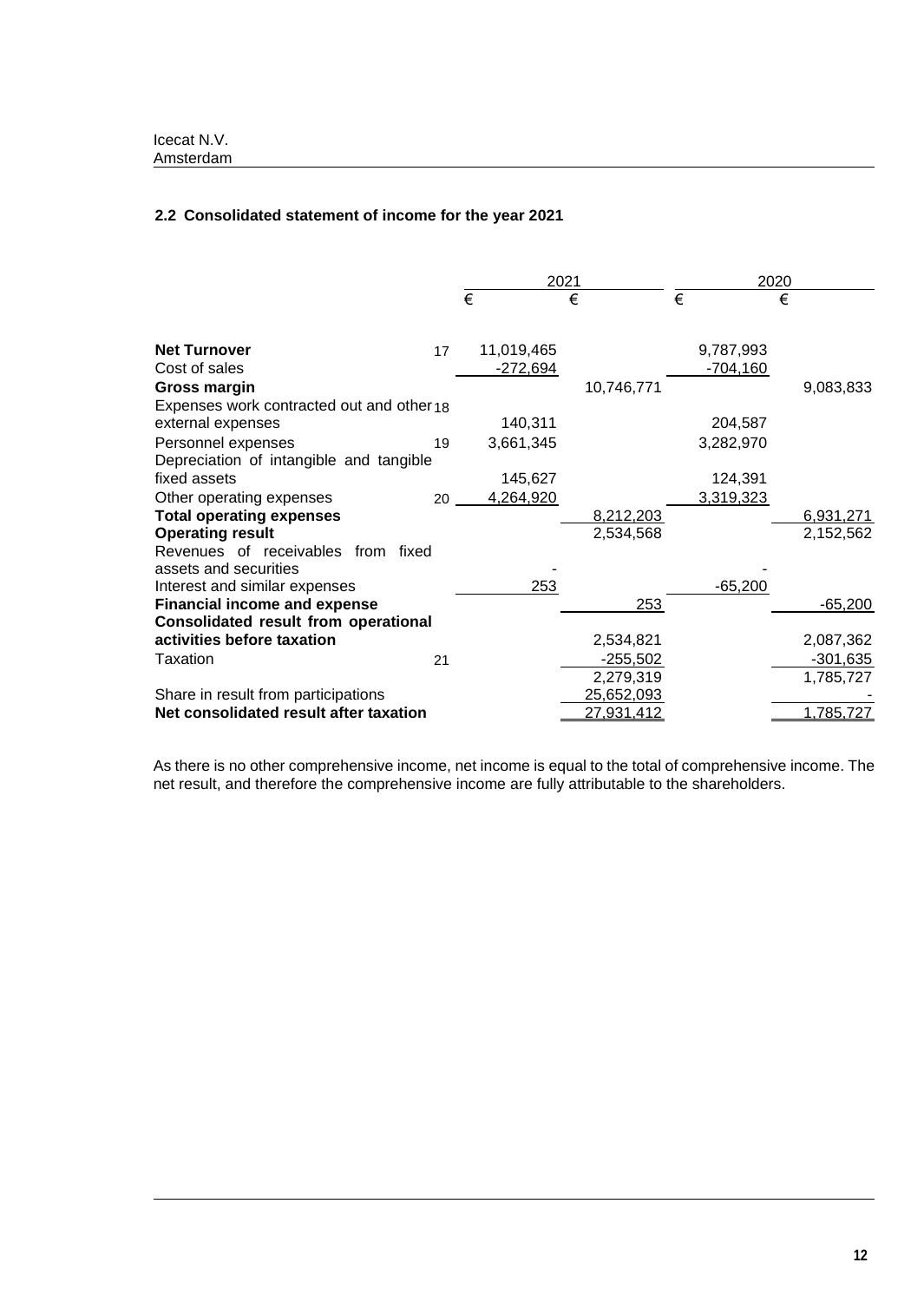# **2.3 Consolidated cash flow statement for the year 2021**

| The figures below are stated $x \in 1,000$                                                                                                                                                            |                               |                  |                                    |                |
|-------------------------------------------------------------------------------------------------------------------------------------------------------------------------------------------------------|-------------------------------|------------------|------------------------------------|----------------|
| Cash flow from operating activities                                                                                                                                                                   |                               |                  |                                    |                |
| Operating result                                                                                                                                                                                      |                               | 2,535            |                                    | 2,152          |
| Adjustments for<br>Depreciation of intangible and tangible fixed<br>assets<br>Result from participations not through parti-<br>cipations                                                              | 132<br>25,652                 | 25,784           | 124                                | 124            |
| Changes in working capital<br><b>Trade debtors</b><br>Receivables from associated companies<br>Other accounts receivable<br>Accounts payable (excluding banks)<br>Cash flow from operating activities | 347<br>29<br>$-448$<br>$-235$ | $-307$<br>28,012 | $-208$<br>$-29$<br>166<br>1,606    | 1,535<br>3,811 |
| Interest received<br>Interest paid<br>Taxation                                                                                                                                                        | $-248$                        | $-248$           | $-65$<br>$-113$                    | $-178$         |
| Cash flow from operating activities                                                                                                                                                                   |                               | 27,764           |                                    | 3,633          |
| <b>Cash flow from investment activities</b>                                                                                                                                                           |                               |                  |                                    |                |
| Investments in intangible assets<br>Investments in tangible assets<br>Investments in financial fixed assets<br>Disposal of tangible fixed assets<br><b>Cash flow from investment activities</b>       | 77<br>$-158$<br>$-3,838$      | $-3,919$         | $-1,879$<br>$-222$<br>$-515$<br>18 | $-2,598$       |
| <b>Cash flow from financing activities</b>                                                                                                                                                            |                               |                  |                                    |                |
| Receipts from issuance of share capital<br>Share premium in financial year<br>Dividend paid<br>Movement banks                                                                                         |                               |                  | 9                                  |                |
| <b>Cash flow from financing activities</b>                                                                                                                                                            |                               |                  |                                    |                |
| <b>Movements cash</b>                                                                                                                                                                                 |                               | 23,845           |                                    | 1,044          |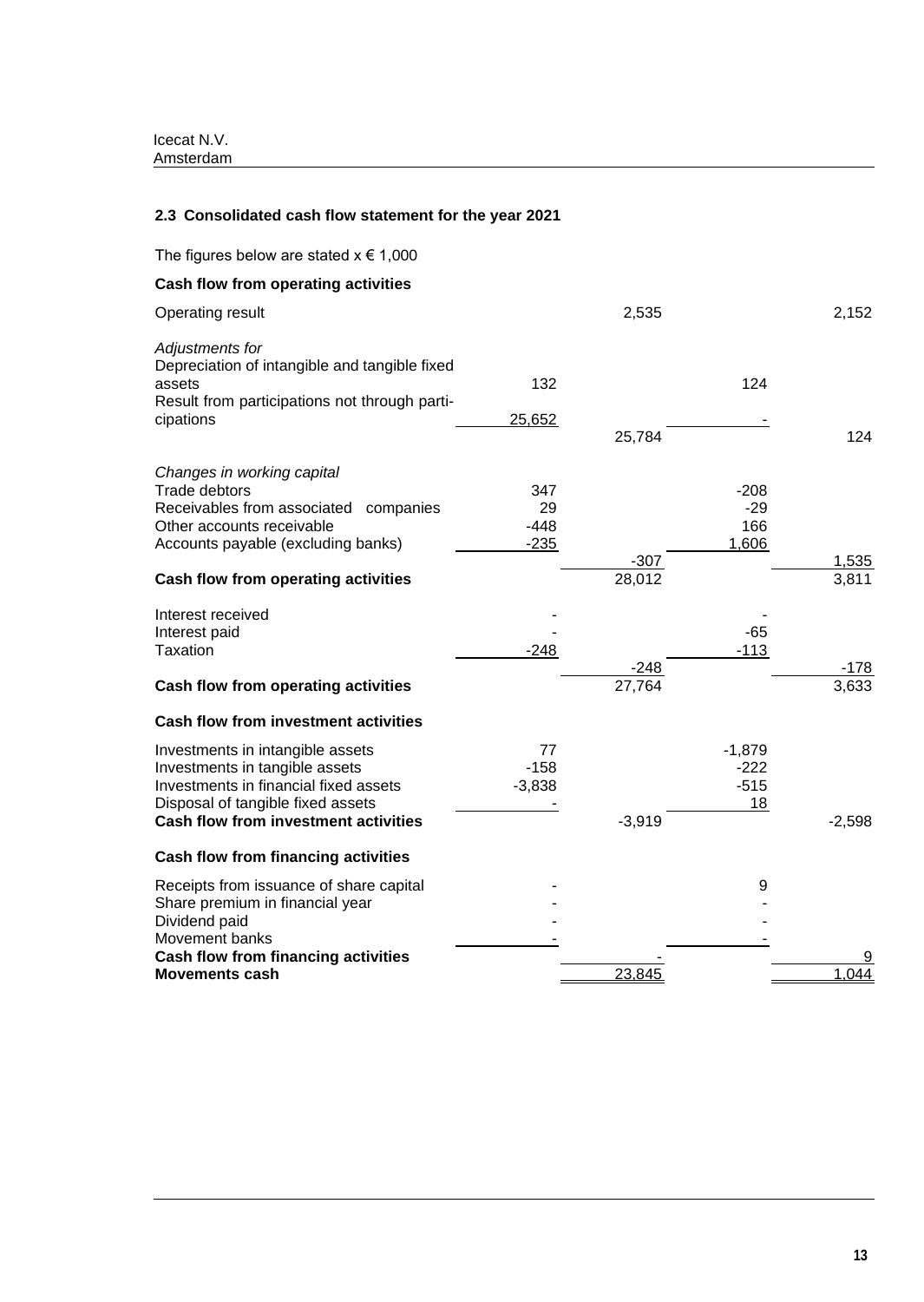The figures below are stated  $x \in 1,000$ 

# **Turnover movement cash and cash equivalents**

| Balance as at beginning of financial year | 6.174  | 5,130 |
|-------------------------------------------|--------|-------|
| Movements during financials year          | 23.845 | 1.044 |
| Balance at financial year end             | 30.019 | 6.174 |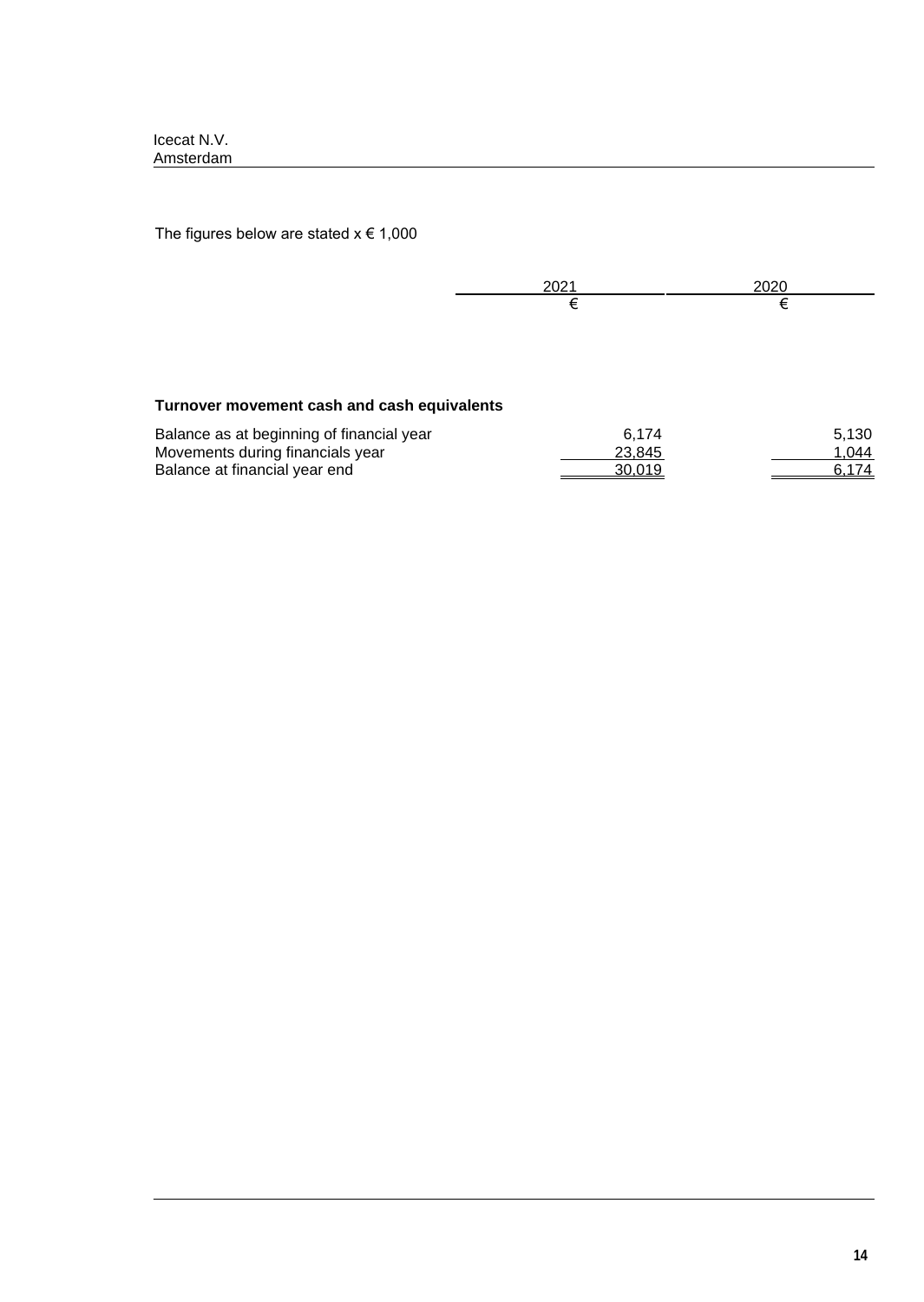# **2.4 Notes to the financial statements of the consolidated annual report**

### **Entity information**

### **Registered address and registration number trade register**

The actual address of Icecat N.V. is De Liesbosch 12D, 3439 LC in Nieuwegein, the registered seat is Amsterdam (J. Geesinkweg 125, 1114 AB). Icecat N.V. is registered at the trade register under number 30259744.

### **General notes**

### **The most important activities of the entity**

The activities of Icecat N.V., having its legal seat at Amsterdam, and its group companies, primarily consist of developing and exploiting open content media companies.

# **Disclosure of group structure**

Icecat N.V. is part of a group. The head of this group is Netvalue B.V., having its legal seat in Bilthoven. The financial statements of Icecat N.V. are not included in the consolidated financial statements of Netvalue B.V., due to exemption for small legal entities.

### **Disclosure of estimates**

In applying the principles and policies for drawing up the financial statements, the directors of Icecat N.V. make different estimates and judgments that may be essential to the amounts disclosed in the financial statements. If it is necessary in order to provide transparency, the nature of these estimates and judgments, including related assumptions, is disclosed in the notes to the relevant financial statement item.

### **Disclosure of consolidation**

In the consolidated financial statements 2020 of Icecat N.V. are included the financial figures of Iceshop B.V., having its legal seat in Utrecht (business seat: Nieuwegein), Icecat International B.V., Icecat Nederland B.V., both companies with legal seat in Nieuwegein (incorporated in 2017), Syndy B.V., Icecat Content Sourcing OÜ (business seat: Tallinn, Estonia) and Icecat Ukrain LLC (business seat: Kiev, Ukrain). In 2019 the shares of Syndy B.V. were acquired by Icecat N.V. on the basis of an cash and exchange of shares transaction. The shares of Syndy B.V. have been acquired with effect from January 1, 2019.

In the 2019 annual accounts, the participating interests Icecat Content Sourcing OÜ and Icecat Ukrain LLC are not consolidated. These participations have been consolidated in the 2020 annual accounts.

# **The policies for consolidation**

The accounting policies of group companies and other consolidated entities have been changed where necessary, in order to align them to the prevailing group accounting policies.

### **The reason for not consolidating a subsidiary**

The following subsidiaries are not consolidated, due to lack of predominant control / minor importance:

- Hatch B.V., Amsterdam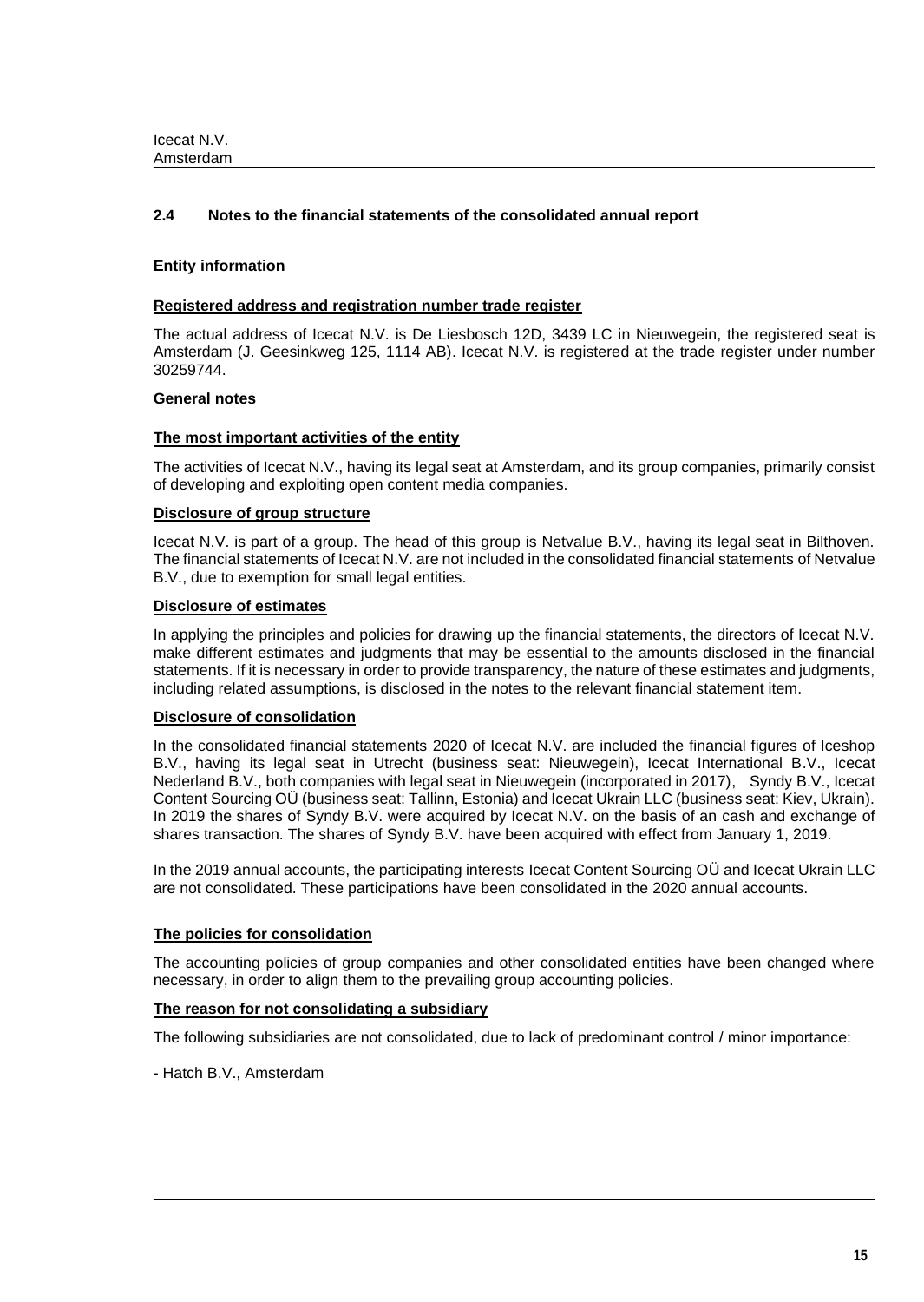| Icecat N.V. |  |
|-------------|--|
| Amsterdam   |  |

#### **Disclosure of related party transactions**

All legal entities that can be controlled, jointly controlled or significantly influenced are considered to be a related party. Also entities which can control the company are considered to be a related party. In addition, statutory directors, other key management of Icecat N.V. or the ultimate parent corporation and close relatives are regarded as related parties.

Transactions with related parties are disclosed in the notes insofar as they are not transacted under normal market conditions. The nature, extent and other information is disclosed if this is necessary in order to provide the required insight.

#### **General accounting principles**

#### **The accounting standards used to prepare the financial statements**

These financial statements have been prepared in accordance with International Financial Reporting Standards (IFRS) as adopted by the European Union (EU).

Income and expenses are accounted for on accrual basis. Profit is only included when realized on balance sheet date. Liabilities and any losses originating before the end of the financial year are taken into account if they have become known before preparation of the financial statements. These financial statements are presented in €, the company's functional currency.

### **Disclosure of fair value information when the report is prepared on historical cost basis**

Some accounting principles demand determination of the fair value of both financial and non-financial assets and liabilities. Fair value is therefore determined for each relevant section as written below.

Determination of fair value is categorized into Level 1, 2 or 3 based on the degree to which the inputs to the fair value measurements are observable and the significance of the inputs to the fair value measurement in its entirety, which are described as follows:

Level 1 inputs are quoted prices (unadjusted) in active markets for identical assets or liabilities that the Company can access at the measurement date.

Level 2 inputs are inputs, other than quoted prices included within Level 1, that are observable for the asset or liability, either directly (i.e., as prices) or indirectly (i.e., derived from prices).

Level 3 inputs are unobservable inputs for the asset or liability.

#### **Foreign currency translation for the balance sheet**

Monetary assets and liabilities in foreign currencies are converted to the closing rate of the functional currency on the balance sheet date. The translation differences resulting from settlement and conversion are credited or charged to the consolidated statement of income and expenses, unless hedge accounting is applied.

Non-monetary assets valued at historical cost in a foreign currency are converted at the exchange rate on the transaction date.

Non-monetary assets valued at fair value in a foreign currency are converted at the exchange rate on the date on which the fair value was determined.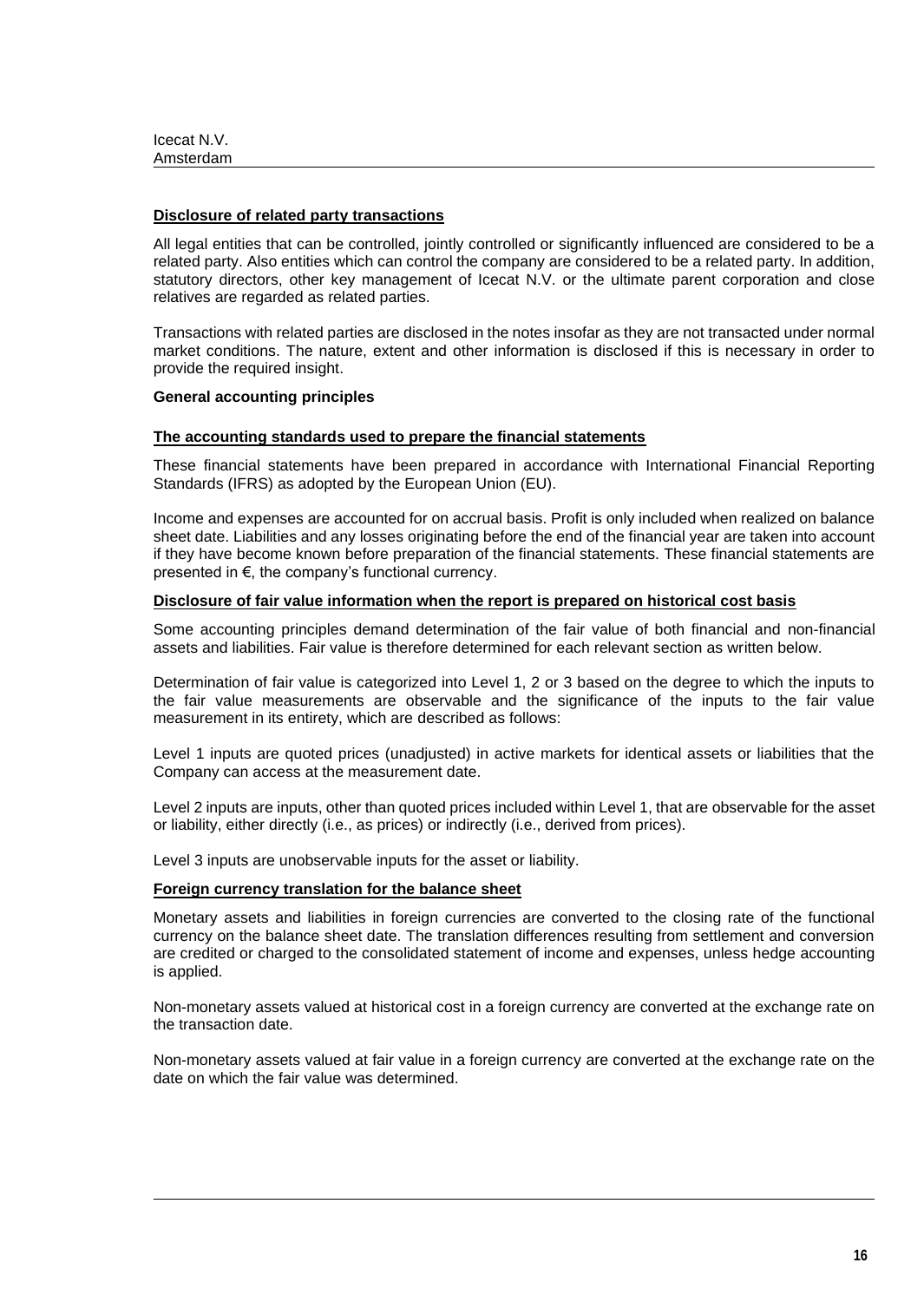# **Financial instruments**

In the context of financial risk management Icecat N.V. has identified the following risks:

Currency risk

Icecat N.V. operates internationally and the sales in foreign currency is less than 1%. The effects on equity and results are calculated at the balance sheet data.

Interest rate risk

Long term and bank debt are not applicable within Icecat N.V.

Current liabilities and receivables in affiliated companies, the fee applicable interest rate at that time, which is reflected in the figures at the balance sheet date.

Credit risk

Receivables whose due date has passed more than 100 days, a provision of 100% will be made without VAT. The provision accounts receivables at the end of 2021 is EUR 270K (2020: 259K).

Liquidity risk

Icecat N.V. manages its liquidity risk with cash provided from operating activities being the primary source of liquidity.

Based on the current operating performance and liquidity position, the Company believes that cash provided by operating activities and available cash balances will be sufficient for working capital, capital expenditures, interest payments, dividends for the next 12 months and the foreseeable future.

All financial liabilities held at the reporting date, for which payments are already contractually agreed, have been included. Amounts in foreign currency have been translated using the reporting date closing rate.

### **Accounting principles**

### **ICT hardware and other equipment**

Tangible fixed assets are presented at cost less accumulated depreciation and, if applicable, less impairments in value. Depreciation is based on the estimated useful life and calculated as a fixed percentage of cost, taking into account any residual value. Depreciation is provided from the date an asset comes into use.

Tangible fixed assets are capitalized if the economic ownership held by the company, and its group companies, is governed by a financial lease agreement. The commitment arising from the financial lease agreement is accounted for as a liability. The interest included in the future lease instalments is charged to the result over the term of the financial lease agreement.

## **Impairment of ICT hardware and other equipment**

Assets with a long life should be tested for impairment in the case of changes or circumstances arising that lead to an indication that the carrying amount of the asset will not be recovered. The recoverability of assets in use is determined by comparing the carrying amount of an asset with the estimated present value of the future net cash flows which the asset is expected to generate.

If the carrying amount of an asset exceeds the estimated present value of the future cash flows, impairment is charged to the difference between the carrying amount and the recoverable amount.

### **Financial assets**

Participations in group companies

Participations in group companies are companies over which Icecat N.V. has the power to control. These participations for using the equity method.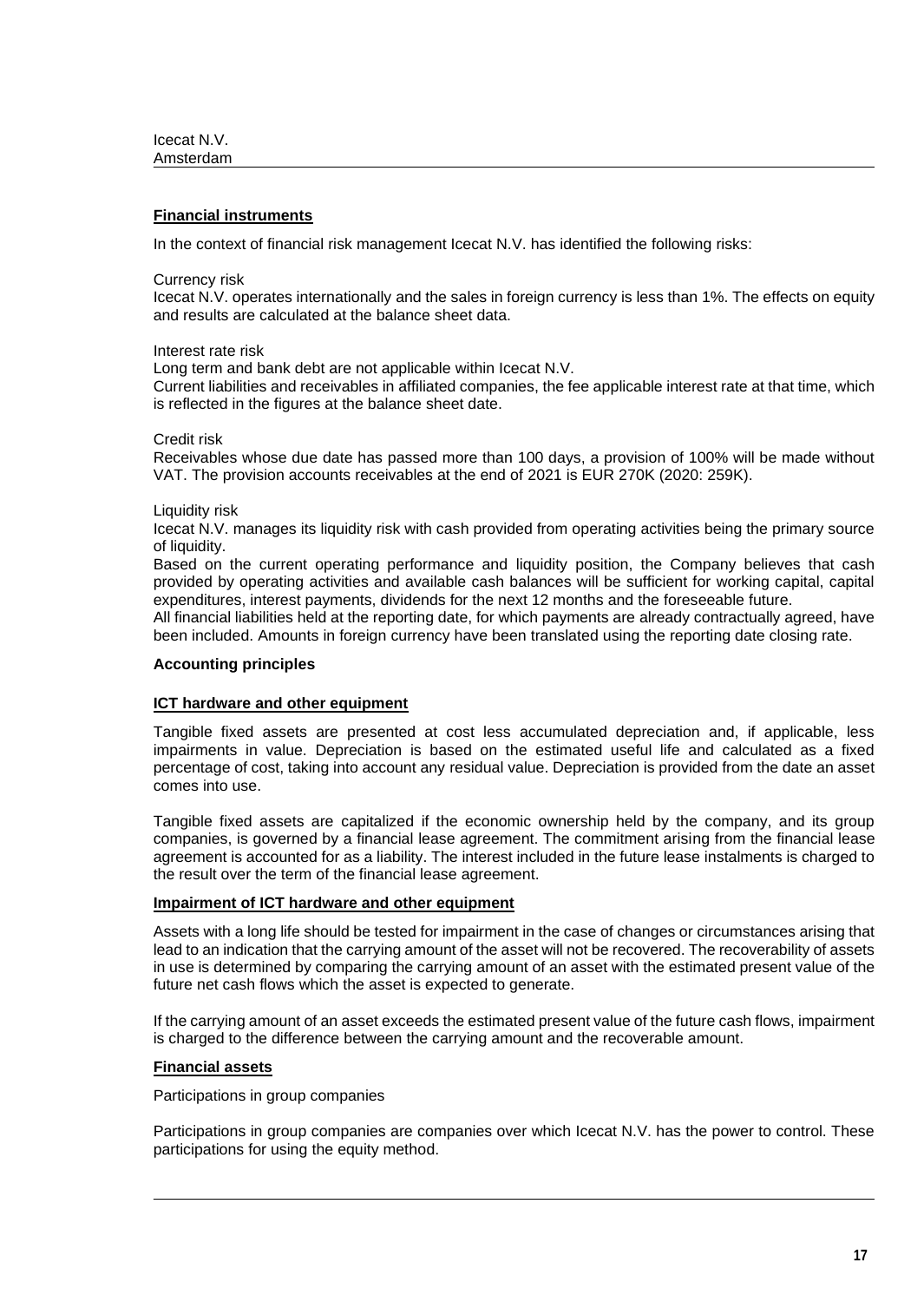#### *Other participations (net asset value)*

Where significant influence is exercised, associated companies are valued under the net asset value method, but not lower than a nil value. This net asset value is based on the same accounting principles as applied by Icecat N.V.. Associated companies with a negative net equity value are valued at nil.

If the company fully or partly guarantees the liabilities of the associated company concerned, or has the effective obligation respectively to enable the associated company to pay its (share of the) liabilities, a provision is formed. Upon determining this provision, provisions for doubtful debts already deducted from receivables from the associated company are taken into account.

### *Other participations (fair value)*

Where no significant influence is exercised, associated companies are valued under the fair value method, but not lower than a nil value.

If the company fully or partly guarantees the liabilities of the associated company concerned, or has the effective obligation respectively to enable the associated company to pay its (share of the) liabilities, a provision is formed. Upon determining this provision, provisions for doubtful debts already deducted from receivables from the associated company are taken into account.

### *Deferred tax*

Insofar as applicable for deductible tax losses, a deferred tax asset is recognized on the balance sheet.

### *Right-to-use (Leases)*

Implementation of IFRS 16 results in the recognition of an asset and a liability on the balance sheet. The value of the asset and the liability is the same. The value of the asset and the liability are calculated on the basis of the lease terms still to be expected on the balance sheet date for the lease contracts concluded at that time. Interest is not taken into account. The valuation of the asset and the liability is at nominal value. The lease costs that are allocated annually are recognized in the income statement. The implementation of IFRS 16 has no effect on the equity and the net result of the company.

The term of the lease contracts has been taken into account. Long-term lease obligations (more than 12 months after the balance sheet date) are included under financial fixed assets (right-to-use) and long-term liabilities (liability) and short-term lease obligations under receivables and short-term debts, respectively.

#### *Other amounts receivable*

Upon initial recognition the receivables from and loans to associated companies and other receivables are valued at fair value and then valued at amortized cost, which equals the face value, after deduction of any provisions.

#### **Impairment of financial assets**

Assets with a long life should be tested for impairment in the case of changes or circumstances arising that lead to an indication that the carrying amount of the asset will not be recovered. The recoverability of assets in use is determined by comparing the carrying amount of an asset with the estimated present value of the future net cash flows which the asset is expected to generate.

If the carrying amount of an asset exceeds the estimated present value of the future cash flows, impairment is charged to the difference between the carrying amount and the recoverable amount.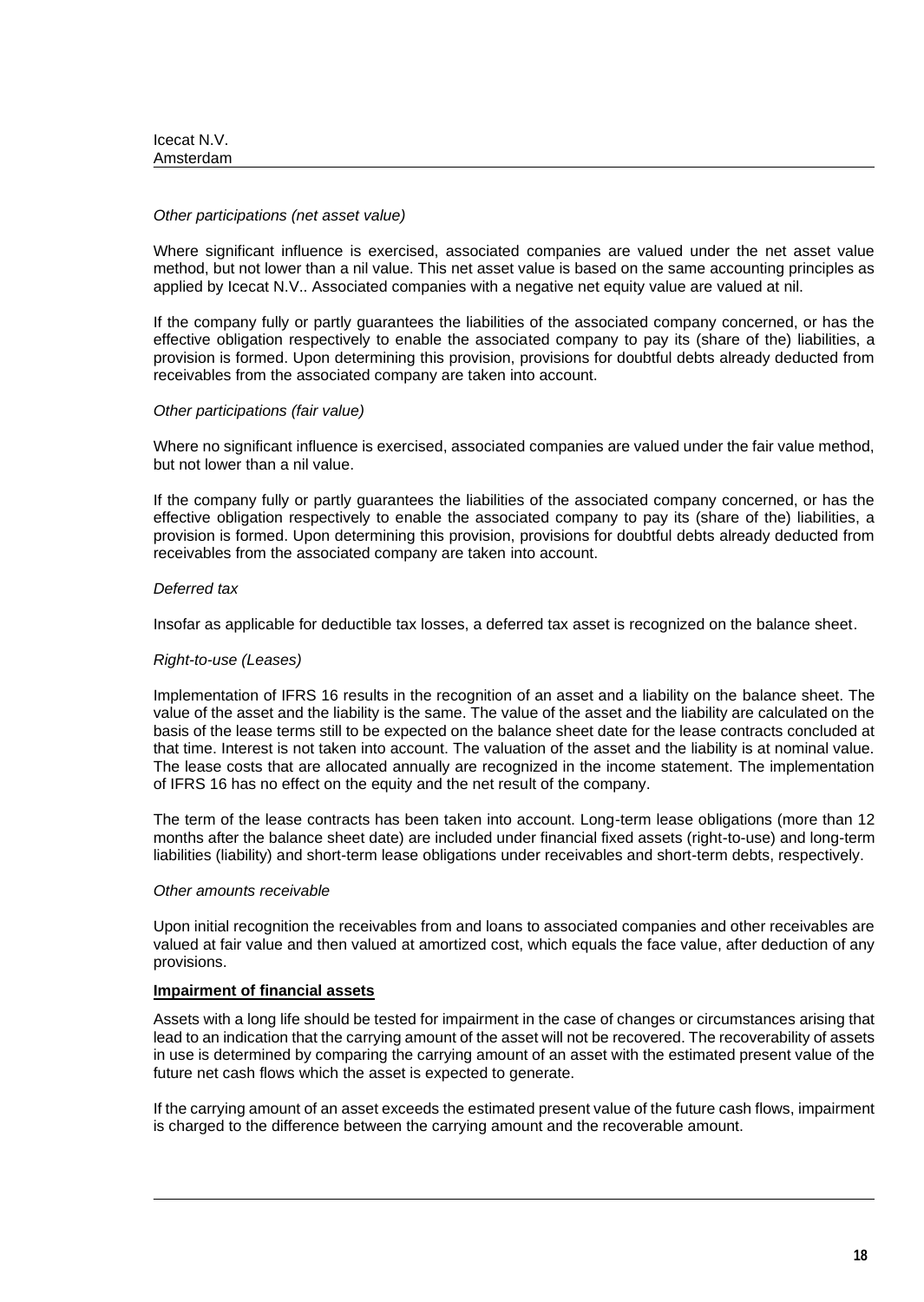# **Receivables**

Receivables are initially valued at the fair value of the consideration to be received. Receivables are subsequently valued at the amortised cost price. If there is no premium or discount and there are no transaction costs, the amortised cost price equals the nominal value of the accounts receivable. If payment of the receivable is postponed under an extended payment deadline, fair value is measured on the basis of the discounted value of the expected revenues. Interest gains are recognised using the effective interest method. Provisions for bad debts are deducted from the carrying amount of the receivable.

## **Cash and cash equivalents**

Cash and cash equivalents are valued at face value. If cash is not freely available this is taken into account for the valuation.

Overdrafts at banks are recognised as part of debts to lending institutions under current liabilities.

### **Equity**

When Icecat N.V. purchases treasury shares, the consideration paid is deducted from equity (other reserves or any other reserve if the articles of association allow so) until the shares are cancelled or reissued. Where such shares are subsequently reissued, any consideration received is included in equity (other reserves or any other reserve). The consideration received will be added to the reserve from which earlier the purchase price has been deducted.

Incremental costs directly attributable to the purchase, sale and/or issue of new shares are shown in equity as a deduction, net of tax, from the proceeds.

### **Current other payables**

Upon initial recognition other payables are recognised at fair value. After initial recognition other payables are recognised at the amortised cost price, being the amount received taking into account premiums or discounts and minus transaction costs. This is usually the nominal value.

## **Accounting principles for determining the result**

The result is the difference between the realisable value of the goods/services provided and the costs and other charges during the year. The results on transactions are recognised in the year in which they are realised.

### **Revenue recognition**

Revenues from services are recognized in proportion to the services rendered, based on the cost incurred in respect of the services performed up to balance sheet date, in proportion to the estimated costs of the aggregate services to be performed. The cost price of these services is allocated to the same period.

### **Depreciation of ICT hardware and other equipment**

Depreciation of other fixed assets is based on the estimated useful life and calculated as a fixed percentage of cost, taking into account any residual value. Depreciation is provided from the date an asset comes into use.

Future depreciation is adjusted if there is a change in estimated future useful life.

Gains and losses upon disposal of a business asset are included in depreciation.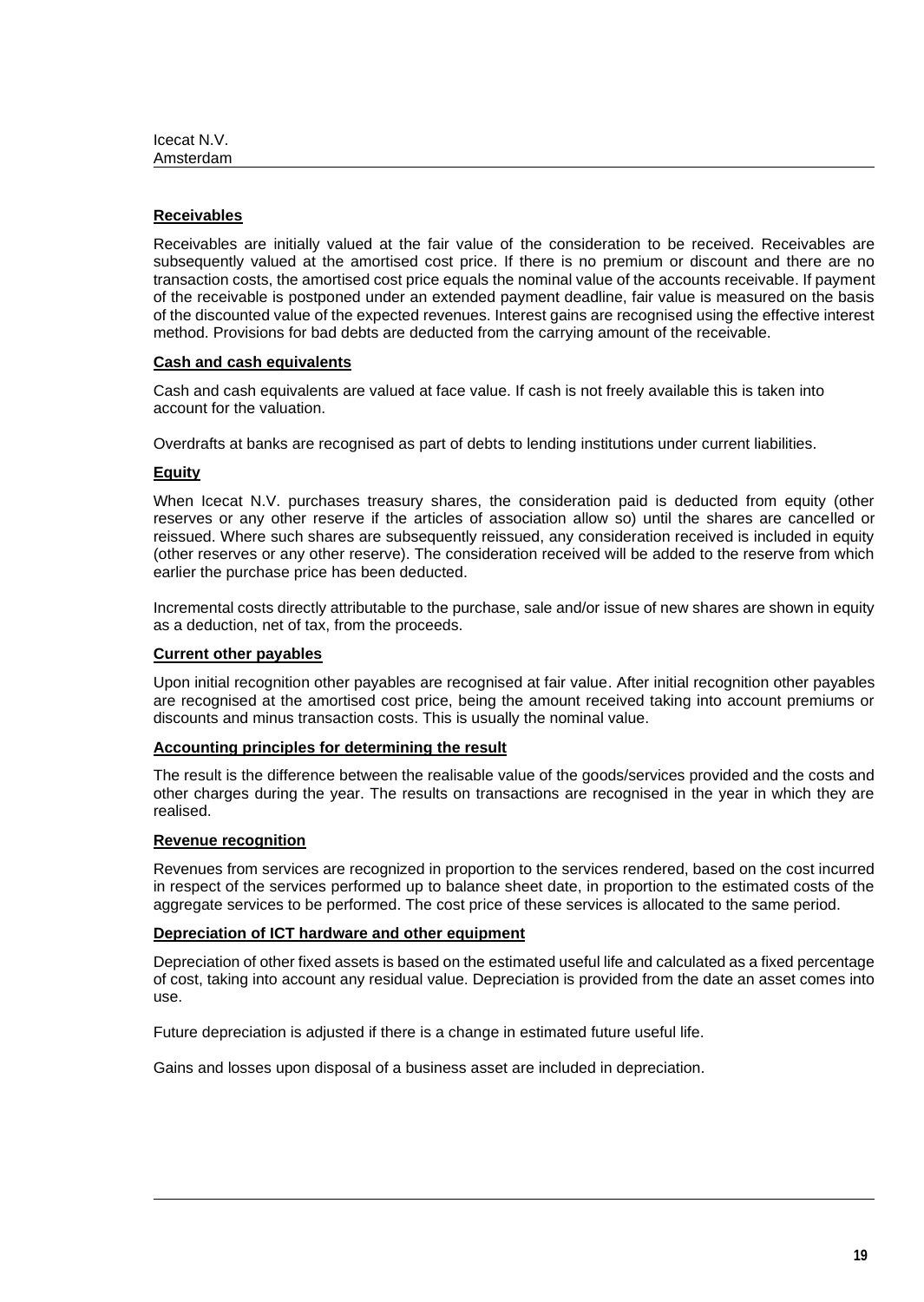### **Income tax expense**

Tax on the result is calculated based on the result before tax in the consolidated statement of income and expenses, taking account of the losses available for set-off from previous financial years (to the extent that they have not already been included in the deferred tax assets) and exempt profit components and after the addition of non-deductible costs. Due account is also taken of changes which occur in the deferred tax assets and deferred tax liabilities in respect of changes in the applicable tax rate.

In the financial statements of group companies a tax charge is calculated on the basis of the accounting result.

### **Cash flow statement**

The cash flow statement is prepared according to the indirect method.

The funds in the cash flow statement consist of cash and cash equivalents. Cash equivalents can be considered to be highly liquid investments.

Cash flows in foreign currencies are translated at an estimated average rate. Exchange rate differences concerning finances are shown separately in the cash flow statement under cash flow from operating activities.

Corporate income taxes, interest paid, interest received and dividends received are presented under the cash flow from operating activities. Issuance of share capital and dividends paid are presented under the cash flow from financing activities.

The cost of group companies acquired is presented under the cash flow from investment activities, as far as payment has been made with cash and cash equivalents. The cash and cash equivalents of the group companies acquired are deducted from the purchase cost.

Transactions that do not result in exchange of cash and cash equivalents, such as financial lease, are not presented in the cash flow statement. The payment of lease terms on account of the financial lease contract is considered as an expenditure of financing activities as far as it concerns redemptions and as an expenditure of operational activities as far as it concerns interest.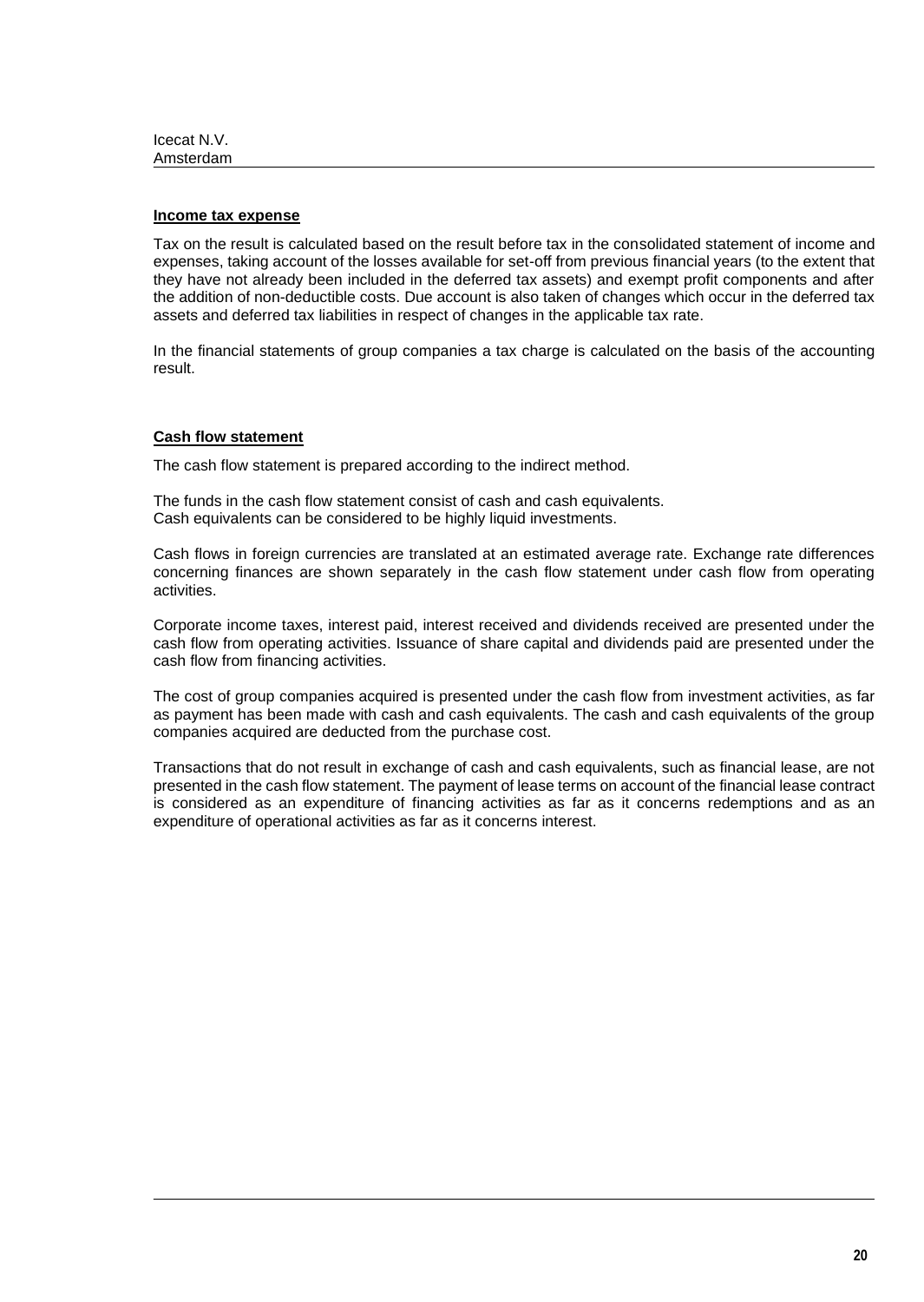# **2.5 Notes to the consolidated balance sheet**

# **Fixed assets**

# **1 Intangible fixed assets**

|                                                                                                                                       | Customer<br>portfolio<br>€           |
|---------------------------------------------------------------------------------------------------------------------------------------|--------------------------------------|
| Balance as of January 1, 2021                                                                                                         |                                      |
| Purchase value<br>Accumulated depreciation<br>Book value as of January 1, 2021                                                        | 3,179,092<br>3,179,092               |
| <b>Movements</b>                                                                                                                      |                                      |
| Investments<br>Impairment<br>Depreciation<br>Disposal purchase value<br>Disposal accumulated depreciation<br><b>Balance movements</b> | 182,753<br>-443,265<br>$-260,512$    |
| Balance as of December 31, 2021                                                                                                       |                                      |
| Purchase value<br>Accumulated impairments<br>Accumulated depreciation<br>Book value as of December 31, 2021                           | 3,361,845<br>$-443,265$<br>2,918,580 |
| Depreciation percentages                                                                                                              |                                      |

During 2021, Icecat N.V. has acquired a customer portfolio of Autheos B.V.. There is no periodic amortization on this acquisition. The management assesses annually whether an impairment loss is applicable.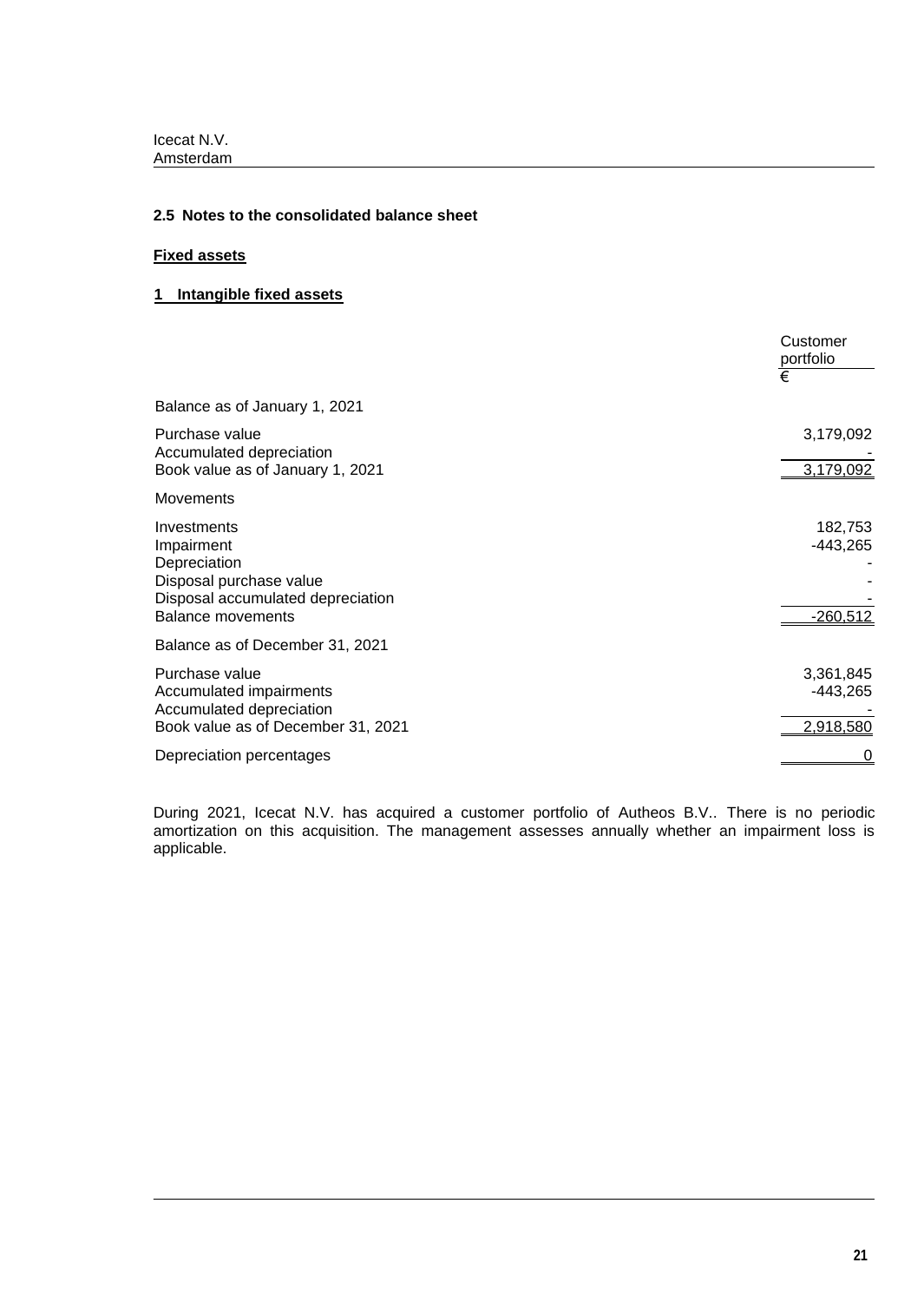# **2 Tangible fixed assets**

|                                                                                                                         | <b>ICT</b> hardware<br>other<br>and<br>equipment<br>€ |
|-------------------------------------------------------------------------------------------------------------------------|-------------------------------------------------------|
| Balance as of January 1, 2021                                                                                           |                                                       |
| Purchase value<br>Accumulated depreciation<br>Book value as of January 1, 2021                                          | 892,206<br>557,656<br>334,550                         |
| <b>Movements</b>                                                                                                        |                                                       |
| Investments<br>Depreciation<br>Disposal purchase value<br>Disposal accumulated depreciation<br><b>Balance movements</b> | 113,697<br>$-131,763$<br>$-18,066$                    |
| Balance as of December 31, 2021                                                                                         |                                                       |
| Purchase value<br>Accumulated depreciation<br>Book value as of December 31, 2021                                        | 1,005,903<br>689,419<br>316,484                       |
| Depreciation percentages                                                                                                | <u> 20</u>                                            |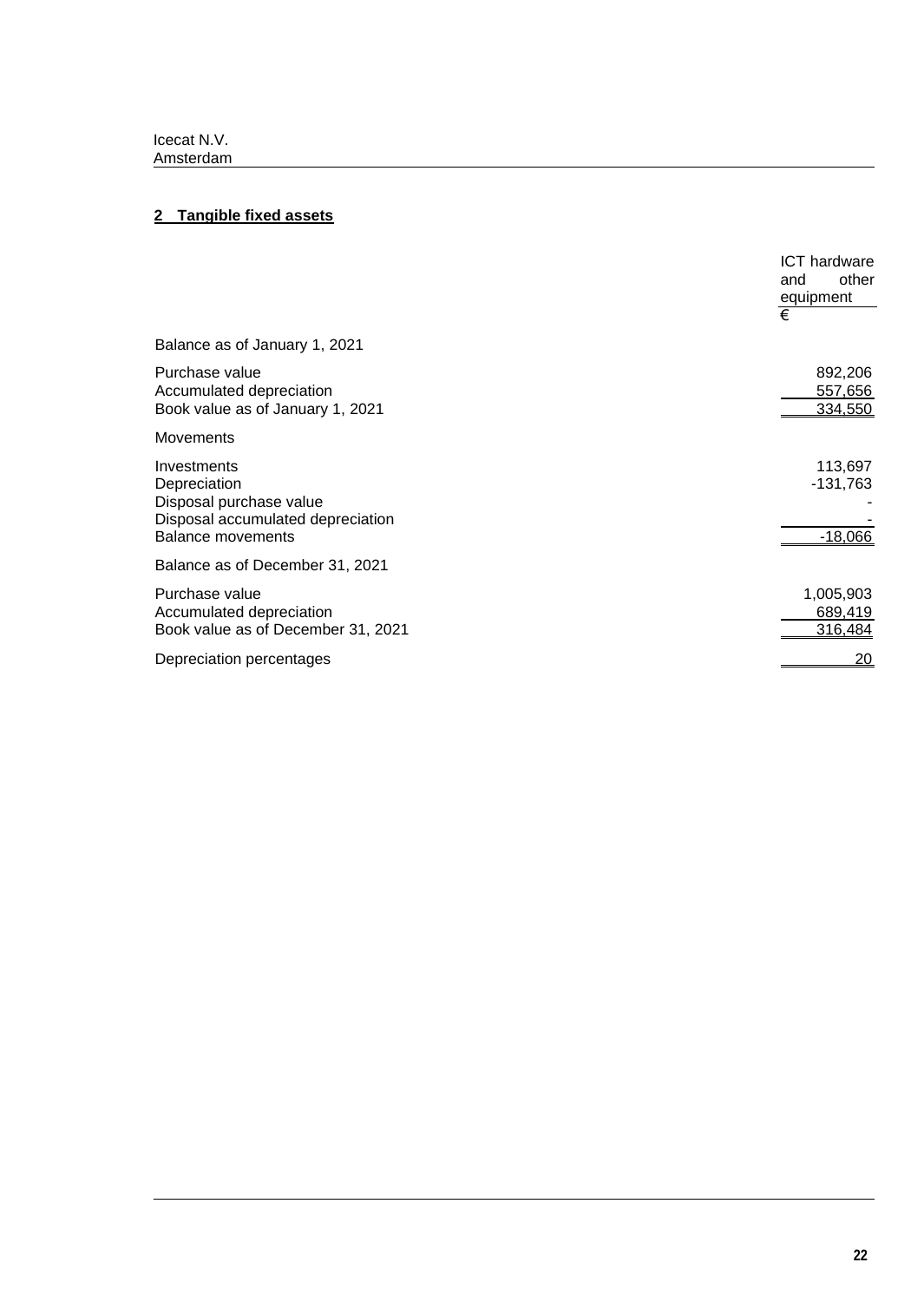# **3 Financial fixed assets**

|                                 | Participations Other<br><i>in</i><br>companies<br>(equity value) value) | group participations amounts<br>(net asset | Other<br>receivable | Total             |
|---------------------------------|-------------------------------------------------------------------------|--------------------------------------------|---------------------|-------------------|
|                                 | €                                                                       | €                                          | €                   | €                 |
| Balance as of January 1, 2021   |                                                                         |                                            |                     |                   |
| Principal value                 | 4,594,932                                                               | 4,099,790                                  | 347,443             | 9,042,165         |
| Balance as of January 1, 2021   | <u>4,594,932</u>                                                        | 4,099,790                                  | 337,443             | 9,042,165         |
| <b>Movements</b>                |                                                                         |                                            |                     |                   |
| Goodwill (purchases 2021)       |                                                                         |                                            |                     |                   |
| Other movements                 |                                                                         | 4,008,336                                  | $-66.891$           | 3,941,445         |
| Result                          | 75,912                                                                  |                                            |                     | 75,912            |
| <b>Balance movements</b>        | <u>75,912</u>                                                           | 4,008,336                                  | $-66,891$           | 4,017,357         |
| Balance as of December 31, 2021 |                                                                         |                                            |                     |                   |
| Principal value                 | 4,670,844                                                               | 8,108,126                                  | 280.552             | 13,059,522        |
| Balance as of December 31, 2021 | 4,670,844                                                               | 8,108,126                                  | <u>280,552</u>      | <u>13,059,522</u> |

|                                                    | 31-12-2021 | 31-12-2020 |
|----------------------------------------------------|------------|------------|
|                                                    | €          |            |
| 4 Participations in group companies (equity value) |            |            |
| Iceshop B.V.                                       | 2,957,684  | 2,959,704  |
| Syndy B.V.                                         | 1.710.513  | 1,635,228  |
|                                                    | 4,670,844  | 4,594,932  |
|                                                    |            |            |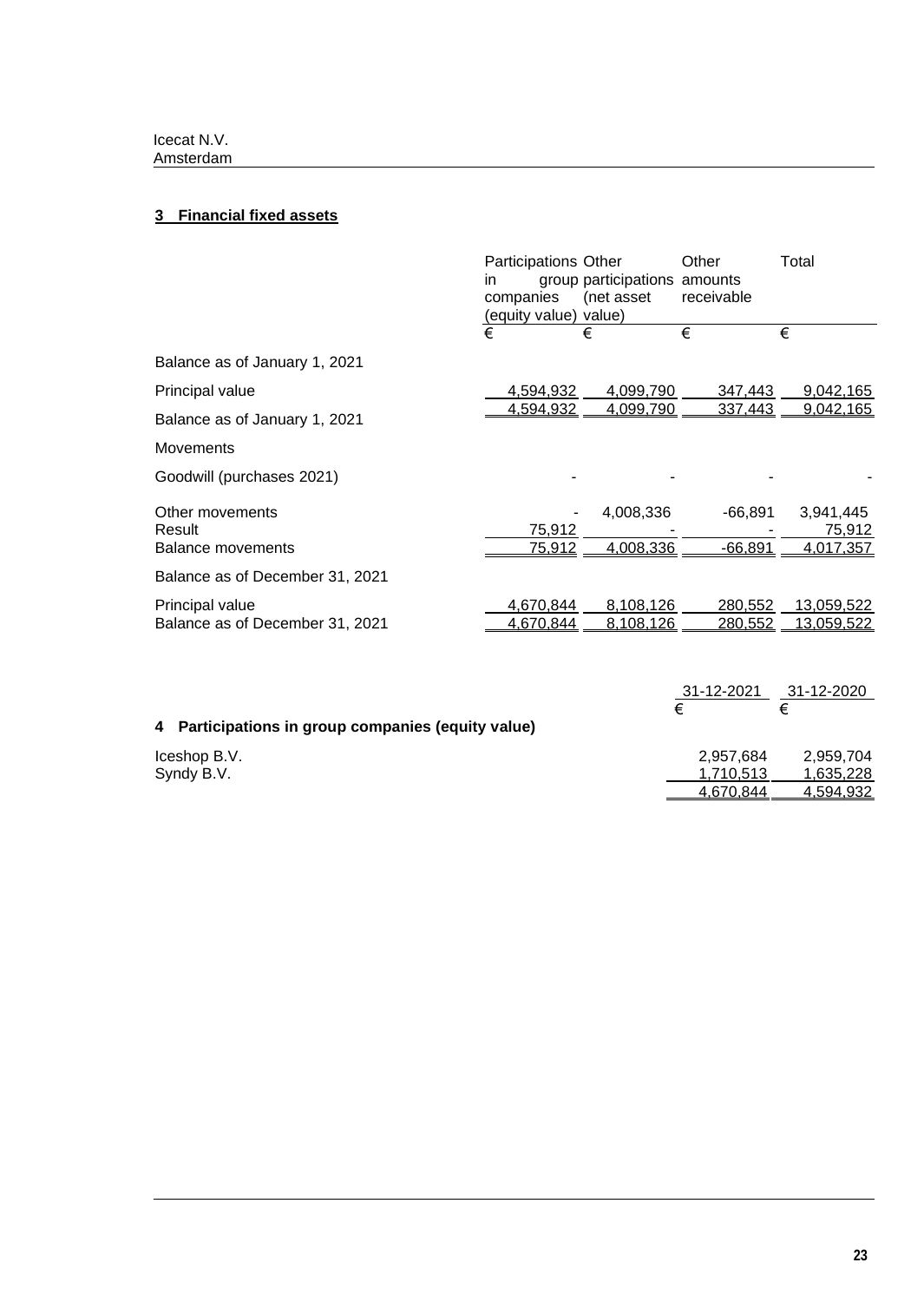| Icecat N.V. |  |
|-------------|--|
| Amsterdam   |  |

|                                                                | $\frac{2021}{\epsilon}$ | 2020                                                        |
|----------------------------------------------------------------|-------------------------|-------------------------------------------------------------|
|                                                                |                         |                                                             |
| Iceshop B.V.                                                   |                         |                                                             |
| Book value as of January 1                                     |                         | 2,959,704 2,959,704                                         |
| Investments in participation (goodwill)                        | <u>-2,020_</u>          |                                                             |
| Book value as of December 31                                   | 2,957,684               | 2,959,704                                                   |
|                                                                | $\frac{2021}{\epsilon}$ | 2020                                                        |
| Syndy B.V.                                                     | $\overline{\epsilon}$   |                                                             |
| Book value as of January 1                                     | 1,635,228               | 1,581,228                                                   |
| Investments in participation<br>Profit/(Loss) of participation | 75,285                  | 54,000                                                      |
| Book value as of December 31                                   | 1,710,513               | 1,635,228                                                   |
|                                                                |                         |                                                             |
|                                                                |                         | $\frac{31-12-2021}{\epsilon}$ $\frac{31-12-2020}{\epsilon}$ |
| <b>Participations in affiliated companies</b><br>5             |                         |                                                             |
| Hatch B.V. (42.72%)                                            |                         | 4,099,790                                                   |
| Equity Holding participation (1%)                              | 8,108,126<br>8,108,126  | 4,099,790                                                   |
|                                                                |                         |                                                             |
|                                                                |                         | $\frac{2021}{\epsilon}$ $\frac{2020}{\epsilon}$             |
|                                                                | $\overline{\epsilon}$   |                                                             |
| Hatch B.V.                                                     |                         |                                                             |
| Balance as of January 1                                        |                         |                                                             |
| Purchase value                                                 | 4,099,790               | 4,099,790                                                   |
| Book value as of January 1                                     | 4,099,790               | 4,099,790                                                   |
| Balance movements (sale participation)                         | $-4,099,790$            |                                                             |
| Balance as of December 31                                      |                         |                                                             |
| Purchase value                                                 |                         | 4,099,790                                                   |
| Book value as of December 31                                   |                         | 4,099,790                                                   |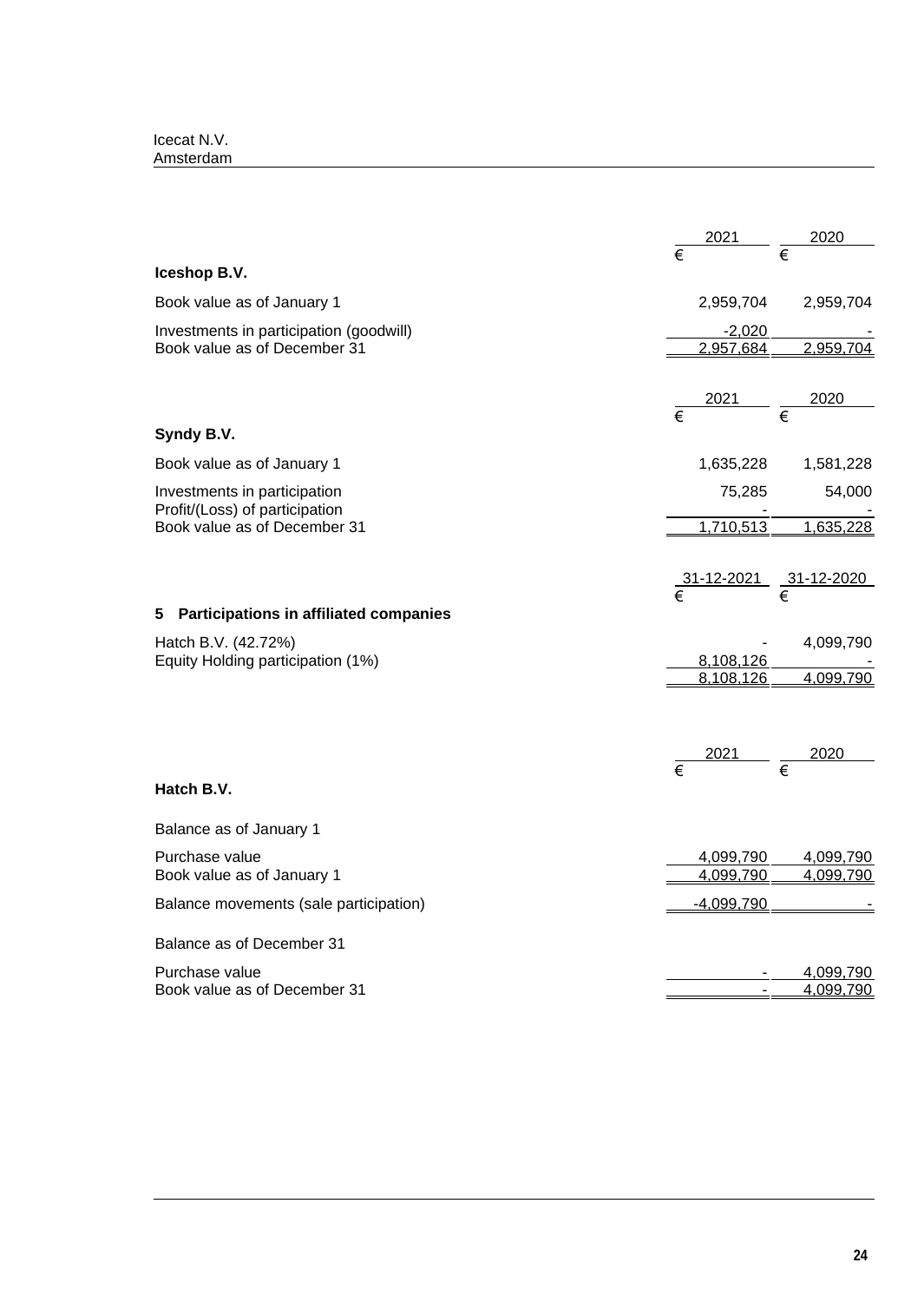| Icecat N.V. |  |
|-------------|--|
| Amsterdam   |  |

| 31-12-2021 31-12-2020                                                                                                                      |
|--------------------------------------------------------------------------------------------------------------------------------------------|
| €<br>€                                                                                                                                     |
|                                                                                                                                            |
| 228,500<br>65,981                                                                                                                          |
| $-100,749$<br>162,519                                                                                                                      |
| 127,751<br>228,500                                                                                                                         |
| The deferred tax concerns the deductible losses of Syndy B.V                                                                               |
| 31-12-2021<br>31-12-2020                                                                                                                   |
| €                                                                                                                                          |
|                                                                                                                                            |
| 521,779<br>235.654                                                                                                                         |
| $-264,592$<br>286,125                                                                                                                      |
| 257,187<br>521,779                                                                                                                         |
|                                                                                                                                            |
| $\frac{31-12-2021}{\epsilon}$ $\frac{31-12-2020}{\epsilon}$                                                                                |
|                                                                                                                                            |
|                                                                                                                                            |
| 265,625<br>332,516                                                                                                                         |
| 14,927<br>14,927                                                                                                                           |
| 280,552<br>347,443                                                                                                                         |
| The loans receivable concerns the financing of purchase of shares<br>by the Managing Director (E.T. Altinok). Interest rate of the loan is |

by the Managing Director (E.T. Altinok). Interest rate of the loan is EURIBOR + 4.2% per annum. Provided security for the repayment of the loan: option for lender to offer shares to other shareholders at fair market value.

# **Current assets**

| 31-12-2021 |           |
|------------|-----------|
| €          |           |
|            |           |
| 2,318,053  | 2,654,581 |
| -270.343   | -259.452  |
| 2.047.710  | 2.395.129 |
|            |           |

The concentration of credit risk with respect to receivables is limited. Icecat N.V. does not hold any significant collateral on its receivables. Management believes there is no further credit risk provision required in excess of the normal impairment, based on the aging analysis performed as of December 31, 2021.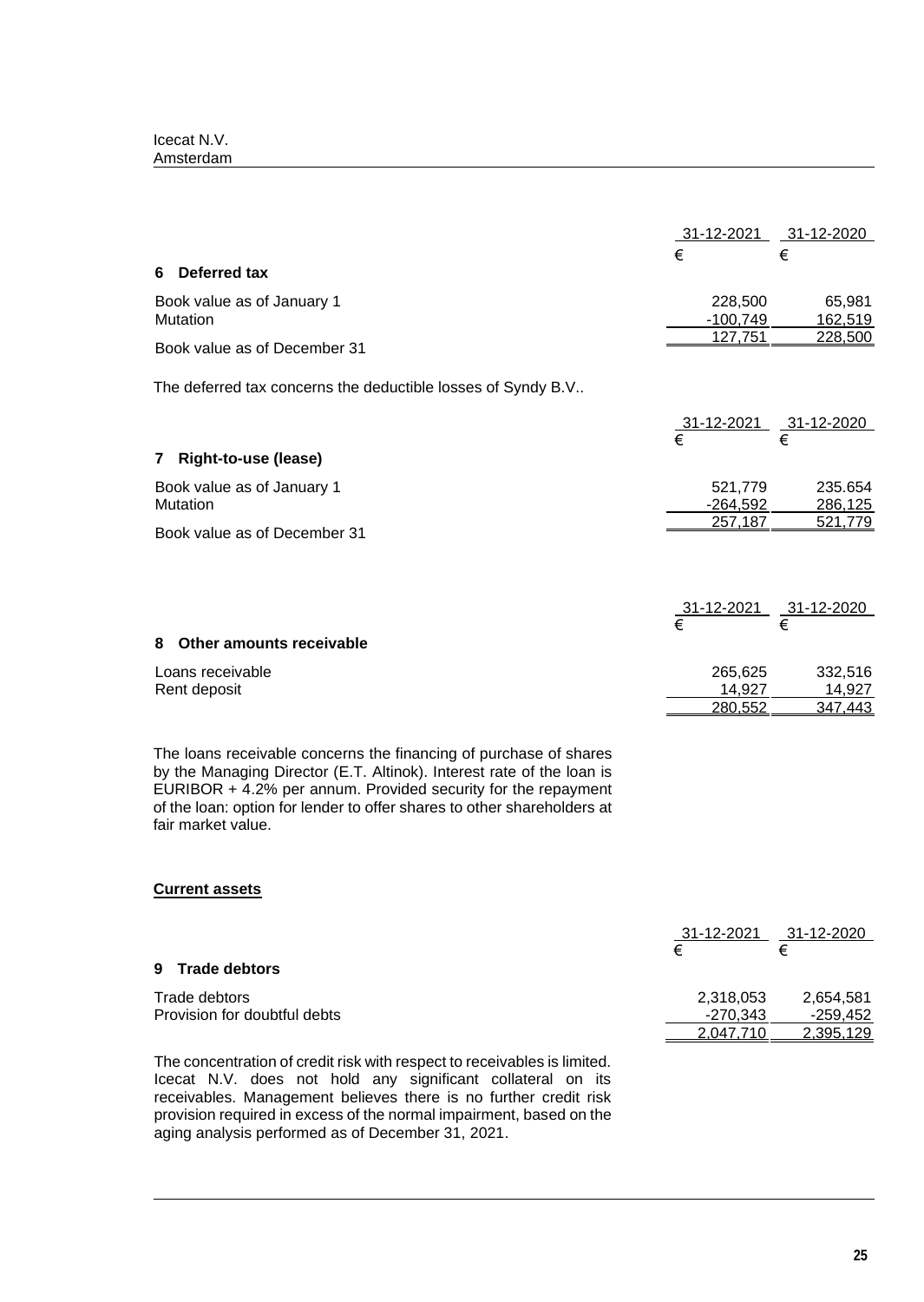|                                             | € | 2021                          | € | 2020               |
|---------------------------------------------|---|-------------------------------|---|--------------------|
| Other receivables and accrued income<br>10  |   |                               |   |                    |
| Short-term vendor loan<br>Other receivables |   | 145,534<br>512,001<br>657,535 |   | 210,002<br>210,002 |
| <b>Other receivables</b>                    |   |                               |   |                    |
| Prepayments and other receivables           |   | 512,001<br>512.001            |   | 210,002<br>210,002 |

# **11 Cash**

Of the cash and cash equivalents as of December 31, 2021 and December 31, 2020, no amounts were restricted.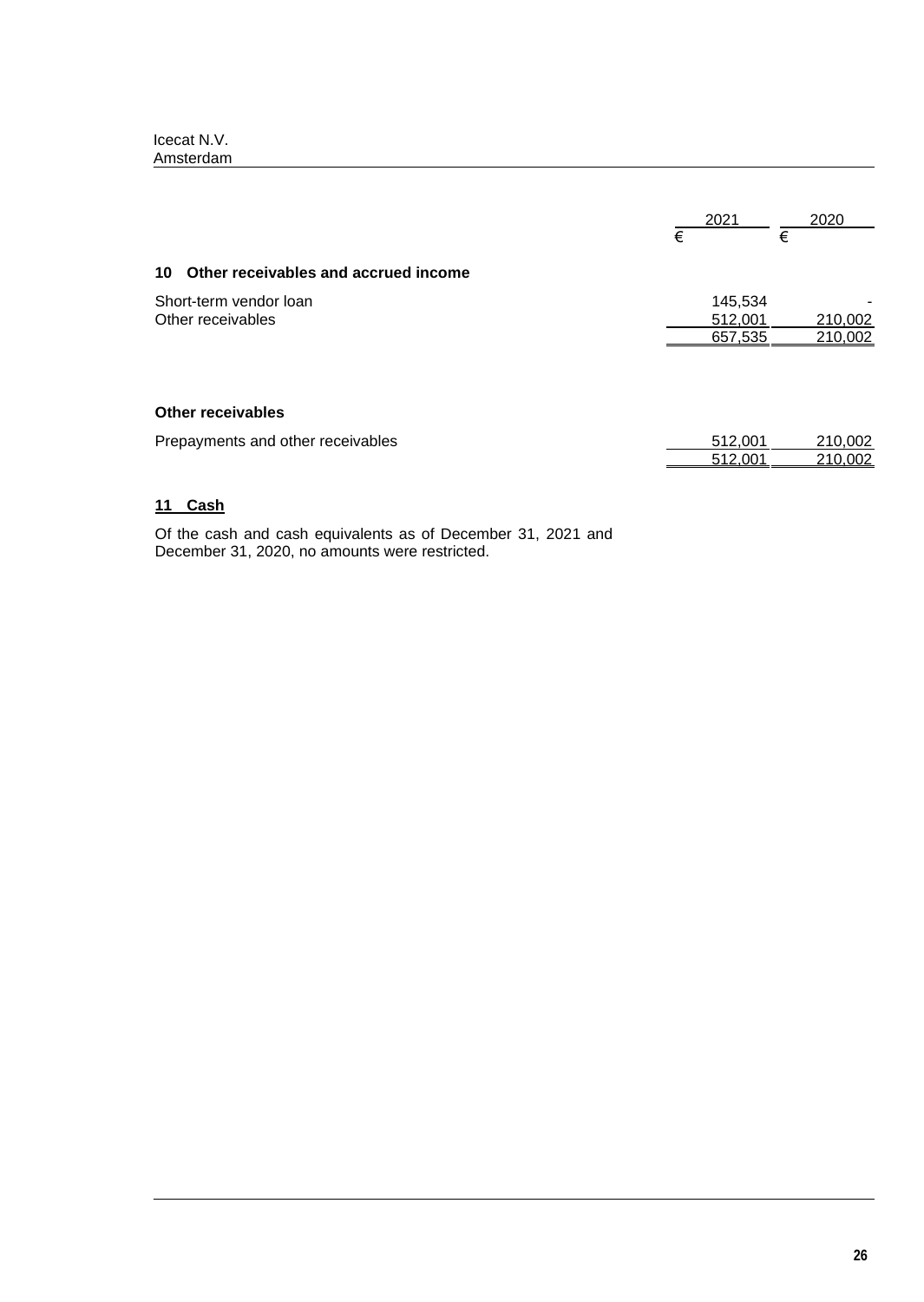### **12 Group equity**

The shareholder equity is explained in the notes to the non-consolidated balance sheet.

# **Earnings per share**

| The calculation of net income per share attributable to common<br>shareholders is based on the following data: |            |            |
|----------------------------------------------------------------------------------------------------------------|------------|------------|
| Net income attributable to common shareholders for the purposes of<br>earnings per share                       | 27,931,412 | 1,785,727  |
| Weighted average number of common shares for the purpose of earnings<br>per share                              | 10,533,890 | 10.533.890 |
| Earnings per share attributable to common shareholders                                                         | 2.65       | በ 17       |

# **Shareholder information 2021**

The shareholders of Icecat N.V. are:

| Name:                                        | Number of shares: |
|----------------------------------------------|-------------------|
| iMerge B.V.                                  | 8,315,603         |
| Stichting Administratiekantoor (STAK) Icecat | 690.830           |
| E-nvest B.V.                                 | 365,000           |
| <b>SA Rocks</b>                              | 1,072,200         |
| Cedemo S.A.M.                                | 90.257            |
| <b>Total shares</b>                          | 10,533,890        |

# **Shareholder information 2020**

The shareholders of Icecat N.V. are:

| Name:                                        | Number of shares: |
|----------------------------------------------|-------------------|
| iMerge B.V.                                  | 8,315,603         |
| Stichting Administratiekantoor (STAK) Icecat | 690.830           |
| E-nvest B.V.                                 | 365,000           |
| <b>SA Rocks</b>                              | 1,072,200         |
| Cedemo S.A.M.                                | 90.257            |
| <b>Total shares</b>                          | 10,533,890        |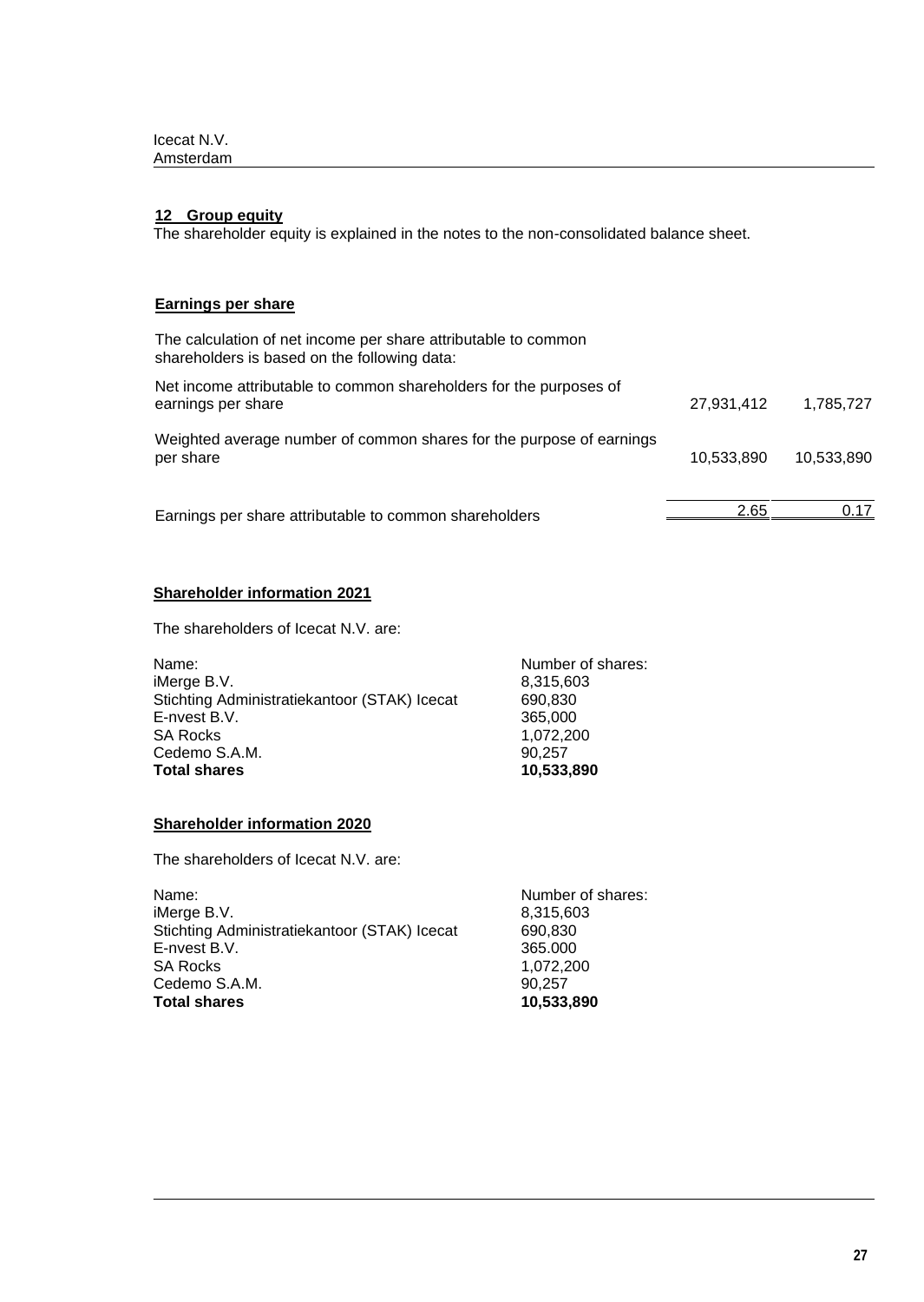# **Short-term liabilities**

|                                              | 31-12-2021 | 31-12-2020 |
|----------------------------------------------|------------|------------|
|                                              |            | €          |
| <b>Trade creditors</b><br>13                 |            |            |
| Trade creditors                              | 227,098    | 147,462    |
| 14 Liabilities to group companies            |            |            |
| iMerge B.V.                                  | 40         | 75,122     |
|                                              | 40         | 75,122     |
| 15 Taxes and social security premiums        |            |            |
| Value added tax                              | 110,121    | 154,151    |
| Wage tax                                     | 119,149    | 74,066     |
| Corporation tax                              | 324,666    | 493,774    |
|                                              | 553,939    | 721,991    |
| Other liabilities and accrued expenses<br>16 |            |            |
| Instalment invoiced in advance               | 3,972,063  | 3,466,670  |
| Other payables                               | 42,421     | 115,313    |
| Tantiemes                                    | 443,381    | 212,128    |
| Holiday allowance                            | 86,736     | 102,198    |
| <b>Outstanding Holidays</b>                  | 185,899    | 164,982    |
| Audit and consultancy costs                  | 50,371     | 27,500     |
| Short-term lease liabilities                 | 158,521    | 162,174    |
| Purchase price to be paid                    | 85,647     | 857,040    |
| Other accruals                               | 12,878     | 1,783      |
|                                              | 5,037,917  | 5,109,788  |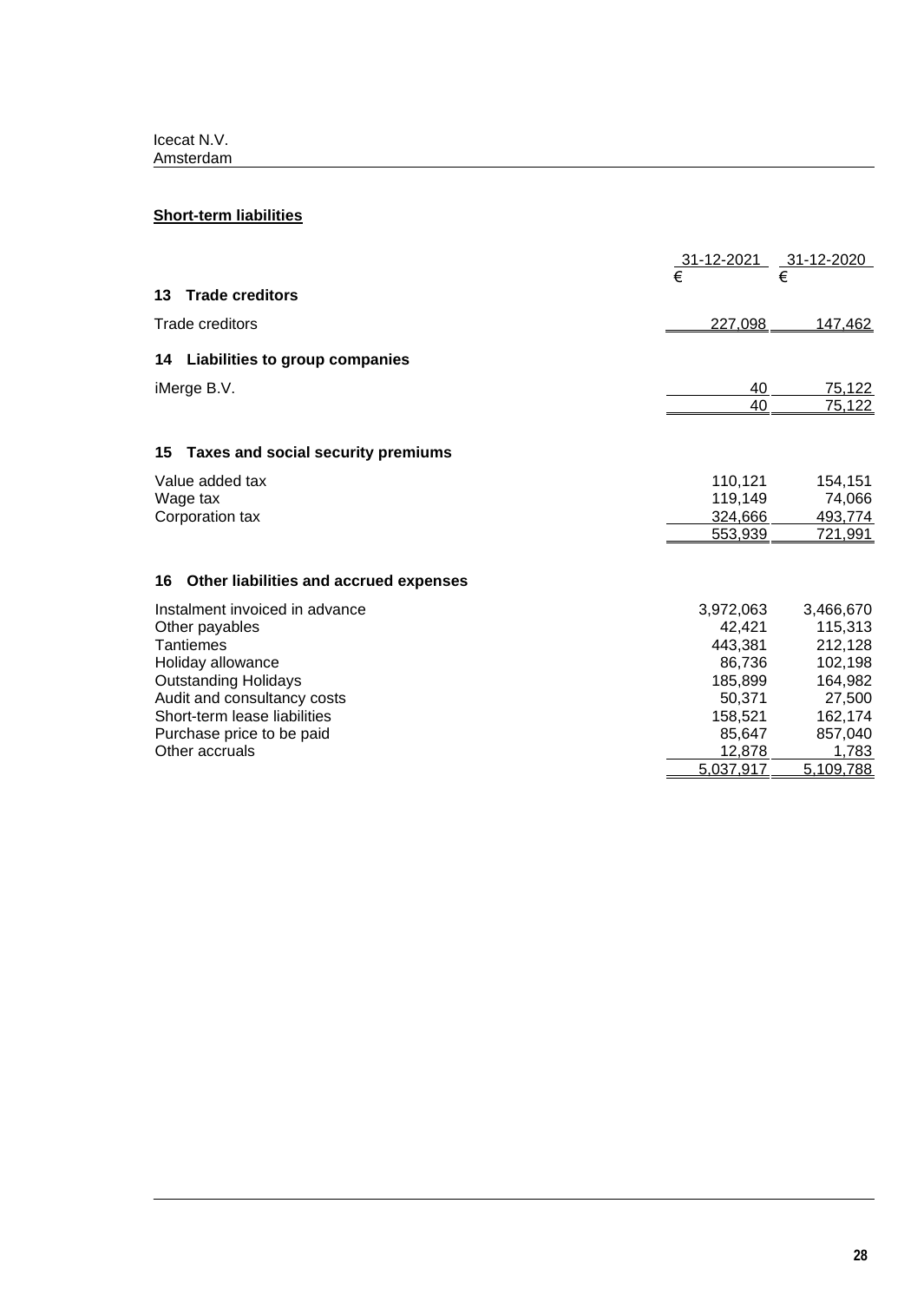# **Off-balance-sheet rights, obligations and arrangements**

# **Buy back obligations**

The company has the conditional obligation to buy back shares from investors till an (maximum) amount of € 631,800.

# **Proposal appropriation of result**

The management of the company proposes to appropriate the result as follows:

The appropriation of profit for the year 2021 in the amount of  $\epsilon$  27,931,412 will be added to in full to the other reserves.

This proposal needs to be determined by the General Meeting, but has already been processed in anticipation in the annual accounts 2021 for the company.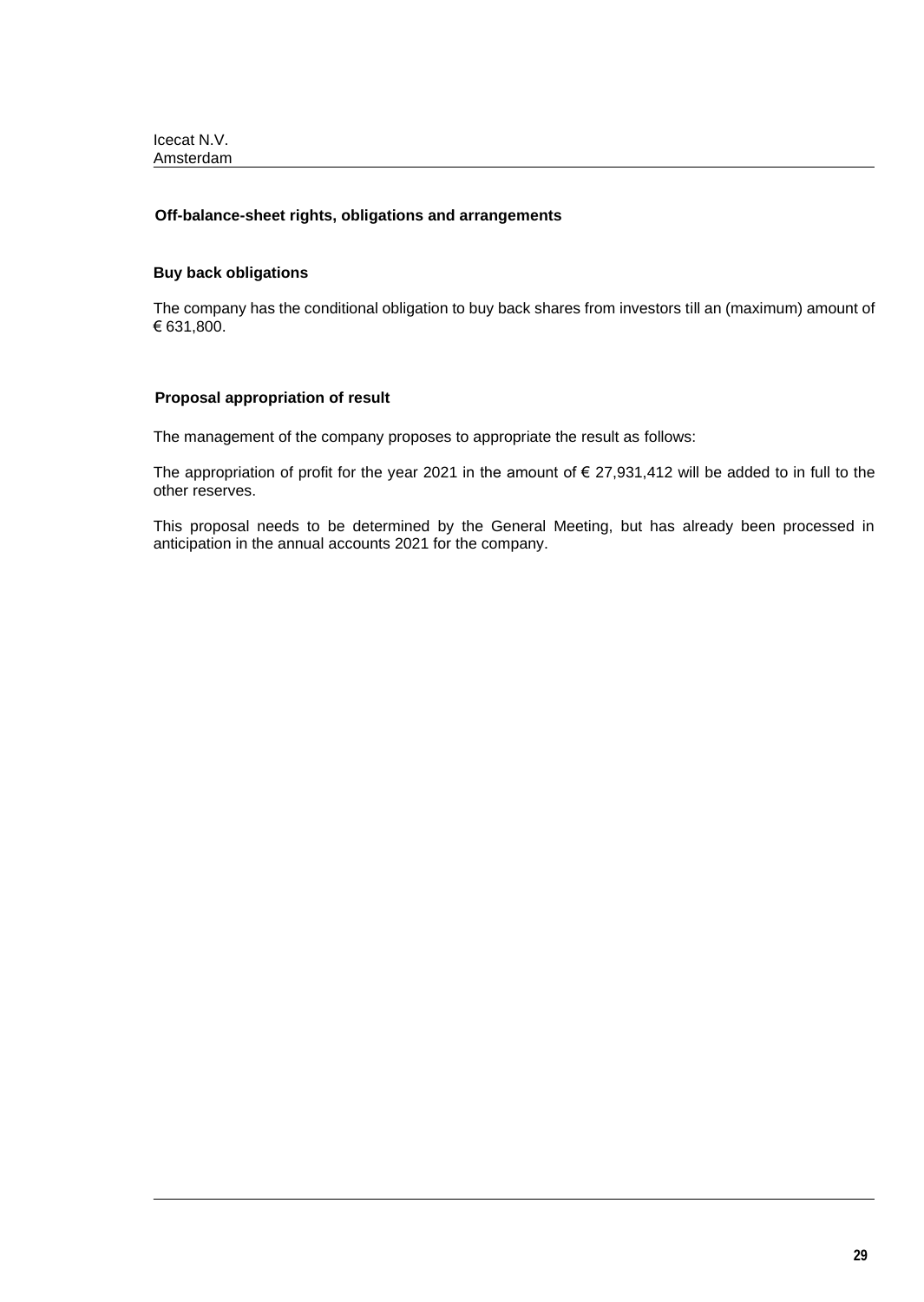| 2.6 Notes to the consolidated statement of income                                                                                       |                       |                                              |                       |                                              |
|-----------------------------------------------------------------------------------------------------------------------------------------|-----------------------|----------------------------------------------|-----------------------|----------------------------------------------|
|                                                                                                                                         | $\overline{\epsilon}$ | 2021                                         | €                     | 2020                                         |
| <b>Net Turnover</b><br>17                                                                                                               |                       |                                              |                       |                                              |
| <b>Turnover Netherlands</b><br><b>Turnover International</b>                                                                            |                       | 3,747,577<br>7,271,888<br>11,019,465         |                       | 3,377,453<br>6,410,540<br>9,787,993          |
|                                                                                                                                         | $\overline{\epsilon}$ | 2021                                         | $\overline{\epsilon}$ | 2020                                         |
| 18 Expenses work contracted out and other external expenses                                                                             |                       |                                              |                       |                                              |
| Cost of work contracted out                                                                                                             |                       | 140,311                                      |                       | 204,857                                      |
|                                                                                                                                         | $\overline{\epsilon}$ | <u> 2021</u>                                 |                       | 2020                                         |
| 19 Personnel expenses                                                                                                                   |                       |                                              |                       |                                              |
| Wages and salaries Netherlands<br>Wages and salaries International<br>Social security premiums and other social liabilities / insurance |                       | 2,772,279<br>751,339<br>137,727<br>3,661,345 |                       | 2,511,818<br>561,436<br>209,716<br>3,282,970 |
|                                                                                                                                         | $\overline{\epsilon}$ | 2021                                         | $\overline{\epsilon}$ | 2020                                         |
| <b>Remuneration of directors</b>                                                                                                        |                       |                                              |                       |                                              |
| Remuneration of directors<br>Remuneration of former directors                                                                           |                       | 448,991                                      |                       | 279,000                                      |
| Total remuneration of directors and former directors                                                                                    |                       | 448,991                                      |                       | 279,000                                      |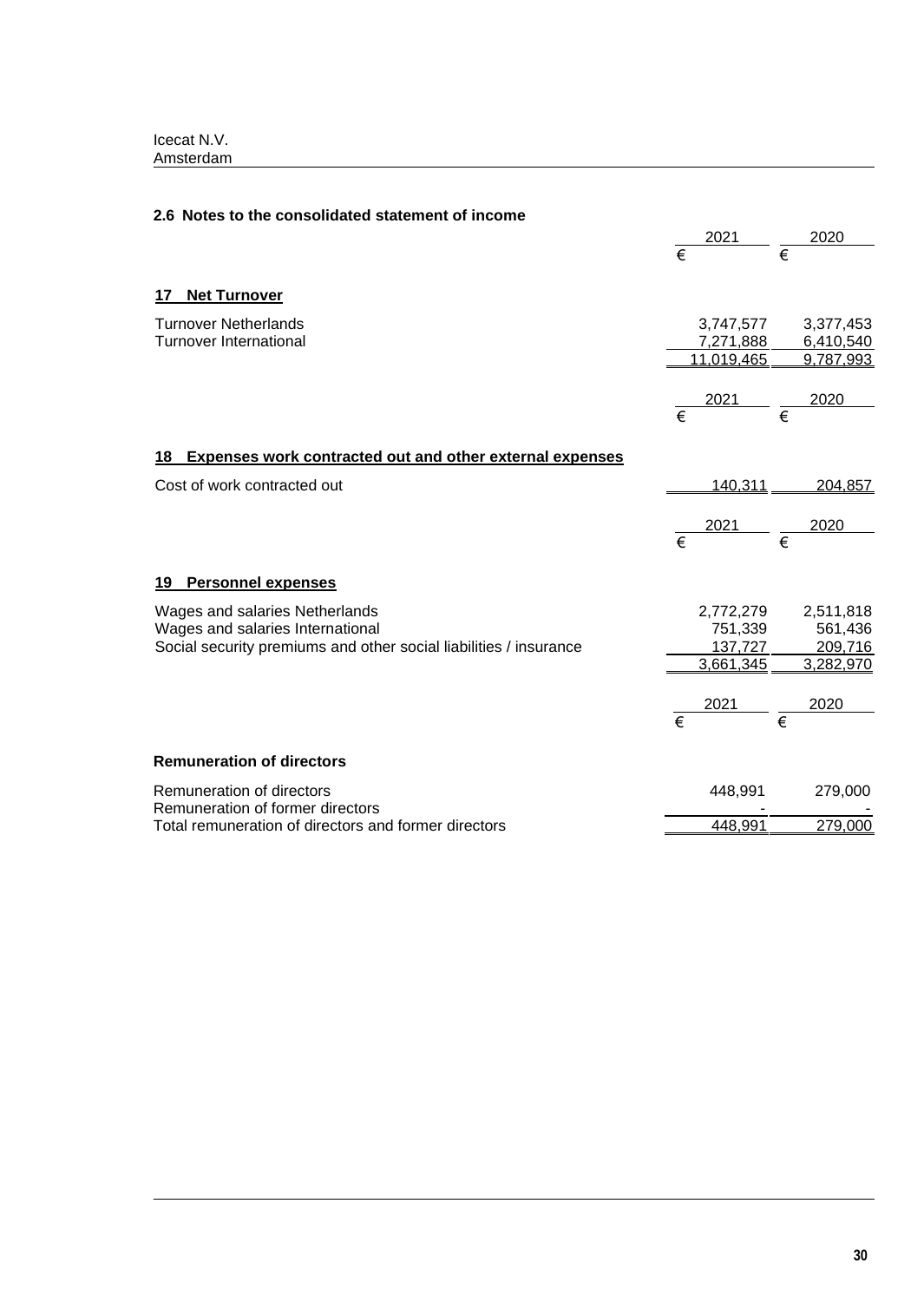# **Average number of employees**

| 2021                                                              |               |       |                                                            |         |       |         |
|-------------------------------------------------------------------|---------------|-------|------------------------------------------------------------|---------|-------|---------|
|                                                                   | the           |       | Active within Active<br>outside<br>Netherlands Netherlands | the     | Total |         |
| Average number of employees 2021                                  |               | 41.00 |                                                            | 8.00    |       | 46.00   |
| 2020                                                              | Active<br>the |       | within Active<br>outside                                   | the     | Total |         |
| Average number of employees 2020                                  |               | 45.00 | Netherlands Netherlands                                    | 1.00    |       | 46.00   |
|                                                                   |               |       | 2021<br>€                                                  |         | €     | 2020    |
| Social security premiums and other social liabilities / insurance |               |       |                                                            |         |       |         |
| Social security charges<br>Other social liabilities / insurance   |               |       |                                                            | 137,727 |       | 209,716 |
|                                                                   |               |       |                                                            | 137,727 |       | 209,716 |

# **Related party transactions for the year 2021**

|                                            | Sales to<br>related<br>parties<br>€ | Purchases<br>from related<br>parties<br>€ | Amounts<br>receivable<br>from related<br>parties<br>€ | Amounts<br>payable to<br>related<br>parties<br>€ |
|--------------------------------------------|-------------------------------------|-------------------------------------------|-------------------------------------------------------|--------------------------------------------------|
| <b>Parent:</b>                             |                                     |                                           |                                                       | 40                                               |
| iMerge B.V.                                |                                     |                                           |                                                       |                                                  |
| <b>Subsidiaries:</b>                       |                                     |                                           |                                                       |                                                  |
| <b>Icecat Ukraine LLC</b>                  |                                     |                                           |                                                       |                                                  |
| Icecat Content Sourcing OU                 |                                     | 2,555,014                                 |                                                       |                                                  |
| Iceshop B.V.                               | 55,218                              | 227,895                                   |                                                       |                                                  |
| Syndy B.V.                                 | 288                                 | 2,046,578                                 |                                                       |                                                  |
| Icecat International B.V.                  |                                     |                                           |                                                       |                                                  |
| Icecat Nederland B.V.                      |                                     | 625,793                                   |                                                       |                                                  |
| <b>Associated companies:</b><br>Hatch B.V. |                                     |                                           |                                                       |                                                  |
| Total                                      | 55,506                              | 5,455,280                                 |                                                       | 40                                               |
|                                            |                                     |                                           |                                                       |                                                  |

The interest rate which is calculated on the receivables and payables is in conformity with the market rate.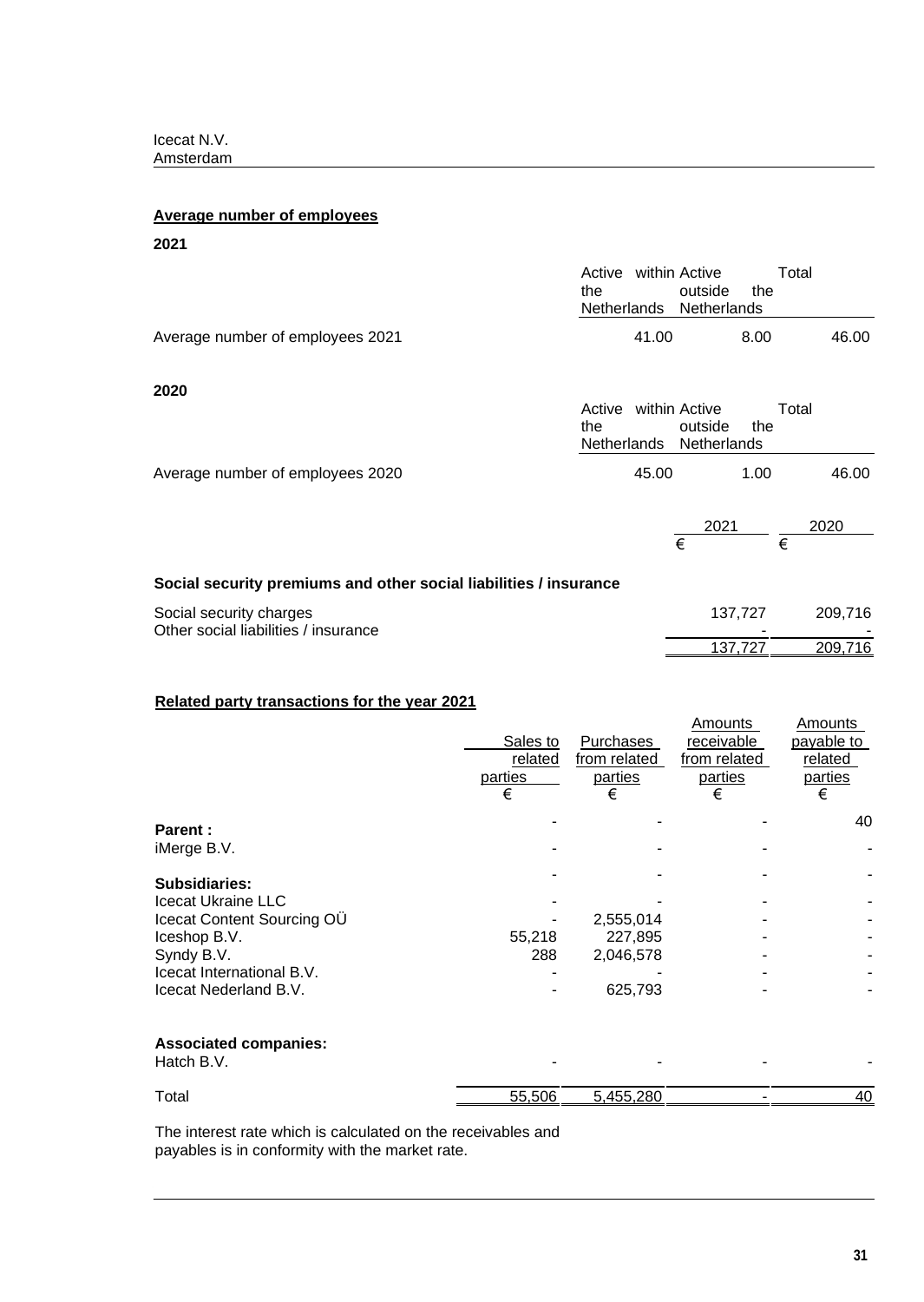# **20 Other operating expenses**

| Other staff expenses                           | 585,407   | 576,889   |
|------------------------------------------------|-----------|-----------|
| Housing expenses                               | 159.192   | 183,147   |
| Selling expenses                               | 192.436   | 233,669   |
| Car expenses                                   | 265.249   | 234,801   |
| Office expenses                                | 304.691   | 242,558   |
| Other expenses                                 | 2,586,322 | 1,684,026 |
| Management fee                                 | 171,623   | 164,233   |
|                                                | 4,264,920 | 3,319,323 |
| 21<br>Taxation                                 |           |           |
| Income tax expense from current financial year | -255.502  | -301,635  |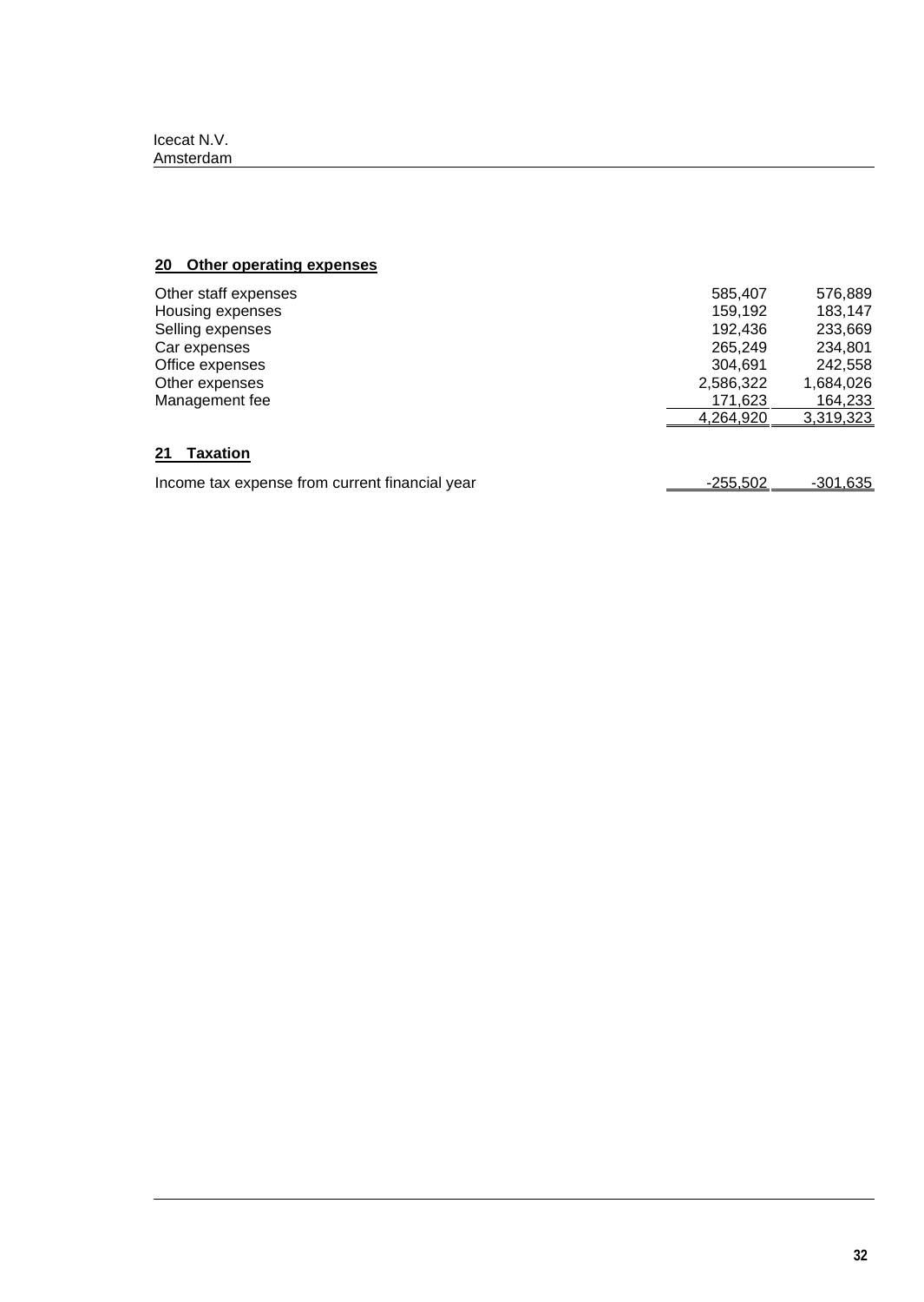3. NON-CONSOLIDATED ACCOUNTS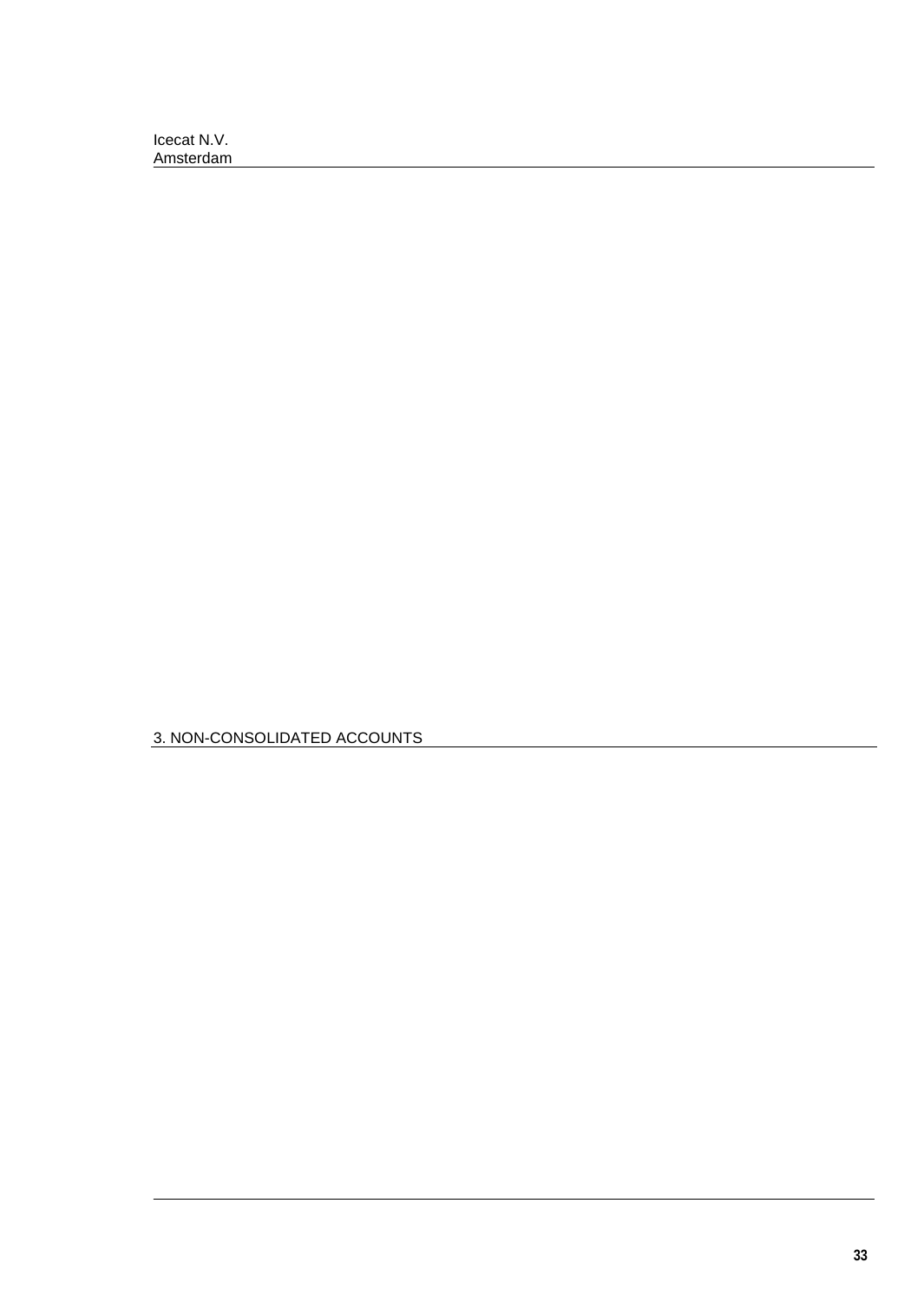# **3.1 Non-consolidated balance sheet as of December 31, 2021**

*(After proposal appropriation of result)*

|                                                                                      |          | 31-12-2021           |            | 31-12-2020            |            |
|--------------------------------------------------------------------------------------|----------|----------------------|------------|-----------------------|------------|
| <b>ASSETS</b>                                                                        |          | €                    | €          | $\overline{\epsilon}$ | €          |
| <b>Fixed assets</b>                                                                  |          |                      |            |                       |            |
| Intangible fixed assets                                                              |          |                      |            |                       |            |
| Customer portfolio                                                                   | 22       | 2,918,580            |            | 2,735,826             |            |
|                                                                                      |          |                      | 2,918,580  |                       | 2,735,826  |
| <b>Tangible fixed assets</b><br><b>Buildings</b><br>ICT hardware and other equipment | 23       | 27,113<br>306,174    |            | 2,452<br>317,438      |            |
|                                                                                      |          |                      | 333,287    |                       | 319,890    |
| <b>Financial fixed assets</b>                                                        | 24       |                      | 8,916,415  |                       | 11,118,744 |
| <b>Current assets</b>                                                                |          |                      |            |                       |            |
| <b>Receivables</b><br>Trade debtors<br>Receivables from associated                   | 25<br>26 | 1,911,240            |            | 2,194,061             |            |
| companies<br>Taxes and social charges                                                |          | 6,634,123<br>659,216 |            | 2,766,292             |            |
| Other receivables and accrued assets                                                 | 27       | 379,873              |            | 95,152                |            |
|                                                                                      |          |                      | 9,584,452  |                       | 5,055,505  |
| Cash                                                                                 |          |                      | 29,265,581 |                       | 2,922,092  |
| <b>Total assets</b>                                                                  |          |                      | 51,018,315 |                       | 22,152,057 |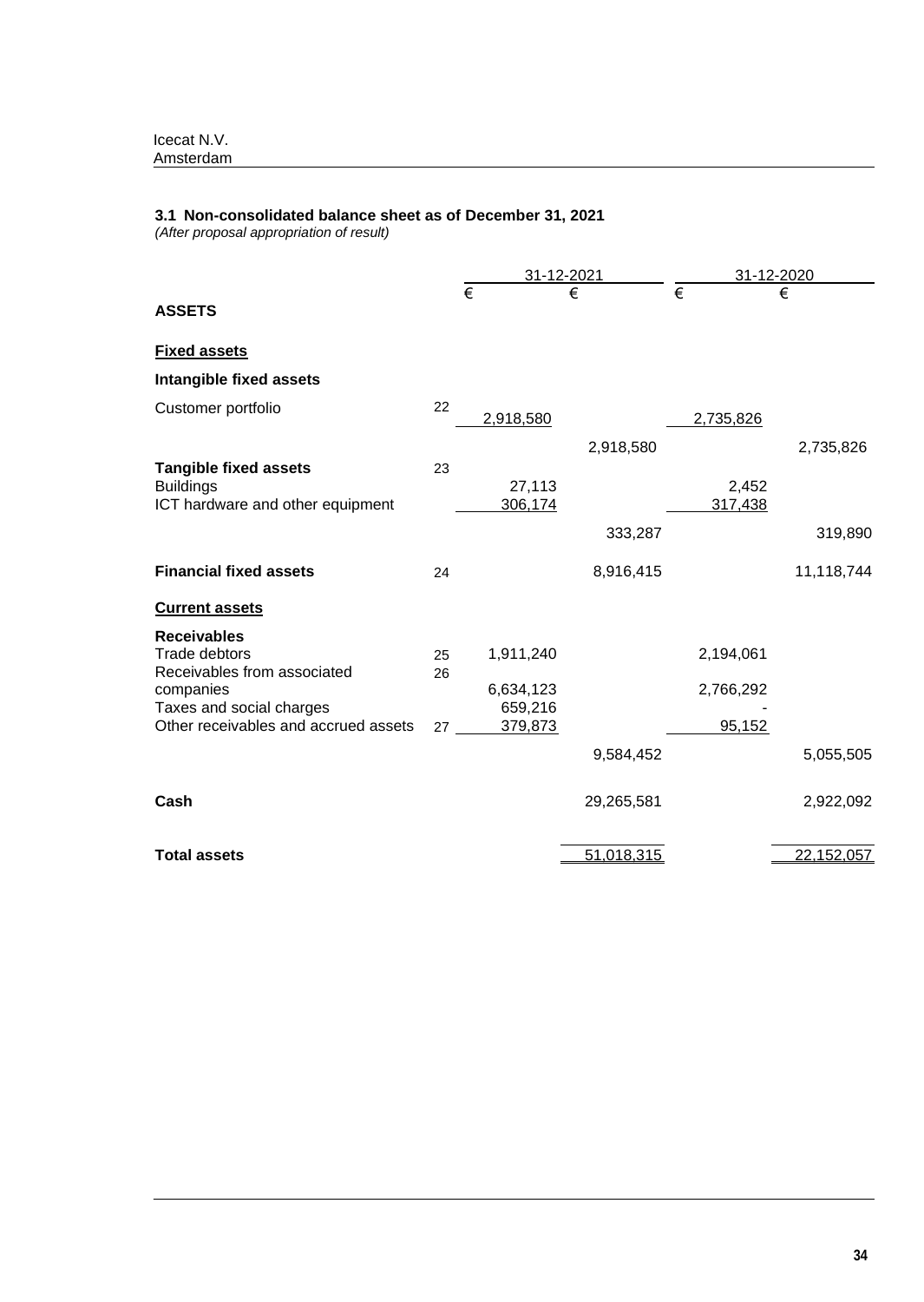|                                        |    | 31-12-2021 |   |            | 31-12-2020 |            |            |
|----------------------------------------|----|------------|---|------------|------------|------------|------------|
| <b>LIABILITIES</b>                     |    | €          | € |            | €          |            | €          |
|                                        |    |            |   |            |            |            |            |
| <b>Shareholder equity</b>              | 28 |            |   |            |            |            |            |
| Issued share capital                   | 29 | 105,339    |   |            |            | 105,339    |            |
| Share premium reserve                  | 30 | 5,378,691  |   |            |            | 5,378,691  |            |
| General reserve                        | 31 | 38,147,133 |   |            |            | 10,215,271 |            |
|                                        |    |            |   | 43,631,163 |            |            | 15,699,247 |
| <b>Long-term liabilities</b>           |    |            |   |            |            |            |            |
| Lease liabilities                      |    |            |   | 155,969    |            |            | 188,338    |
| <b>Short-term liabilities</b>          |    |            |   |            |            |            |            |
| Trade creditors                        | 32 | 289,065    |   |            |            | 94,778     |            |
| Liabilities to group companies         | 33 | 2,420,000  |   |            |            | 1,113,322  |            |
| Taxes and social security premiums     | 34 | 100,920    |   |            |            | 326,034    |            |
| Other liabilities and accrued expenses | 35 | 4,421,198  |   |            |            | 4,730,338  |            |
|                                        |    |            |   | 7,231,183  |            |            | 6,264,472  |

**Total liabilities** 51,018,315 22,152,057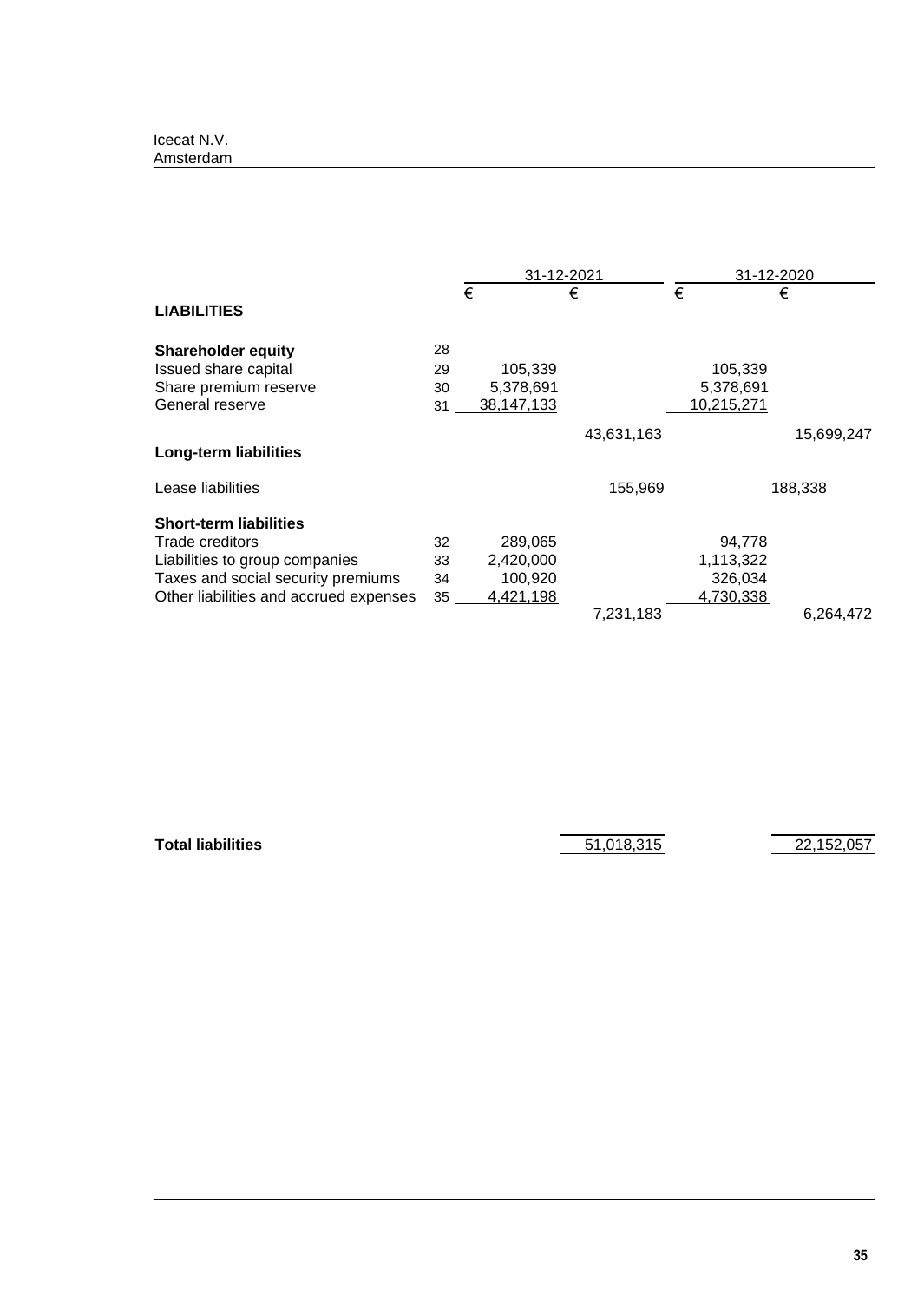# **3.2 Non-consolidated statement of income for the year 2021**

|                                         |    | 2021 |              |   | 2020       |   |                 |   |            |
|-----------------------------------------|----|------|--------------|---|------------|---|-----------------|---|------------|
|                                         |    | €    |              | € |            | € |                 | € |            |
|                                         |    |      |              |   |            |   |                 |   |            |
| <b>Net Turnover</b>                     | 36 |      | 9,953,613    |   |            |   | 8,741,301       |   |            |
| Cost of sales                           |    |      | $-1,749,904$ |   |            |   | <u>-725,138</u> |   |            |
| Gross margin                            |    |      |              |   | 8,203,709  |   |                 |   | 8,016,163  |
| Expenses work contracted out and other  |    |      |              |   |            |   |                 |   |            |
| external expenses                       |    |      | 139,025      |   |            |   | 193,586         |   |            |
| Personnel expenses                      | 37 |      | 2,423,230    |   |            |   | 2,594,668       |   |            |
| Depreciation of intangible and tangible |    |      |              |   |            |   |                 |   |            |
| fixed assets                            |    |      | 122,318      |   |            |   | 118,342         |   |            |
| Other operating expenses                | 38 |      | 5,801,737    |   |            |   | 3,382,678       |   |            |
| <b>Total operating expenses</b>         |    |      |              |   | 8,486,310  |   |                 |   | 6,289,274  |
| <b>Operating result</b>                 |    |      |              |   | $-282,601$ |   |                 |   | 1,726,889  |
| Revenues of receivables from fixed      |    |      |              |   |            |   |                 |   |            |
| assets and securities                   |    |      |              |   |            |   |                 |   |            |
| Interest and similar expenses           |    |      | 124,374      |   |            |   | $-7,190$        |   |            |
| <b>Financial income and expense</b>     |    |      |              |   | 124,374    |   |                 |   | $-7,190$   |
| Result from operational activities be-  |    |      |              |   |            |   |                 |   |            |
| fore taxation                           |    |      |              |   | $-158,227$ |   |                 |   | 1,719,699  |
| Taxation                                |    |      |              |   | $-9,591$   |   |                 |   | $-318,882$ |
|                                         |    |      |              |   | $-167,818$ |   |                 |   | 1,400,817  |
| Share in result from participations     | 39 |      |              |   | 28,099,230 |   |                 |   | 384,910    |
| Net result after taxes                  |    |      |              |   | 27,931,412 |   |                 |   | 1,785,727  |

As there is no other comprehensive income, net income is equal to the total of comprehensive income. The net result, and therefore the comprehensive income are fully attributable to the shareholders.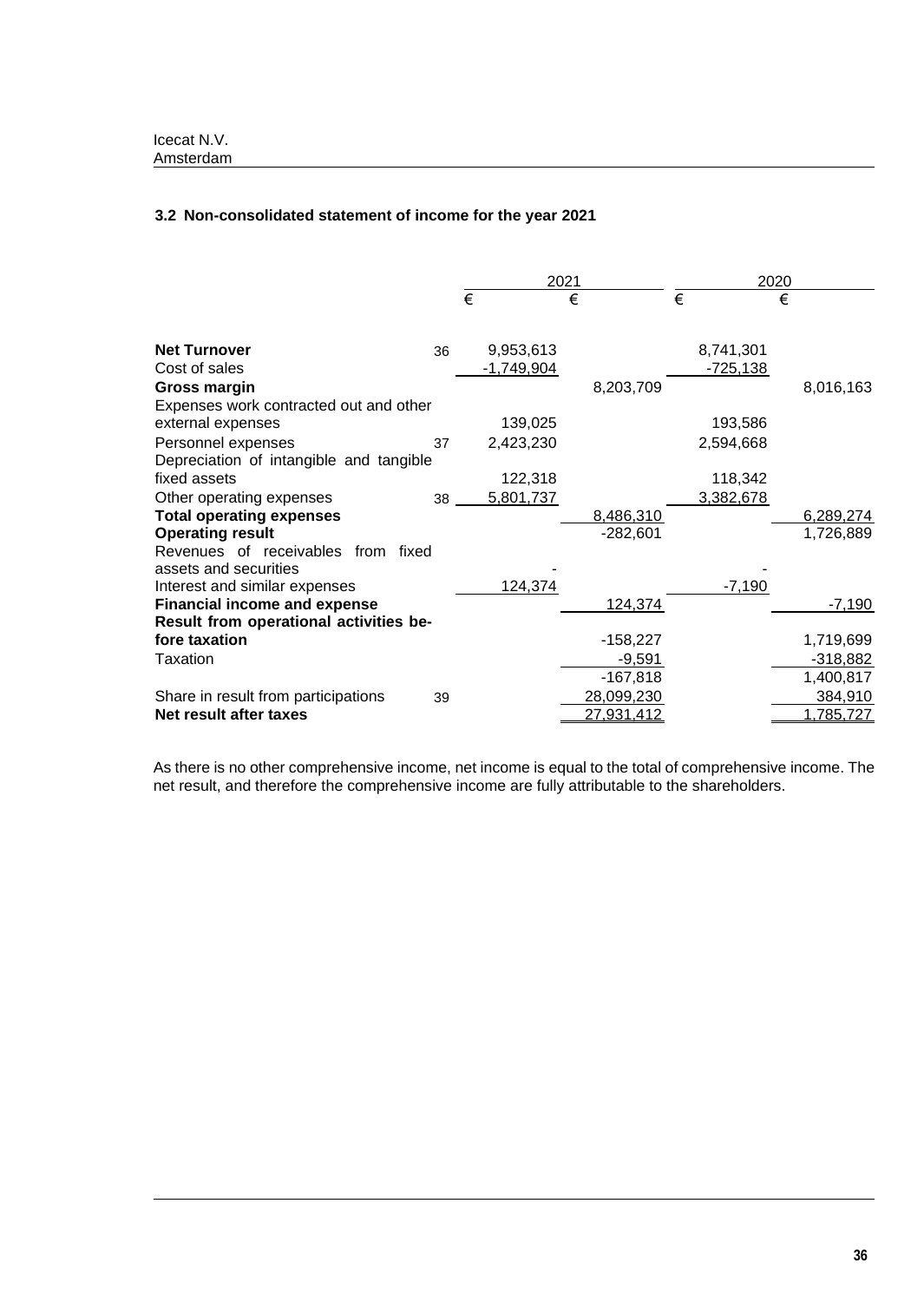# **3.3 Non-consolidated cash flow statement for the year 2021**

| The figures below are stated $x \in 1,000$                                                                                                                                                                   |                                  |                    |                              |               |
|--------------------------------------------------------------------------------------------------------------------------------------------------------------------------------------------------------------|----------------------------------|--------------------|------------------------------|---------------|
| <b>Cash flow from operating activities</b>                                                                                                                                                                   |                                  |                    |                              |               |
| Operating result                                                                                                                                                                                             |                                  | $-283$             |                              | 1,279         |
| Adjustments for<br>Depreciation of intangible and tangible fixed<br>assets<br>Result from participations not through parti-<br>cipations                                                                     | 122<br>28,099                    | 28,221             | 111                          | 111           |
| Changes in working capital<br><b>Trade debtors</b><br>Receivables from associated companies<br>Other accounts receivable<br>Accounts payable (excluding banks)<br><b>Cash flow from operating activities</b> | 283<br>$-3,868$<br>$-820$<br>967 | $-3,438$<br>24,500 | $-331$<br>-1<br>$-108$<br>91 | -349<br>1,041 |
| Interest received<br>Interest paid<br><b>Taxation</b>                                                                                                                                                        | 124<br>$-164$                    |                    | $-3$<br>$-235$               |               |
| Cash flow from operating activities                                                                                                                                                                          |                                  | -40<br>24,460      |                              | $-238$<br>803 |
| <b>Cash flow from investment activities</b>                                                                                                                                                                  |                                  |                    |                              |               |
| Investments in intangible assets<br>Investments in tangible assets<br>Investments in financial fixed assets<br>Disposal of tangible fixed assets<br><b>Cash flow from investment activities</b>              | $-183$<br>$-136$<br>2,203        | 1,884              | $-60$<br>$-206$              | $-266$        |
| <b>Cash flow from financing activities</b>                                                                                                                                                                   |                                  |                    |                              |               |
| Receipts from issuance of share capital<br>Share premium in financial year<br>Dividend paid<br>Movement banks                                                                                                |                                  |                    |                              |               |
| <b>Cash flow from financing activities</b><br><b>Movements cash</b>                                                                                                                                          |                                  | 26,344             |                              | 537           |
|                                                                                                                                                                                                              |                                  |                    |                              |               |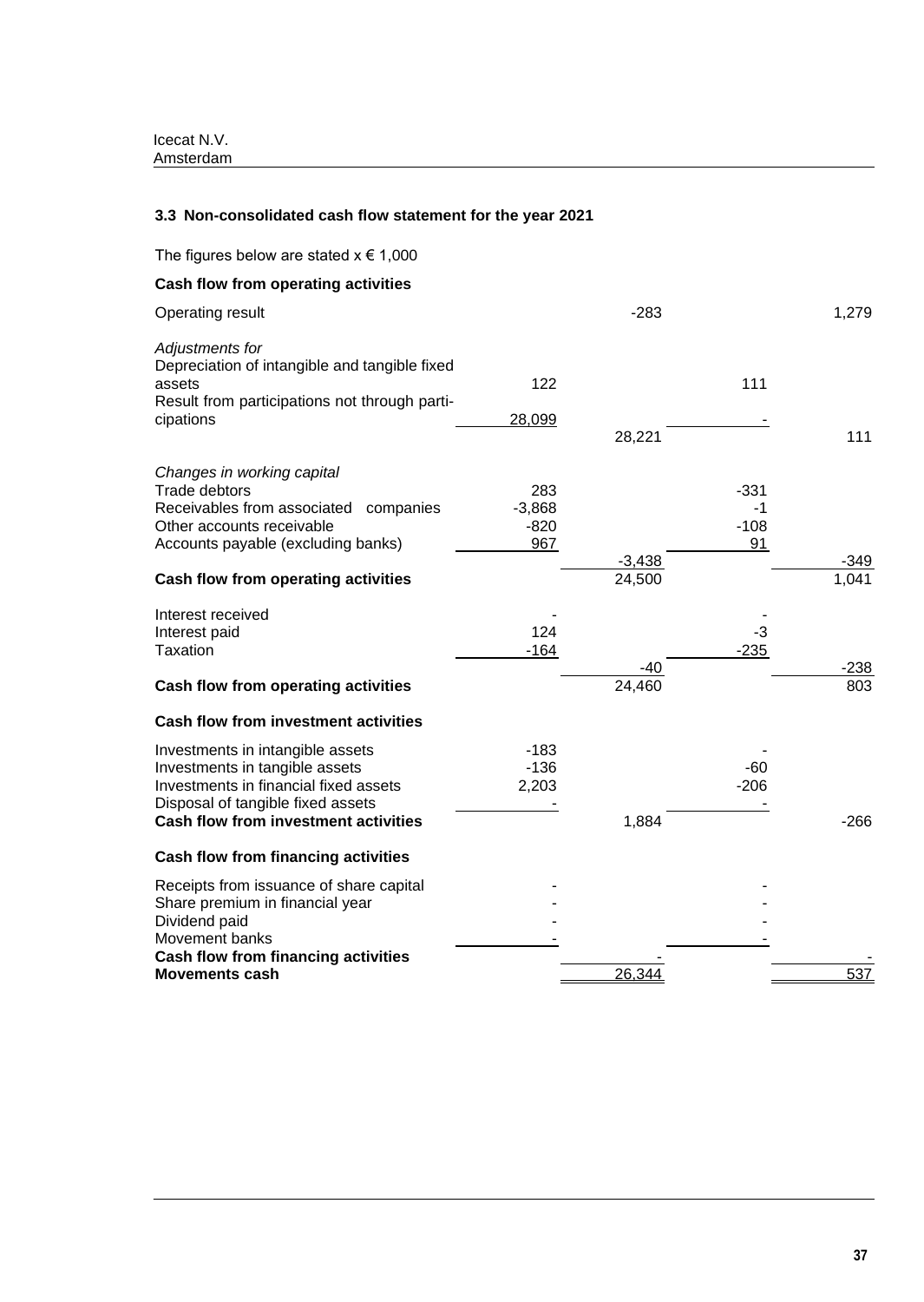The figures below are stated  $x \in 1,000$ 

|                                                                                                                | 2021<br>€                 | 2020                       |
|----------------------------------------------------------------------------------------------------------------|---------------------------|----------------------------|
| Turnover movement cash and cash equivalents                                                                    |                           |                            |
| Balance as at beginning of financial year<br>Movements during financials year<br>Balance at financial year end | 2.922<br>26,344<br>29.266 | 4,660<br>$-1,738$<br>2,922 |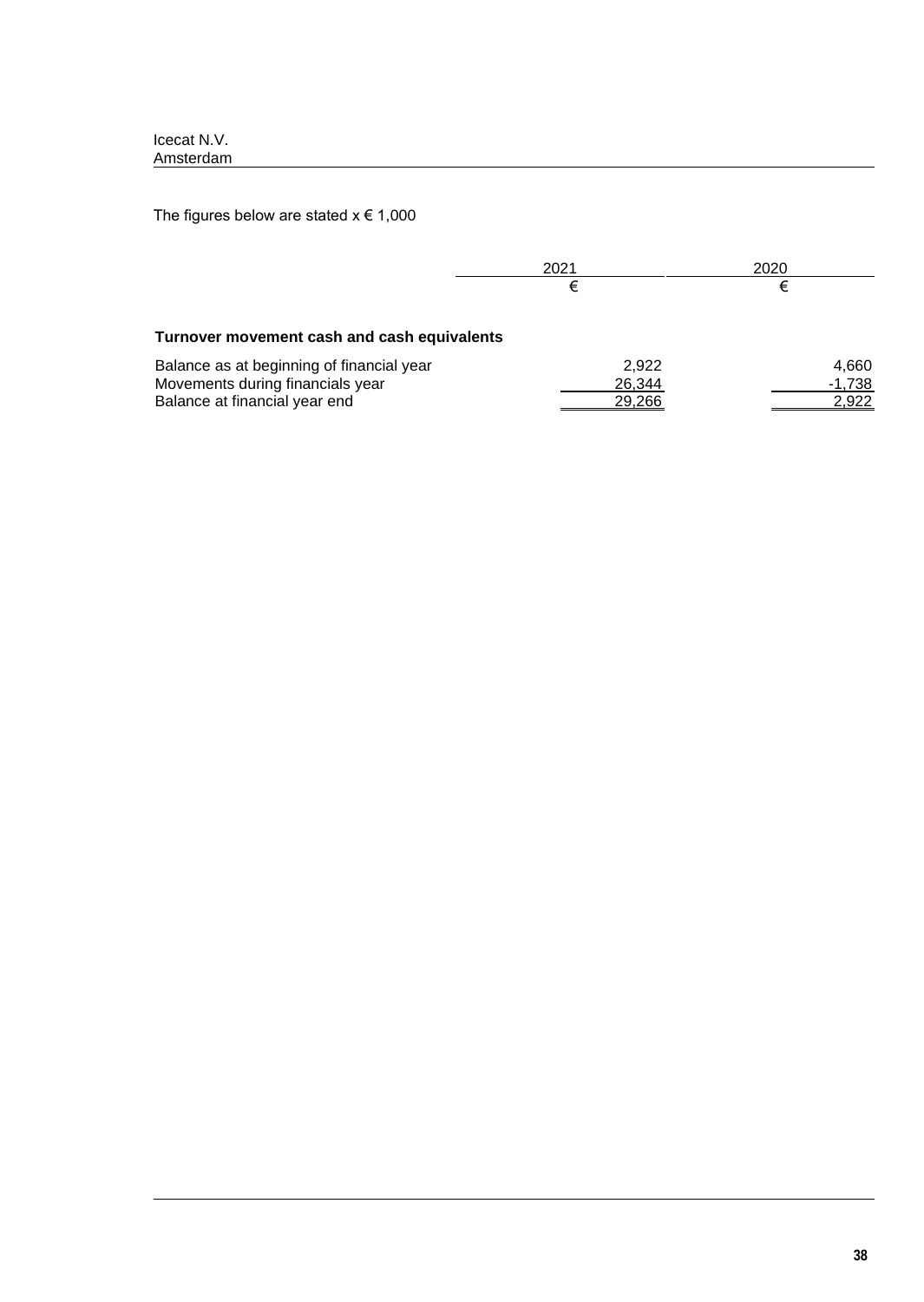# **3.4 Notes to the financial statements of the non-consolidated annual report**

### **Entity information**

### **Registered address and registration number trade register**

The registered and actual address of Icecat N.V. is De Liesbosch 12d, 3439 LC in Nieuwegein, another registered seat is Amsterdam (J. Geesinkweg 125, 1114 AB). Icecat N.V. is registered at the trade register under number 30259744.

### **General notes**

### **The most important activities of the entity**

The activities of Icecat N.V., having its legal seat at Amsterdam, and its group companies, primarily consist of developing and exploiting open content media companies.

### **Disclosure of group structure**

Icecat N.V. is part of a group. The head of this group is Netvalue B.V., having its legal seat in Bilthoven. The financial statements of Icecat N.V. are not included in the consolidated financial statements of Netvalue B.V., due to exemption for small legal entities.

### **Disclosure of estimates**

In applying the principles and policies for drawing up the financial statements, the directors of Icecat N.V. make different estimates and judgments that may be essential to the amounts disclosed in the financial statements. If it is necessary in order to provide transparency, the nature of these estimates and judgments, including related assumptions, is disclosed in the notes to the relevant financial statement item.

### **General accounting principles**

### **The accounting standards used to prepare the financial statements**

These financial statements have been prepared in accordance with International Financial Reporting Standards (IFRS) as adopted by the European Union (EU).

Income and expenses are accounted for on accrual basis. Profit is only included when realized on balance sheet date. Liabilities and any losses originating before the end of the financial year are taken into account if they have become known before preparation of the financial statements. These financial statements are presented in €, the company's functional currency.

### **Disclosure of fair value information when the report is prepared on historical cost basis**

Some accounting principles demand determination of the fair value of both financial and non-financial assets and liabilities. Fair value is therefore determined for each relevant section as written below.

Determination of fair value is categorized into Level 1, 2 or 3 based on the degree to which the inputs to the fair value measurements are observable and the significance of the inputs to the fair value measurement in its entirety, which are described as follows:

Level 1 inputs are quoted prices (unadjusted) in active markets for identical assets or liabilities that the Company can access at the measurement date.

Level 2 inputs are inputs, other than quoted prices included within Level 1, that are observable for the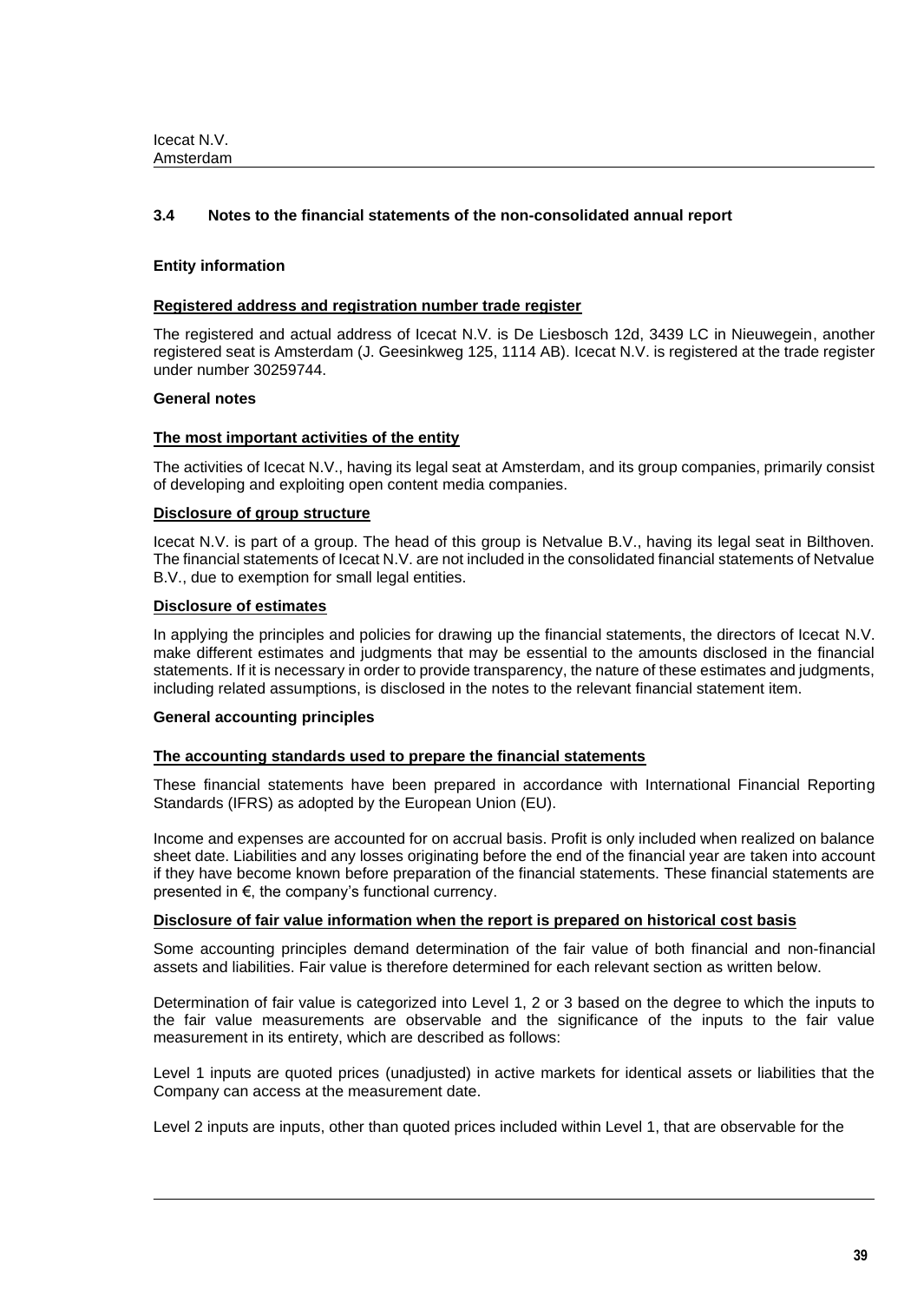asset or liability, either directly (i.e., as prices) or indirectly (i.e., derived from prices).

Level 3 inputs are unobservable inputs for the asset or liability.

#### **Foreign currency translation for the balance sheet**

Monetary assets and liabilities in foreign currencies are converted to the closing rate of the functional currency on the balance sheet date. The translation differences resulting from settlement and conversion are credited or charged to the non-consolidated statement of income and expenses, unless hedge accounting is applied.

Non-monetary assets valued at historical cost in a foreign currency are converted at the exchange rate on the transaction date.

Non-monetary assets valued at fair value in a foreign currency are converted at the exchange rate on the date on which the fair value was determined.

### **Financial instruments**

In the context of financial risk management Icecat N.V. has identified the following risks:

#### Currency risk

Icecat N.V. operates internationally and the sales in foreign currency is less than 1%. The effects on equity and results are calculated at the balance sheet data.

#### Interest rate risk

Long term and bank debt are not applicable within Icecat N.V.

Current liabilities and receivables in affiliated companies, the fee applicable interest rate at that time, which is reflected in the figures at the balance sheet date.

### Credit risk

Receivables whose due date has passed more than 100 days, a provision of 100% will be made without VAT. The provision accounts receivables at the end of 2021 is EUR 227K (2020: 234K).

Liquidity risk

Icecat N.V. manages its liquidity risk with cash provided from operating activities being the primary source of liquidity.

Based on the current operating performance and liquidity position, the Company believes that cash provided by operating activities and available cash balances will be sufficient for working capital, capital expenditures, interest payments, dividends for the next 12 months and the foreseeable future.

All financial liabilities held at the reporting date, for which payments are already contractually agreed, have been included. Amounts in foreign currency have been translated using the reporting date closing rate.

### **Accounting principles**

### **ICT hardware and other equipment**

Tangible fixed assets are presented at cost less accumulated depreciation and, if applicable, less impairments in value. Depreciation is based on the estimated useful life and calculated as a fixed percentage of cost, taking into account any residual value. Depreciation is provided from the date an asset comes into use.

Tangible fixed assets are capitalized if the economic ownership held by the company, and its group companies, is governed by a financial lease agreement. The commitment arising from the financial lease agreement is accounted for as a liability. The interest included in the future lease instalments is charged to the result over the term of the financial lease agreement.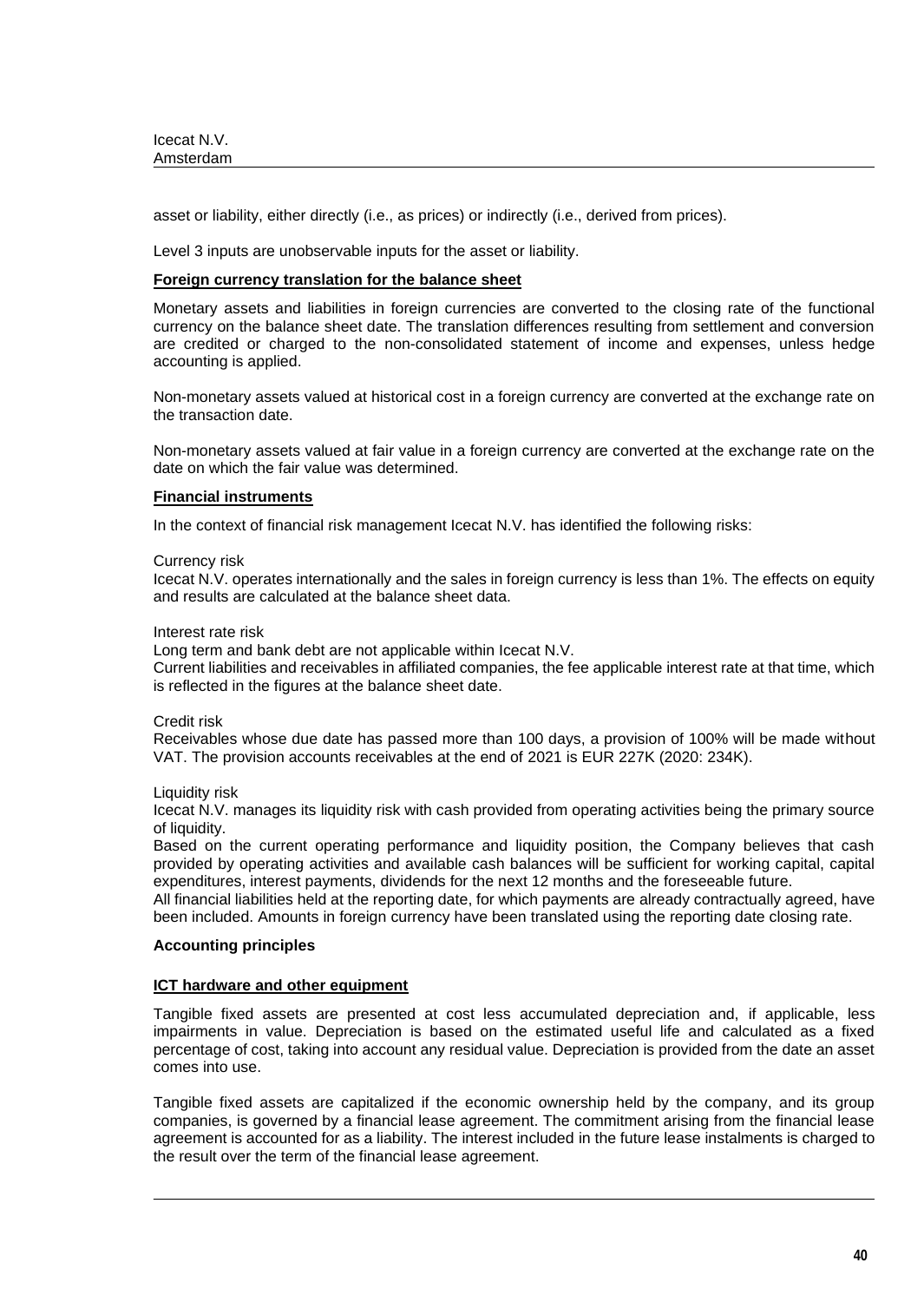### **Impairment of ICT hardware and other equipment**

Assets with a long life should be tested for impairment in the case of changes or circumstances arising that lead to an indication that the carrying amount of the asset will not be recovered. The recoverability of assets in use is determined by comparing the carrying amount of an asset with the estimated present value of the future net cash flows which the asset is expected to generate.

If the carrying amount of an asset exceeds the estimated present value of the future cash flows, impairment is charged to the difference between the carrying amount and the recoverable amount.

#### **Financial assets**

#### *Participations in group companies*

Participations in group companies are companies over which Icecat N.V. has the power to control. These participations for using the equity method.

#### *Other participations (net asset value)*

Where significant influence is exercised, associated companies are valued under the net asset value method, but not lower than a nil value. This net asset value is based on the same accounting principles as applied by Icecat N.V.. Associated companies with a negative net equity value are valued at nil.

If the company fully or partly guarantees the liabilities of the associated company concerned, or has the effective obligation respectively to enable the associated company to pay its (share of the) liabilities, a provision is formed. Upon determining this provision, provisions for doubtful debts already deducted from receivables from the associated company are taken into account.

### *Other participations (fair value)*

Where no significant influence is exercised, associated companies are valued under the fair value method, but not lower than a nil value.

If the company fully or partly guarantees the liabilities of the associated company concerned, or has the effective obligation respectively to enable the associated company to pay its (share of the) liabilities, a provision is formed. Upon determining this provision, provisions for doubtful debts already deducted from receivables from the associated company are taken into account.

#### *Right-to-use (Leases)*

Implementation of IFRS 16 results in the recognition of an asset and a liability on the balance sheet. The value of the asset and the liability is the same. The value of the asset and the liability are calculated on the basis of the lease terms still to be expected on the balance sheet date for the lease contracts concluded at that time. Interest is not taken into account. The valuation of the asset and the liability is at nominal value. The lease costs that are allocated annually are recognized in the income statement. The implementation of IFRS 16 has no effect on the equity and the net result of the company.

The term of the lease contracts has been taken into account. Long-term lease obligations (more than 12 months after the balance sheet date) are included under financial fixed assets (right-to-use) and long-term liabilities (liability) and short-term lease obligations under receivables and short-term debts, respectively.

#### *Other amounts receivable*

Upon initial recognition the receivables from and loans to associated companies and other receivables are valued at fair value and then valued at amortized cost, which equals the face value, after deduction of any provisions.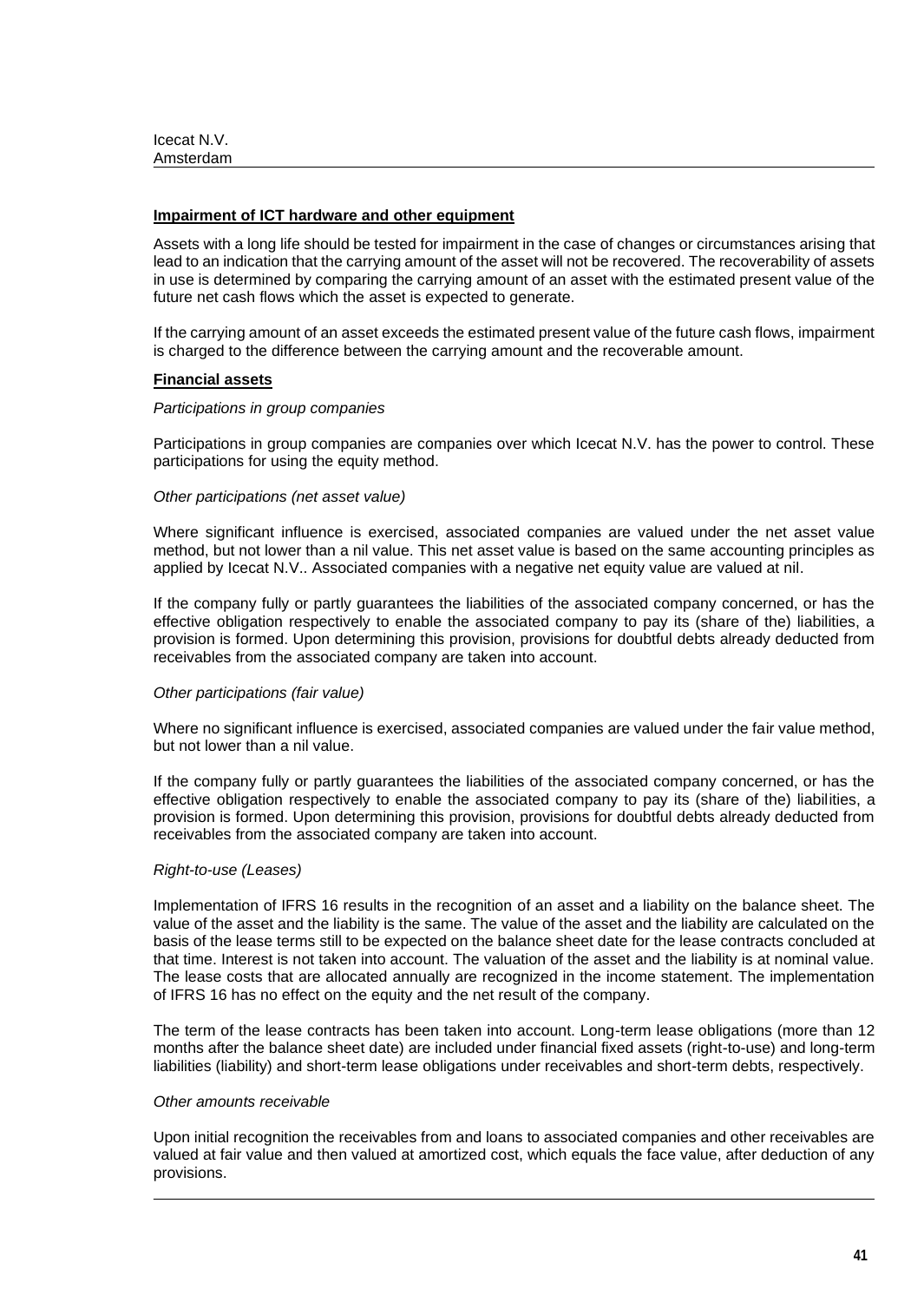### **Impairment of financial assets**

Assets with a long life should be tested for impairment in the case of changes or circumstances arising that lead to an indication that the carrying amount of the asset will not be recovered. The recoverability of assets in use is determined by comparing the carrying amount of an asset with the estimated present value of the future net cash flows which the asset is expected to generate.

If the carrying amount of an asset exceeds the estimated present value of the future cash flows, impairment is charged to the difference between the carrying amount and the recoverable amount.

# **Receivables**

Receivables are initially valued at the fair value of the consideration to be received. Receivables are subsequently valued at the amortised cost price. If there is no premium or discount and there are no transaction costs, the amortised cost price equals the nominal value of the accounts receivable. If payment of the receivable is postponed under an extended payment deadline, fair value is measured on the basis of the discounted value of the expected revenues. Interest gains are recognised using the effective interest method. Provisions for bad debts are deducted from the carrying amount of the receivable.

## **Cash and cash equivalents**

Cash and cash equivalents are valued at face value. If cash is not freely available this is taken into account for the valuation.

Overdrafts at banks are recognised as part of debts to lending institutions under current liabilities.

### **Equity**

When Icecat N.V. purchases treasury shares, the consideration paid is deducted from equity (other reserves or any other reserve if the articles of association allow so) until the shares are cancelled or reissued. Where such shares are subsequently reissued, any consideration received is included in equity (other reserves or any other reserve). The consideration received will be added to the reserve from which earlier the purchase price has been deducted.

Incremental costs directly attributable to the purchase, sale and/or issue of new shares are shown in equity as a deduction, net of tax, from the proceeds.

### **Current liabilities**

On initial recognition current liabilities are recognised at fair value. After initial recognition current liabilities are recognised at the amortised cost price, being the amount received taking into account premiums or discounts and minus transaction costs. This is usually the nominal value.

### **Accounting principles for determining the result**

The result is the difference between the realisable value of the goods/services provided and the costs and other charges during the year. The results on transactions are recognised in the year in which they are realised.

### **Revenue recognition**

Revenues from services are recognized in proportion to the services rendered, based on the cost incurred in respect of the services performed up to balance sheet date, in proportion to the estimated costs of the aggregate services to be performed. The cost price of these services is allocated to the same period.

### **Depreciation of ICT hardware and other equipment**

Depreciation of other fixed assets is based on the estimated useful life and calculated as a fixed percentage of cost, taking into account any residual value. Depreciation is provided from the date an asset comes into use.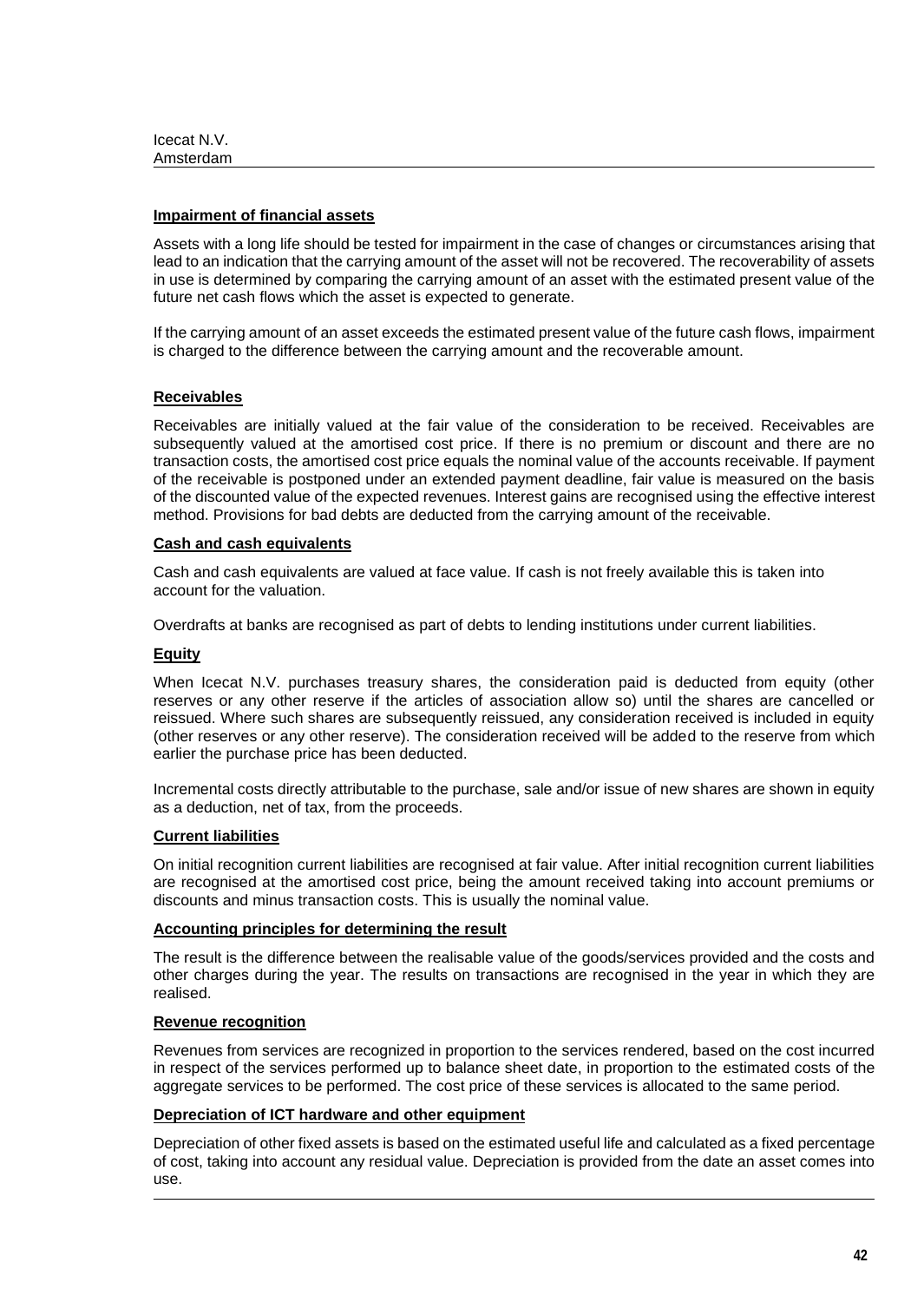Future depreciation is adjusted if there is a change in estimated future useful life.

Gains and losses upon disposal of a business asset are included in depreciation.

### **Income tax expense**

Tax on the result is calculated based on the result before tax in the non-consolidated statement of income and expenses, taking account of the losses available for set-off from previous financial years (to the extent that they have not already been included in the deferred tax assets) and exempt profit components and after the addition of non-deductible costs. Due account is also taken of changes which occur in the deferred tax assets and deferred tax liabilities in respect of changes in the applicable tax rate.

In the financial statements of group companies a tax charge is calculated on the basis of the accounting result.

# **Cash flow statement**

The cash flow statement is prepared according to the indirect method.

The funds in the cash flow statement consist of cash and cash equivalents. Cash equivalents can be considered to be highly liquid investments.

Cash flows in foreign currencies are translated at an estimated average rate. Exchange rate differences concerning finances are shown separately in the cash flow statement under cash flow from operating activities.

Corporate income taxes, interest paid, interest received and dividends received are presented under the cash flow from operating activities. Issuance of share capital and dividends paid are presented under the cash flow from financing activities.

The cost of group companies acquired is presented under the cash flow from investment activities, as far as payment has been made with cash and cash equivalents. The cash and cash equivalents of the group companies acquired are deducted from the purchase cost.

Transactions that do not result in exchange of cash and cash equivalents, such as financial lease, are not presented in the cash flow statement. The payment of lease terms on account of the financial lease contract is considered as an expenditure of financing activities as far as it concerns redemptions and as an expenditure of operational activities as far as it concerns interest.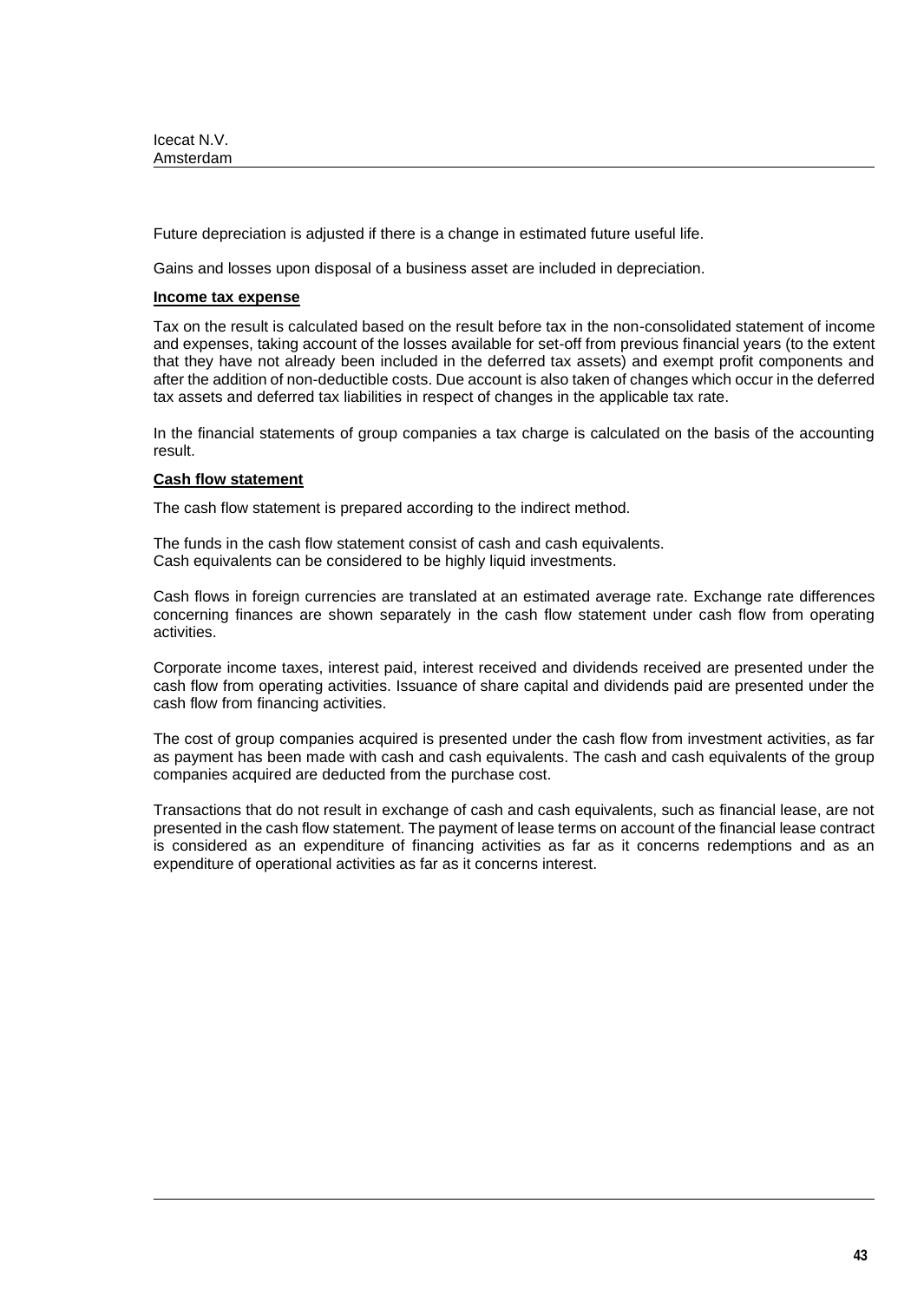# **3.5 Notes to the balance sheet**

# **Fixed assets**

# **22 Intangible fixed assets**

|                                                                                                                         | Customer<br>portfolio<br>€ |
|-------------------------------------------------------------------------------------------------------------------------|----------------------------|
| Balance as of January 1, 2021                                                                                           |                            |
| Purchase value<br>Accumulated depreciation<br>Book value as of January 1, 2021                                          | 2,735,827<br>2,735,827     |
| <b>Movements</b>                                                                                                        |                            |
| Investments<br>Depreciation<br>Disposal purchase value<br>Disposal accumulated depreciation<br><b>Balance movements</b> | 182,753<br>182,753         |
| Balance as of December 31, 2021                                                                                         |                            |
| Purchase value<br>Accumulated depreciation<br>Book value as of December 31, 2021                                        | 2,918,580<br>2,918,580     |

During 2021, Icecat N.V. has acquired a customer portfolio of Autheos. There is no periodic amortization on this acquisition. The management assesses annually whether an impairment loss is applicable.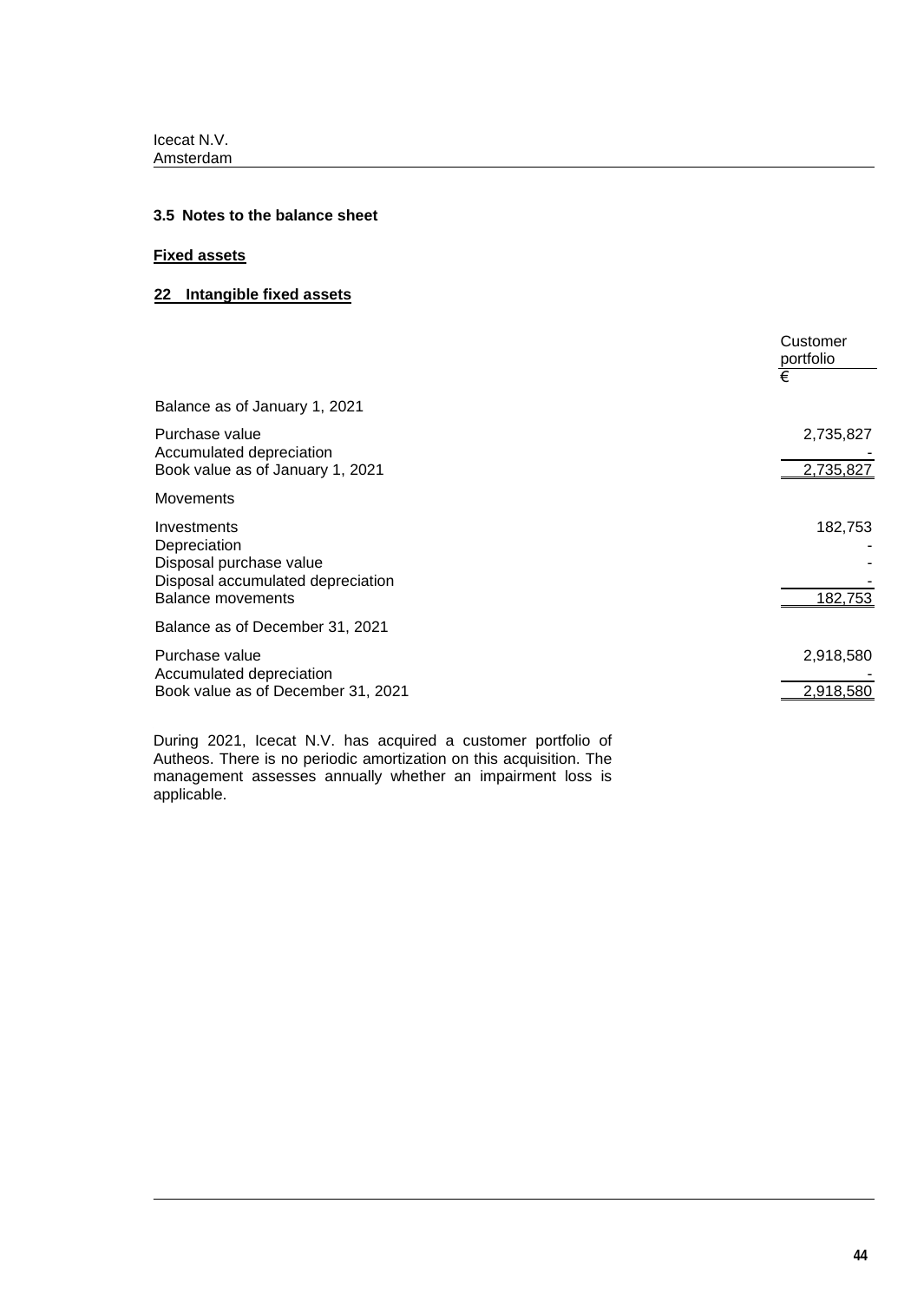# **23 Tangible fixed assets**

|                                                                                                                         | <b>ICT</b> hardware<br>other<br>and<br>equipment |
|-------------------------------------------------------------------------------------------------------------------------|--------------------------------------------------|
|                                                                                                                         | €                                                |
| Balance as of January 1, 2021                                                                                           |                                                  |
| Purchase value<br>Accumulated depreciation<br>Book value as of January 1, 2021                                          | 864,660<br>544,770<br>319,890                    |
| <b>Movements</b>                                                                                                        |                                                  |
| Investments<br>Depreciation<br>Disposal purchase value<br>Disposal accumulated depreciation<br><b>Balance movements</b> | 135,715<br>$-122,318$<br>13,397                  |
| Balance as of December 31, 2021                                                                                         |                                                  |
| Purchase value<br>Accumulated depreciation<br>Book value as of December 31, 2021                                        | 1,000,376<br>667,088<br>333,287                  |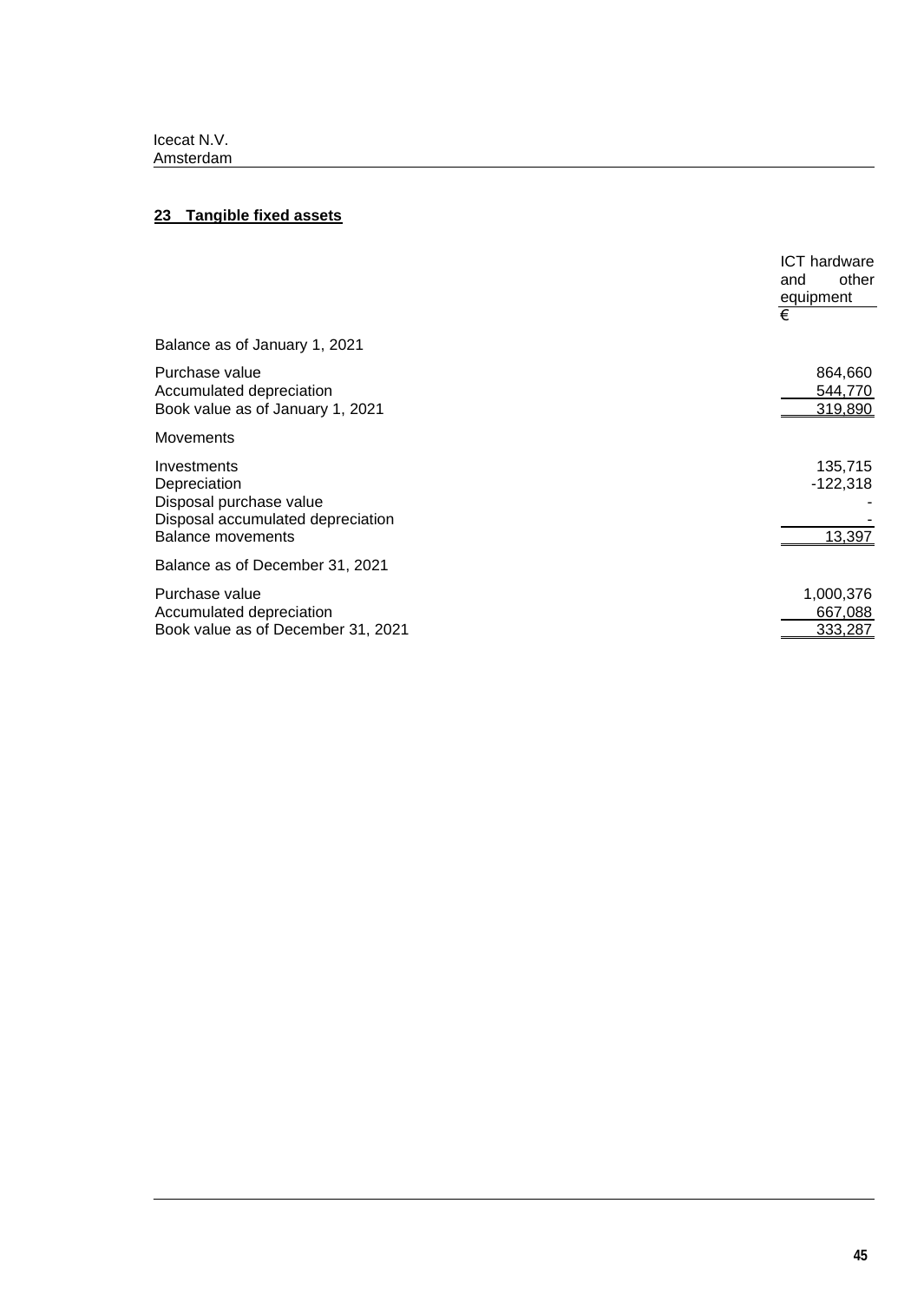|                                                  | 31-12-2021 | 31-12-2020 |
|--------------------------------------------------|------------|------------|
|                                                  | €          |            |
| 24 Financial fixed assets                        |            |            |
| Participations in group companies (Equity Value) | 7.919.577  | 5.845.333  |
| Participations in affiliated companies           |            | 4.099.790  |
| Other amounts receivable                         | 996.878    | 1.173.621  |
|                                                  | 8.916.455  | 11.118.744 |

# **Financial fixed assets**

|                                                                                                              | <b>Participations Other</b><br>in<br>companies<br>(equity value) value) | group participations amounts<br>(net asset | Other<br>receivable          | Total                                           |
|--------------------------------------------------------------------------------------------------------------|-------------------------------------------------------------------------|--------------------------------------------|------------------------------|-------------------------------------------------|
|                                                                                                              | €                                                                       | €                                          | €                            | €                                               |
| Balance as of January 1, 2021                                                                                |                                                                         |                                            |                              |                                                 |
| Principal value<br>Balance as of January 1, 2021                                                             | 5,845,333<br>5,845,333                                                  | 4,099,790<br>4,099,790                     | 1,173,621<br><u>173,621,</u> | 11,118,744<br><u>11,118,744 </u>                |
| <b>Movements</b>                                                                                             |                                                                         |                                            |                              |                                                 |
| Goodwill (investments 2021)<br>Corrections<br><b>Balance movements</b><br>Result<br><b>Balance movements</b> | 75,287<br>1,998,957<br><u>2,074,244</u>                                 | $-4,099,790$<br>$-4,099,790$               | -176,783<br>$-176,783$       | $-4,201,286$<br>1,998,957<br><u>-2,202,329 </u> |
| Balance as of December 31, 2021                                                                              |                                                                         |                                            |                              |                                                 |
| Principal value<br>Balance as of December 31, 2021                                                           | 7,919,577<br>7,919,577                                                  |                                            | 996,838<br>996,838           | 8,916,415<br>8,916,415                          |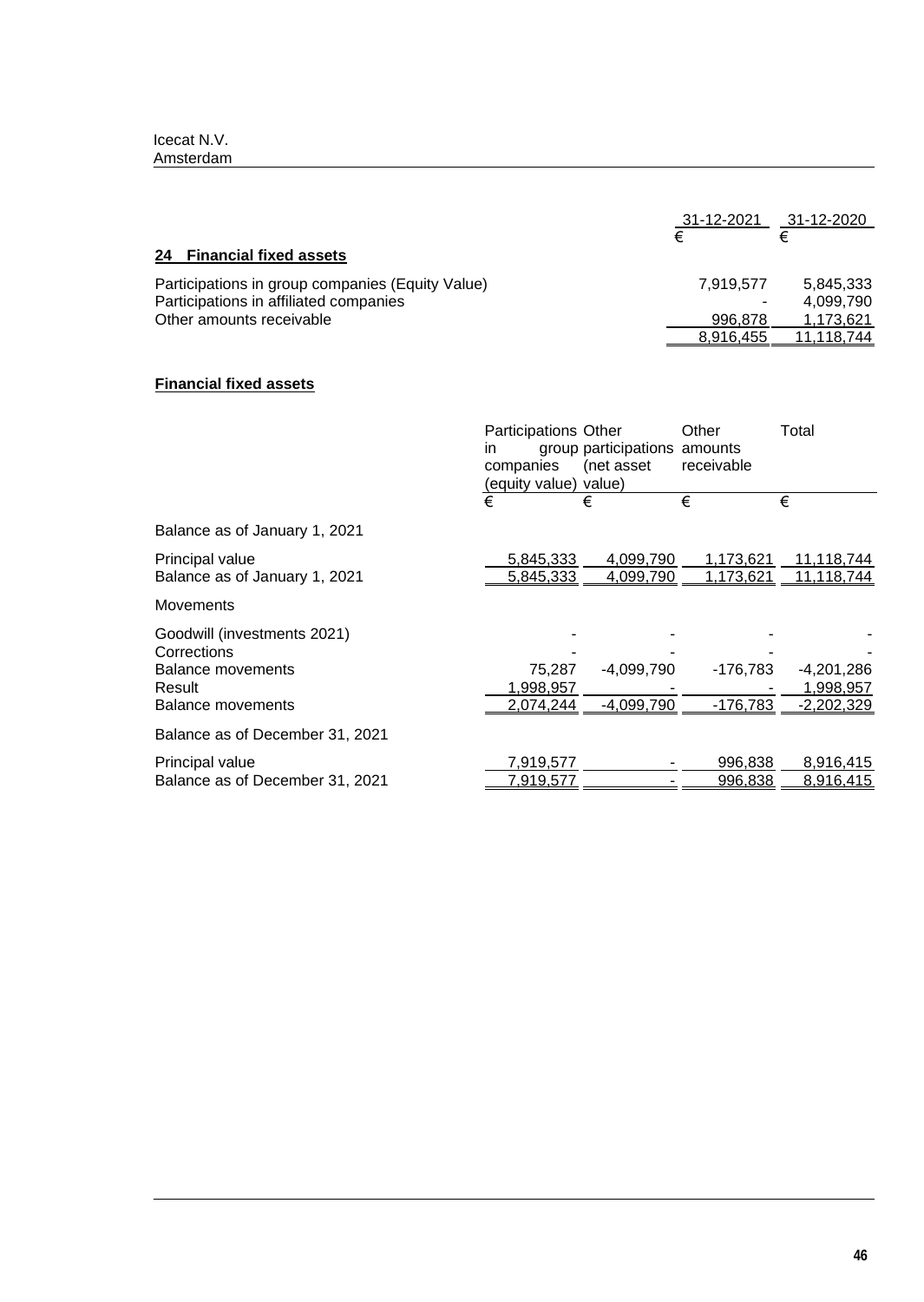|                                                                                                                                             |                       | $\frac{31-12-2021}{\epsilon}$ $\frac{31-12-2020}{\epsilon}$                     |                                                                                 |
|---------------------------------------------------------------------------------------------------------------------------------------------|-----------------------|---------------------------------------------------------------------------------|---------------------------------------------------------------------------------|
| Participations in group companies (Equity Value)                                                                                            |                       |                                                                                 |                                                                                 |
| <b>Icecat Ukraine LLC</b><br>Iceshop B.V.<br>Icecat International B.V.<br>Icecat Nederland B.V.<br>Syndy B.V.<br>Icecat Content Sourcing OU |                       | 5,104<br>3,350,615<br>$-3,181$<br>85,150<br>3,220,554<br>1,261,335<br>7,919,577 | 5,104<br>3,261,228<br>$-1,448$<br>82,825<br>1,308,659<br>1,188,965<br>5,845,333 |
|                                                                                                                                             |                       |                                                                                 |                                                                                 |
|                                                                                                                                             |                       | $rac{2021}{\epsilon}$ $rac{2020}{\epsilon}$                                     |                                                                                 |
| <b>Icecat Ukraine LLC</b>                                                                                                                   |                       |                                                                                 |                                                                                 |
| Book value as of January 1                                                                                                                  |                       | 5,104                                                                           | 5,104                                                                           |
| <b>Balance movements</b>                                                                                                                    |                       |                                                                                 |                                                                                 |
| Book value as of December 31                                                                                                                |                       | 5,104                                                                           | 5,104                                                                           |
|                                                                                                                                             | $\overline{\epsilon}$ | $\frac{2021}{\epsilon}$ $\frac{2020}{\epsilon}$                                 |                                                                                 |
| Iceshop B.V.                                                                                                                                |                       |                                                                                 |                                                                                 |
| Book value as of January 1                                                                                                                  |                       | 3,261,228                                                                       | 3,272,533                                                                       |
| Investments in participation<br>Profit/(Loss) of participation<br>Book value as of December 31                                              |                       | 89,387<br>3,350,615                                                             | $-11,305$<br>3,261,228                                                          |
|                                                                                                                                             | $\overline{\epsilon}$ | $\frac{2021}{\epsilon}$                                                         | <u>2020</u>                                                                     |
| Icecat International B.V.                                                                                                                   |                       |                                                                                 |                                                                                 |
| Book value as of January 1                                                                                                                  |                       | $-1,448$                                                                        | $\mathbf 1$                                                                     |
| Investments in participation<br>Profit/(Loss) of participation<br>Book value as of December 31                                              |                       | $-1,733$<br>$-3,181$                                                            |                                                                                 |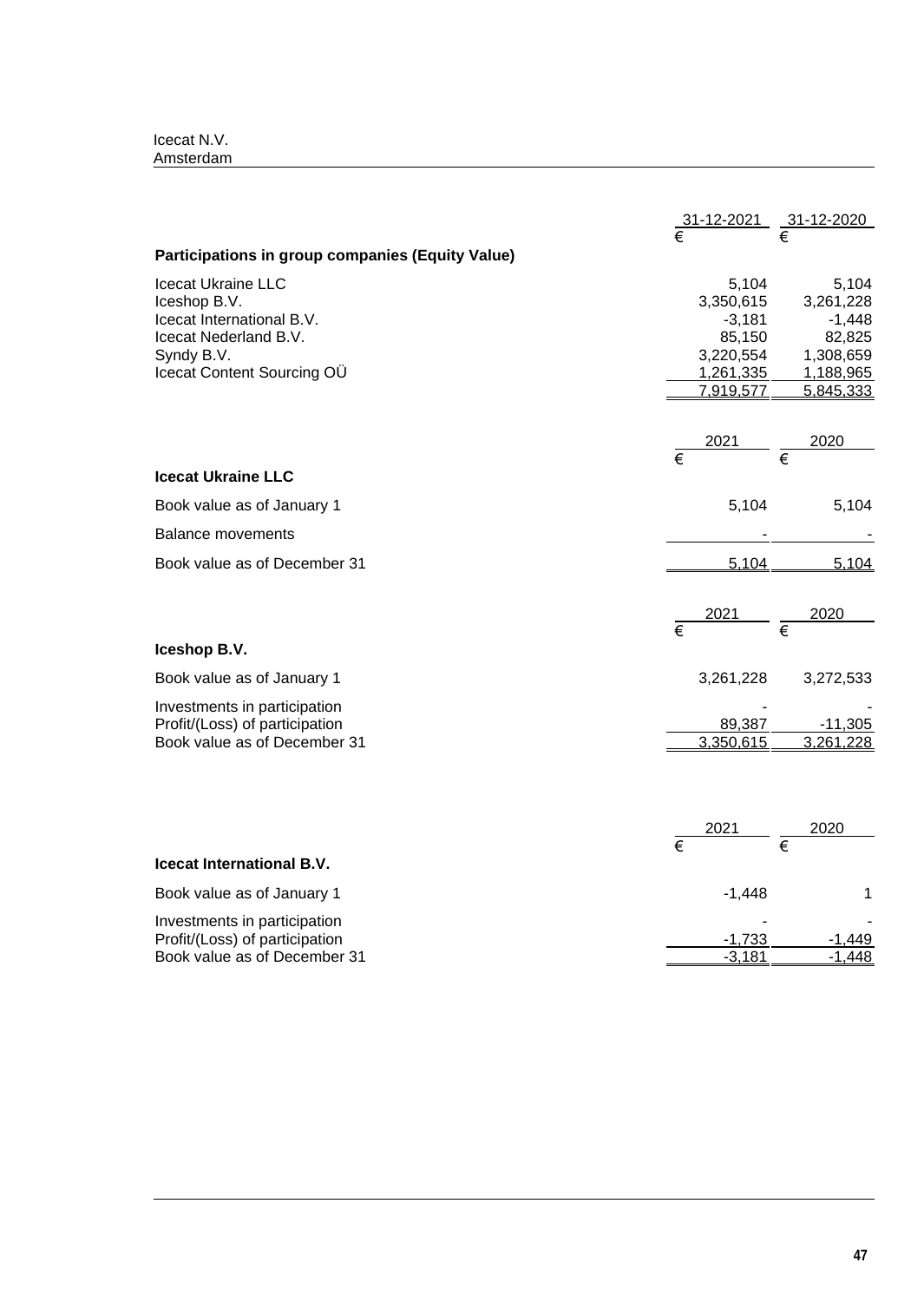|                                                                | 2021                  | 2020                                                        |
|----------------------------------------------------------------|-----------------------|-------------------------------------------------------------|
|                                                                | $\overline{\epsilon}$ |                                                             |
| <b>Icecat Nederland B.V.</b>                                   |                       |                                                             |
| Book value as of January 1                                     | 82,825                | 47,552                                                      |
| Investments in participation                                   |                       |                                                             |
| Profit/(Loss) of participation                                 | 2,325                 | 35,273                                                      |
| Book value as of December 31                                   | 85,150                | 82,825                                                      |
|                                                                |                       |                                                             |
|                                                                | 2021                  | 2020                                                        |
| Syndy B.V.                                                     | $\overline{\epsilon}$ | $\overline{\epsilon}$                                       |
| Book value as of January 1                                     | 1,308,659             | 1,304,358                                                   |
| Investments in participation<br>Corrections                    | 75,287                | 54,000<br>1,081                                             |
| Profit/(Loss) of participation                                 | 1,836,608             | $-50,780$                                                   |
| Book value as of December 31                                   | 3,220,554             | 1,308,659                                                   |
|                                                                |                       |                                                             |
|                                                                |                       |                                                             |
|                                                                | $\overline{\epsilon}$ | 2020<br>$\overline{\epsilon}$                               |
| Icecat Content Sourcing OÜ                                     |                       |                                                             |
| Book value as of January 1                                     | 1,188,965             | 775,794                                                     |
| Investments in participation                                   |                       |                                                             |
| Profit/(Loss) of participation<br>Book value as of December 31 | 72,370<br>1,261,335   | 413,171<br>1,188,965                                        |
|                                                                |                       |                                                             |
|                                                                |                       |                                                             |
|                                                                |                       | $\frac{31-12-2021}{\epsilon}$ $\frac{31-12-2020}{\epsilon}$ |
| Participations in affiliated companies                         |                       |                                                             |
| Hatch B.V.                                                     |                       | 4,099,790                                                   |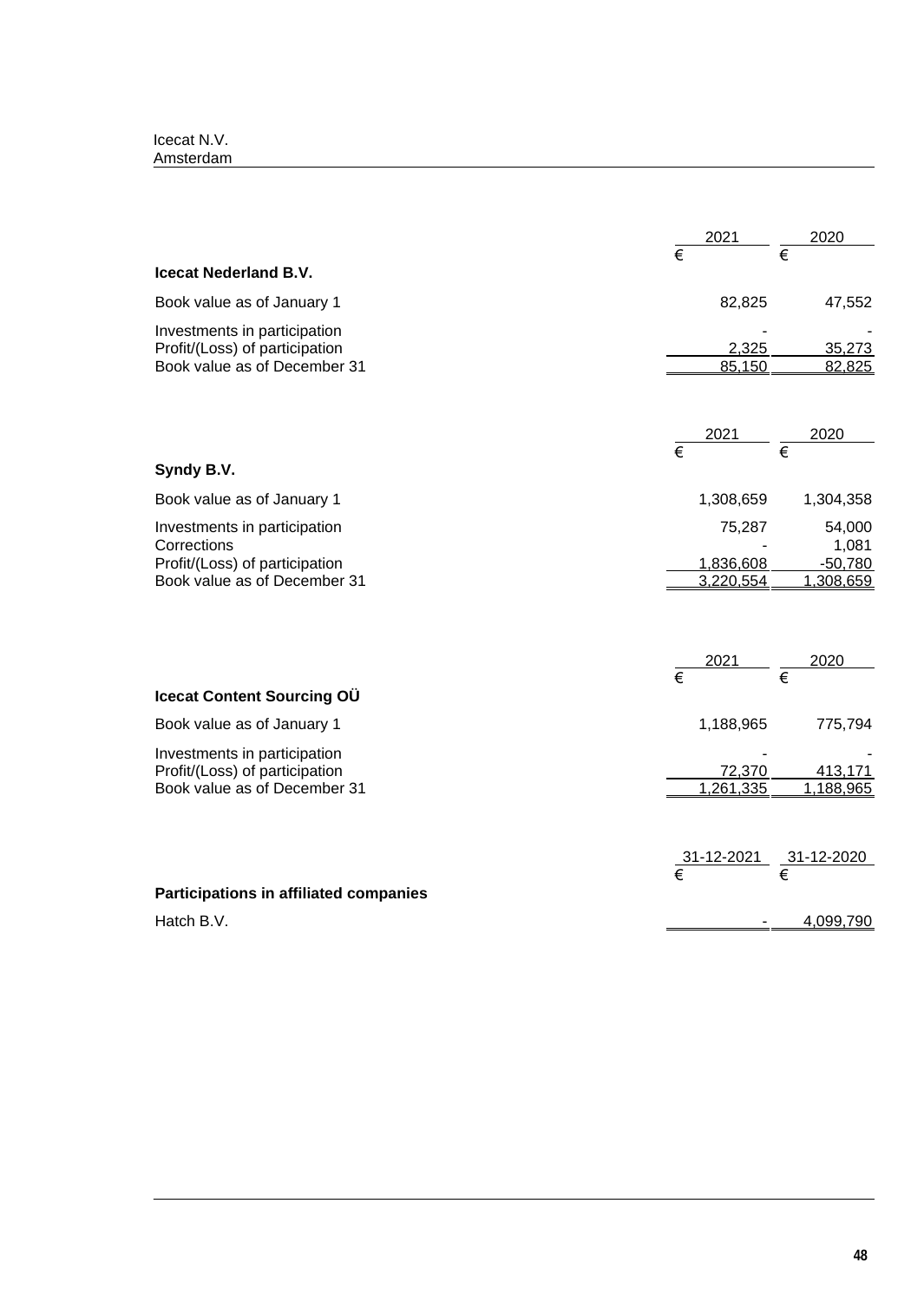| 31-12-2021 | 31-12-2020 |
|------------|------------|
| €          | €          |
|            |            |
| 825.942    | 887.139    |
| 155.969    | 271,555    |
| 14.927     | 14.927     |
| 996,838    | .173,621   |
|            |            |

The loans receivable concerns for the amount of  $\epsilon$  265,625 (2020: € 332,516) the financing of purchase of shares by the Managing Director (E.T. Altinok). Interest rate of the loan is EURIBOR + 4.2% per annum. Provided security for the repayment of the loan: option for lender to offer shares to other shareholders at fair market value. For an amount of € 557,817 (2020: € 554,523) the loans receivable concerns a loan to Syndy B.V.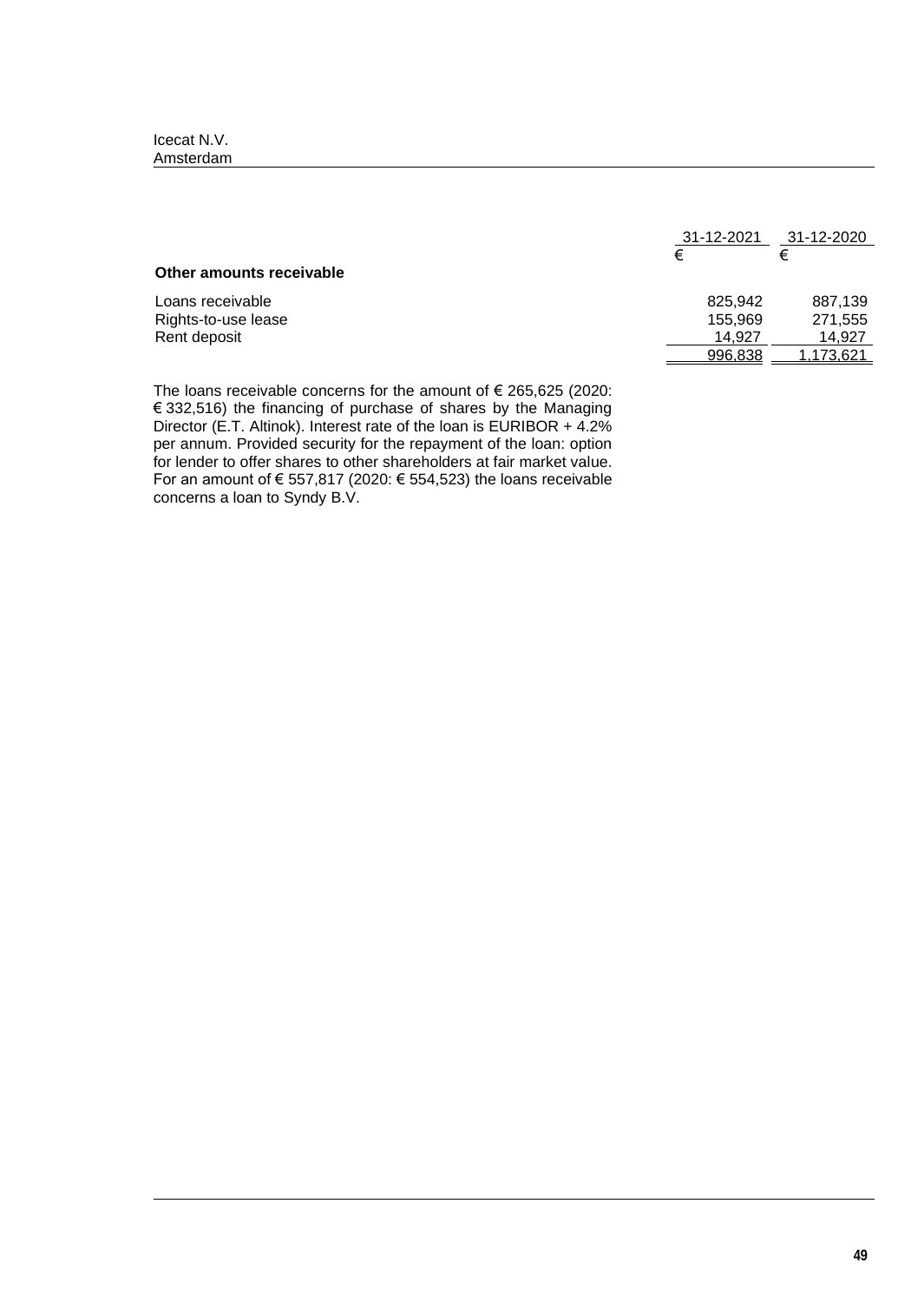## **Current assets**

| 31-12-2021 |           |
|------------|-----------|
| €          | €         |
|            |           |
| 2,138,557  | 2,427,808 |
| -227.317   | -233.747  |
| 1.911.240  | 2.194.061 |
|            |           |

The concentration of credit risk with respect to receivables is limited. Icecat N.V. does not hold any significant collateral on its receivables. Management believes there is no further credit risk provision required in excess of the normal impairment, based on the aging analysis performed as of December 31, 2021.

|                                            | 2021                     | 2020              |
|--------------------------------------------|--------------------------|-------------------|
|                                            | $\overline{\epsilon}$    | €                 |
| <b>Provision for doubtful debts</b>        |                          |                   |
| Balance as of January 1                    | 233,747                  | 311,063           |
| Written-off amounts during the year        | $-141,411$               | $-170,318$        |
| Allocation to the result                   | 134,981                  | 93,002            |
| Balance as of December 31                  | 227,317                  | 233,747           |
|                                            | <u>_31-12-2021_</u><br>€ | <u>31-12-2020</u> |
|                                            |                          | €                 |
| 26 Receivables from associated companies   |                          |                   |
| Iceshop B.V.                               | 25,053                   | 760,211           |
| Icecat Nederland B.V.                      | 65,358                   | 1,966,210         |
| Icecat International B.V.                  | 2,905                    | 1,725             |
| Syndy B.V.                                 |                          | 9,378             |
| Icecat Content Sourcing OU                 | 6,540,807                |                   |
| Hatch B.V.                                 |                          | 28,768            |
|                                            | 6,634,123                | 2,766,292         |
|                                            |                          |                   |
|                                            | 31-12-2021               | 31-12-2020        |
|                                            | $\overline{\epsilon}$    | €                 |
| Other receivables and accrued income<br>27 |                          |                   |
| Short-term vendor loan                     | 145,534                  |                   |
| Other receivables                          | 234,339                  | 95,152            |
|                                            | 379,873                  | 95,152            |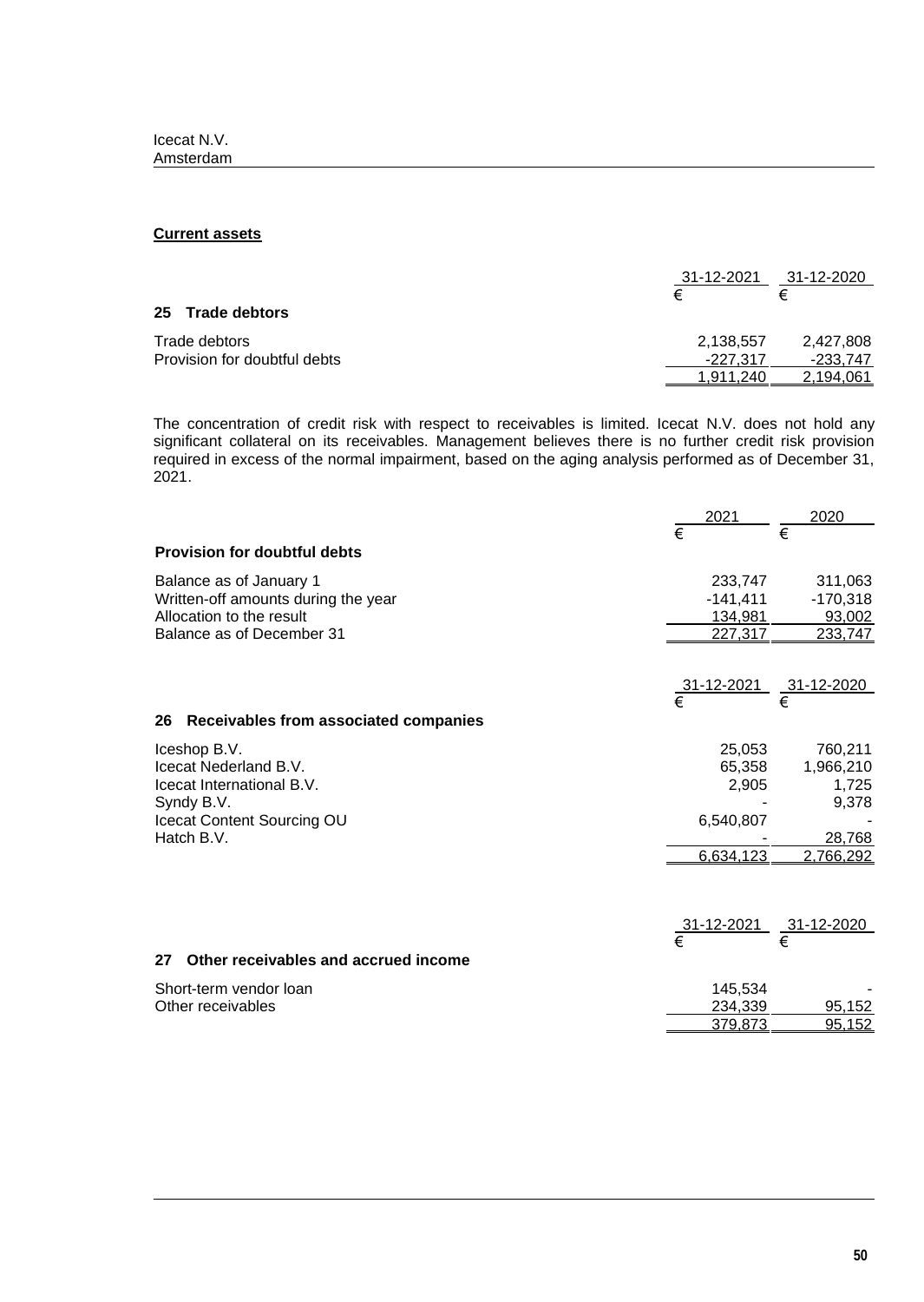|                                   | 31-12-2021<br>€ | 31-12-2020<br>ŧ |
|-----------------------------------|-----------------|-----------------|
| <b>Other receivables</b>          |                 |                 |
| Net wages                         | 6.571           |                 |
| Prepayments and other receivables | 227,768         | 95,152          |
|                                   | 234,339         | 95,152          |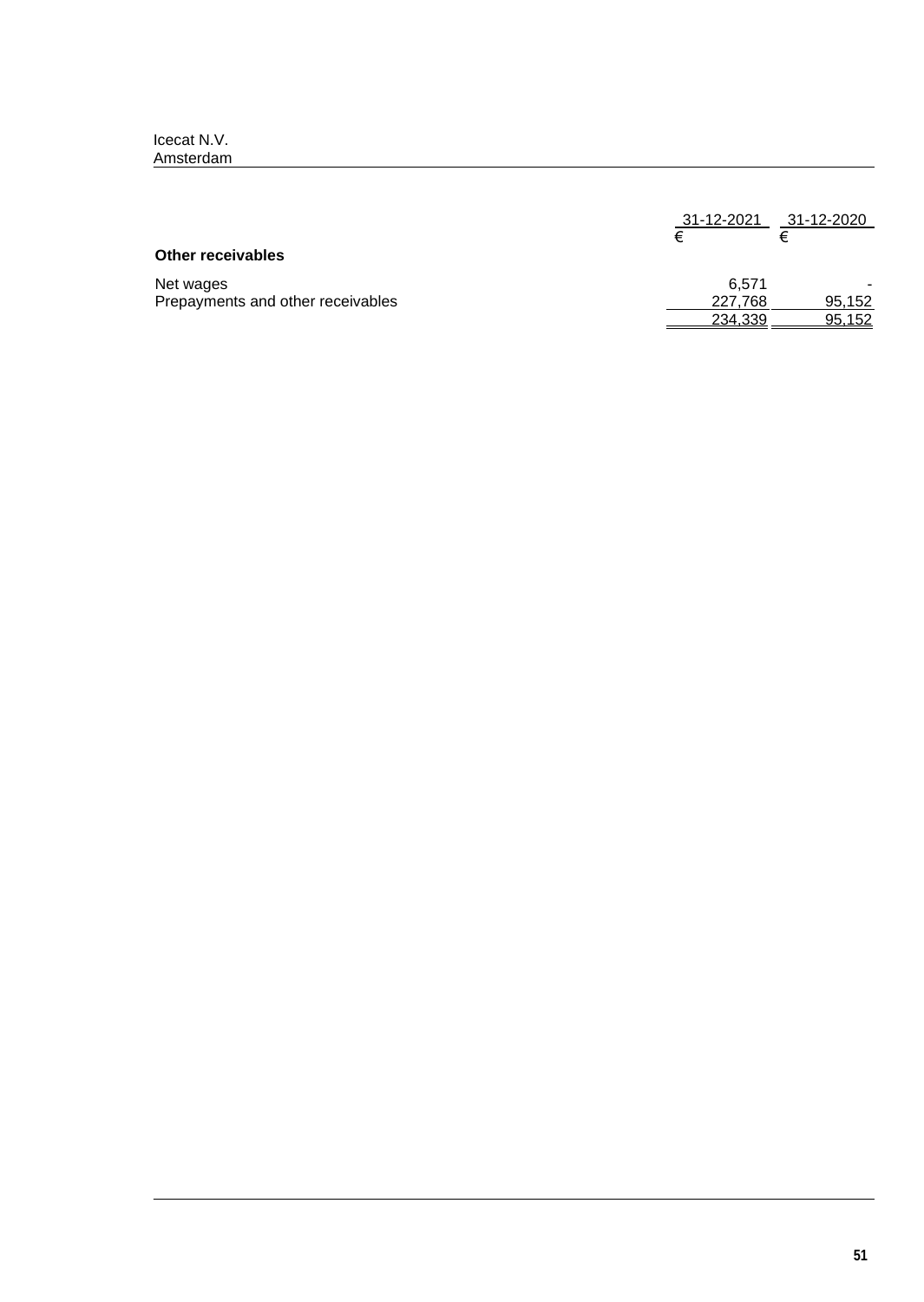# **28 Shareholder equity**

Movements in equity were as follows:

|                               | <b>Issued share Share</b><br>capital |                |   | premium<br>reserve | General<br>reserve | Total      |
|-------------------------------|--------------------------------------|----------------|---|--------------------|--------------------|------------|
|                               | €                                    |                | € |                    | €                  | €          |
| Balance as of January 1, 2021 |                                      | 105,339        |   | 5.378.691          | 10,215,721         | 15.699.751 |
| Result for the year           |                                      |                |   | -                  | 27,931,412         | 27,931,412 |
| Addition in financial year    |                                      |                |   |                    |                    |            |
| Share issue                   |                                      |                |   |                    |                    |            |
| Balance as of December 31,    |                                      |                |   |                    |                    |            |
| 2021                          |                                      | <u>105,339</u> |   | 5,378,691          | 38.147.133         | 43.631.163 |

# **29 Issued share capital**

|                                                | Shares A |
|------------------------------------------------|----------|
| Balance as of January 1, 2021                  | 105,339  |
| Share issue<br>Balance as of December 31, 2021 | 105,339  |

# **30 Share premium reserve**

| Balance as of January 1            | 5.378.691 | 4.431.894 |
|------------------------------------|-----------|-----------|
| New shares issued                  |           | 946.797   |
| Paid out during the financial year | -         | -         |
| Balance as of December 31          | 5.378.691 | 5,378,691 |
|                                    |           |           |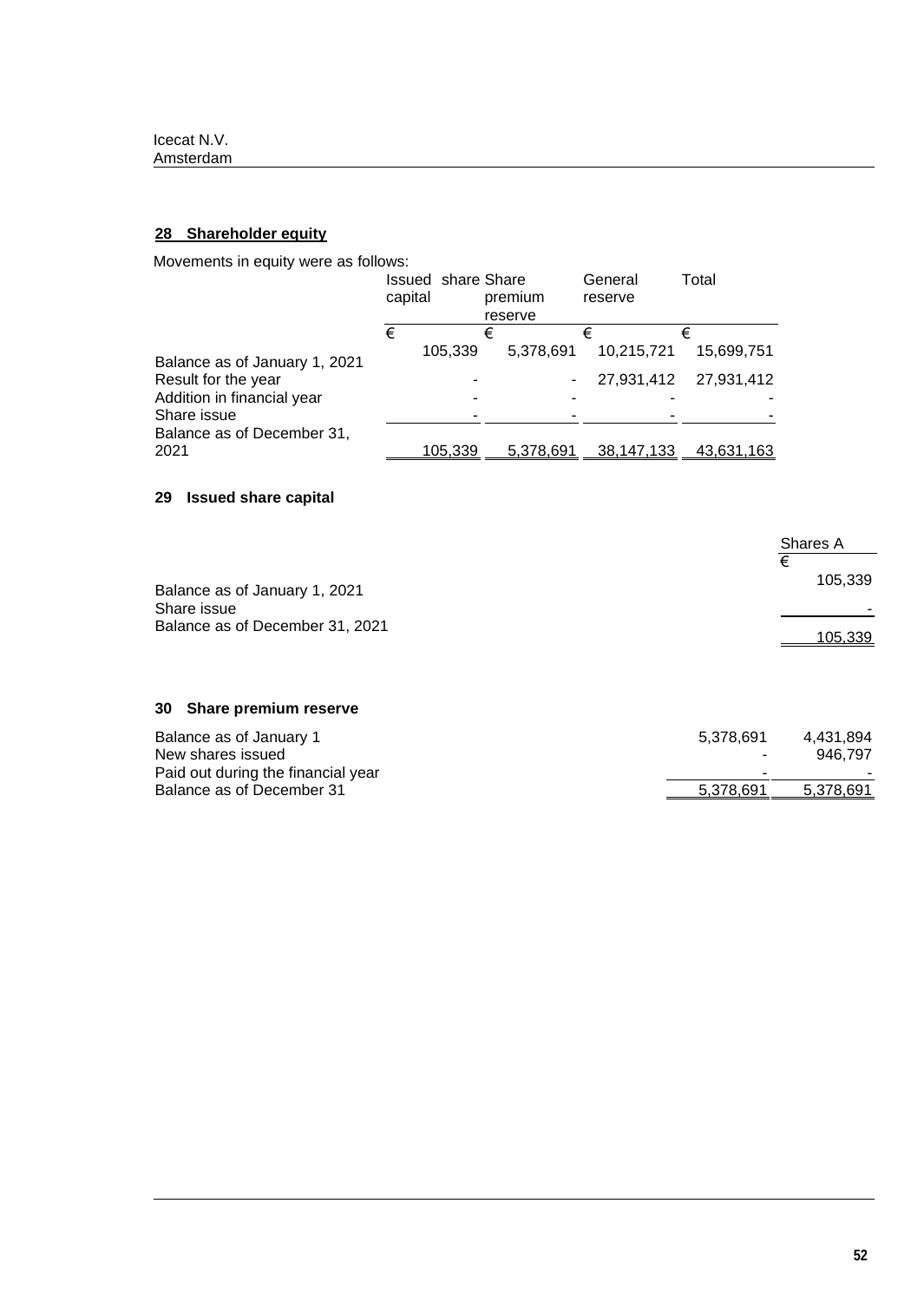|                             |                                       | 2021                                                        | 2020       |
|-----------------------------|---------------------------------------|-------------------------------------------------------------|------------|
|                             |                                       | $\overline{\epsilon}$                                       | €          |
| 31                          | <b>General reserve</b>                |                                                             |            |
| Balance as of January 1     |                                       | 10,215,721                                                  | 8,429,490  |
| Appropriation of result     |                                       | 27,931,12                                                   | 1,785,727  |
| Dividend                    |                                       | 38,147,133                                                  | 10,215,721 |
|                             | Balance as of December 31             |                                                             |            |
|                             | <b>Short-term liabilities</b>         |                                                             |            |
|                             |                                       |                                                             |            |
|                             |                                       | $\frac{31-12-2021}{\epsilon}$ $\frac{31-12-2020}{\epsilon}$ |            |
| 32                          | <b>Trade creditors</b>                |                                                             |            |
|                             | <b>Trade creditors</b>                | 289,065                                                     | 94,778     |
|                             |                                       |                                                             |            |
|                             |                                       | $\frac{31-12-2021}{\epsilon}$ $\frac{31-12-2020}{\epsilon}$ |            |
|                             |                                       |                                                             |            |
| 33                          | Liabilities to group companies        |                                                             |            |
|                             | iMerge B.V.                           |                                                             | 73,457     |
|                             | Icecat Content Sourcing OU            |                                                             | 1,039,865  |
|                             | Syndy B.V.                            |                                                             | 1,113,322  |
|                             |                                       |                                                             |            |
|                             |                                       |                                                             |            |
|                             |                                       | <u>31-12-2021 31-12-2020</u><br>€                           |            |
|                             | 34 Taxes and social security premiums |                                                             |            |
|                             | Value added tax                       |                                                             | 88,850     |
| Wage tax<br>Corporation tax |                                       | 94,494                                                      | 39,611     |
|                             |                                       | 6,426                                                       | 197,573    |
|                             |                                       | 100,920                                                     | 326,034    |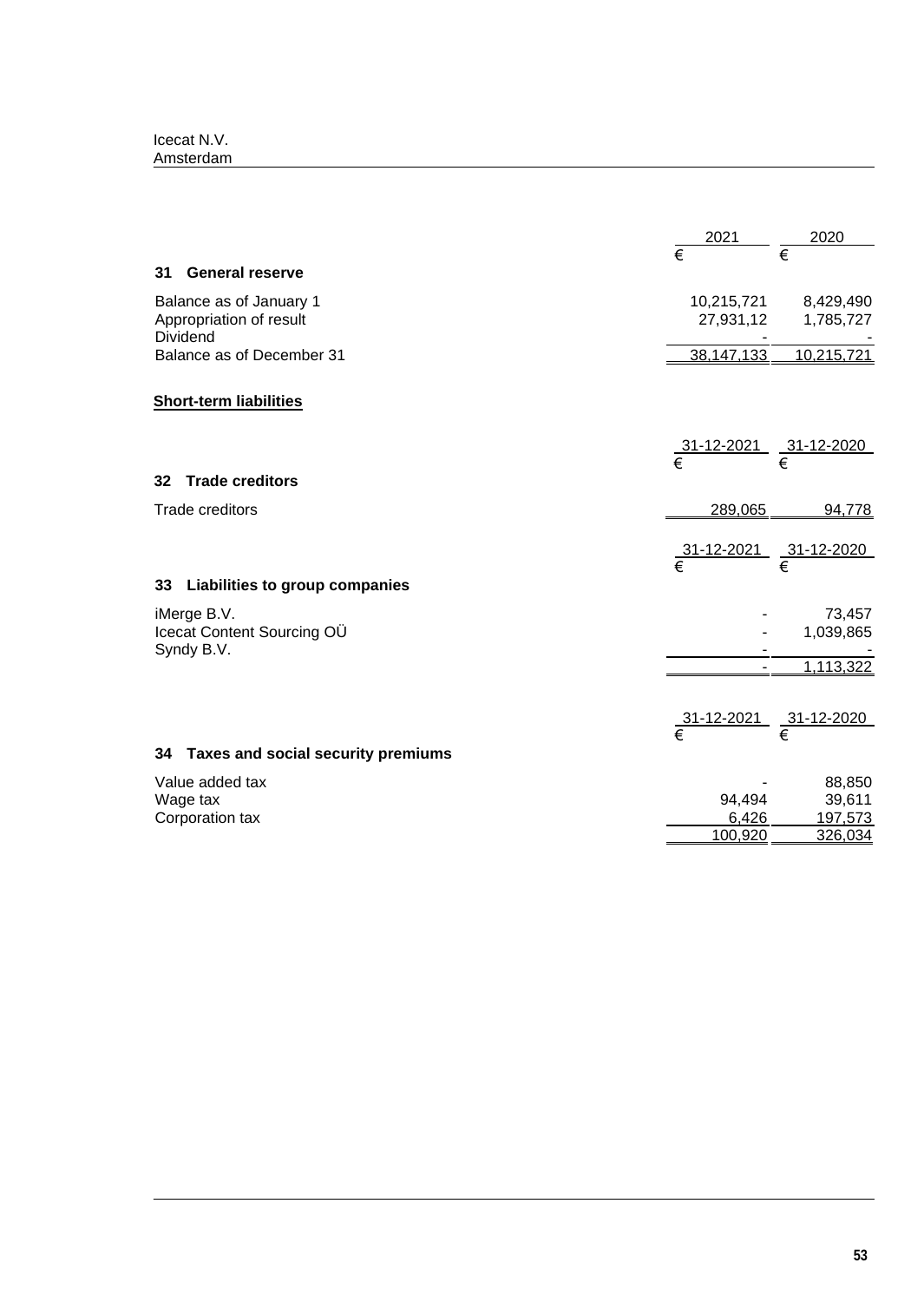| Icecat N.V. |  |
|-------------|--|
| Amsterdam   |  |

| Other liabilities and accrued expenses<br>35 | 31-12-2021<br>€ | 31-12-2020<br>€ |
|----------------------------------------------|-----------------|-----------------|
| Instalment invoiced in advance               | 3,564,855       | 3,177,741       |
| Other payables                               | 42.421          | 221,057         |
| <b>Tantiemes</b>                             | 408,537         | 200,223         |
| Holiday allowance                            | 44.837          | 48,276          |
| <b>Outstanding Holidays</b>                  | 133,570         | 108,439         |
| Audit and consultancy costs                  | 43.871          | 27,500          |
| Lease liabilities (short-term)               | 86.158          | 88.503          |
| Purchase price to be paid                    | 85,647          | 857,040         |
| Other accruals                               | 11.302          | 1,559           |
|                                              | 4.421.198       | 4,730,338       |

## **Off-balance-sheet rights, obligations and arrangements**

# **Buy back obligations**

The company has the conditional obligation to buy back shares from investors till an (maximum) amount of € 631,800.

# **Proposal appropriation of result**

The management of the company proposes to appropriate the result as follows:

The appropriation of profit for the year 2021 in the amount of  $\epsilon$  27,931,412 will be added to in full to the other reserves.

This proposal needs to be determined by the General Meeting, but has already been processed in anticipation in the annual accounts 2021 for the company.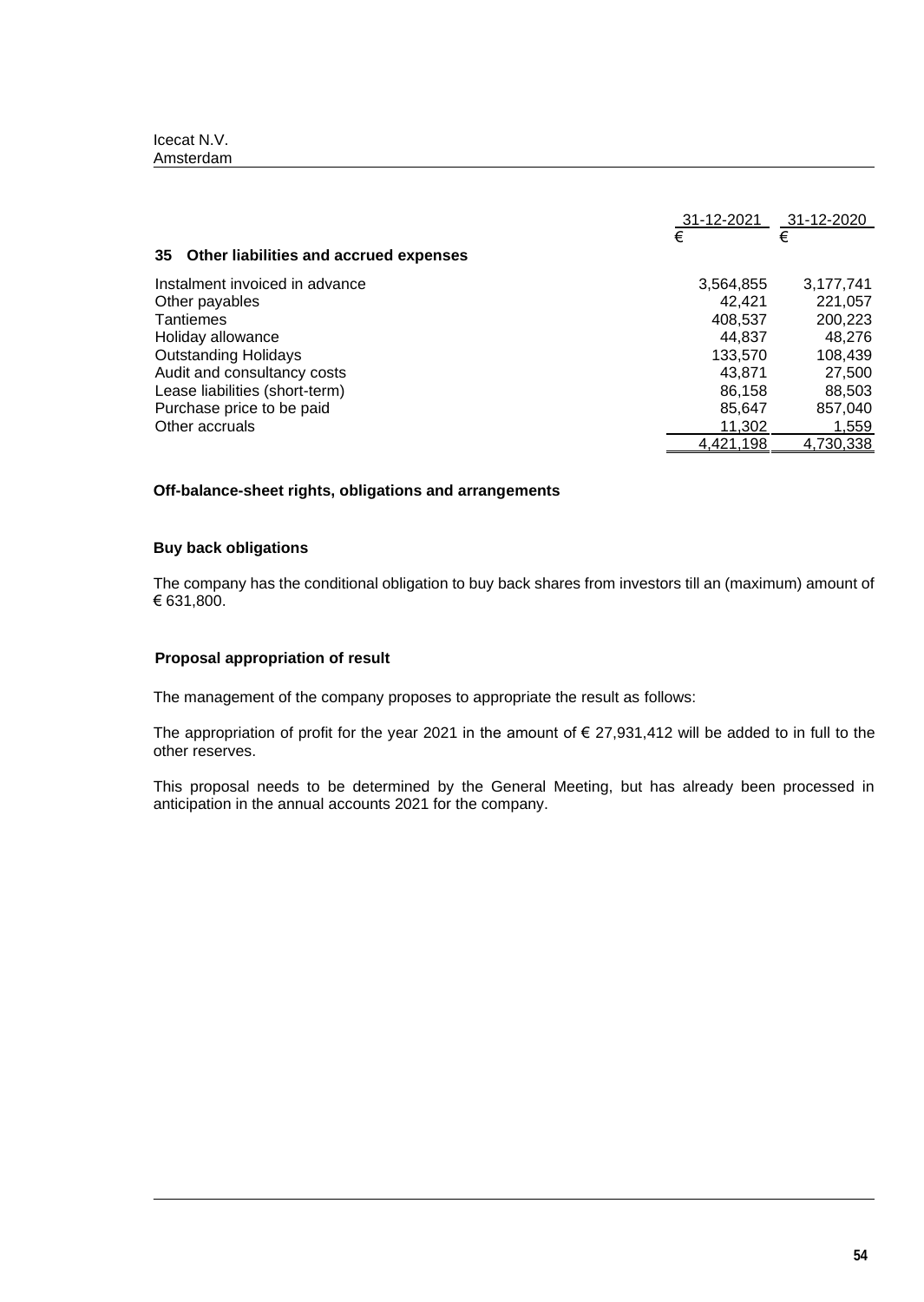| 3.6 Notes to the non-consolidated statement of income                                    |                       |           |   |           |
|------------------------------------------------------------------------------------------|-----------------------|-----------|---|-----------|
|                                                                                          |                       | 2021      |   | 2020      |
|                                                                                          | €                     |           | € |           |
| <b>Net Turnover</b><br>36                                                                |                       |           |   |           |
| <b>Turnover Netherlands</b>                                                              |                       | 2,763,167 |   | 2,449,780 |
| <b>Turnover International</b>                                                            |                       | 7,190,446 |   | 6,291,521 |
|                                                                                          |                       | 9,953,613 |   | 8,741,301 |
|                                                                                          |                       | 2021      |   | 2020      |
|                                                                                          | $\overline{\epsilon}$ |           | € |           |
| <b>Personnel expenses</b><br>37                                                          |                       |           |   |           |
| Wages and salaries Netherlands                                                           |                       | 1,605,076 |   | 1,956,529 |
| Wages and salaries International                                                         |                       | 751,339   |   | 561,436   |
| Social security premiums and other social liabilities / insurance                        |                       | 66,815    |   | 76,703    |
|                                                                                          |                       | 2,423,230 |   | 2,594,668 |
| <b>Remuneration of directors</b>                                                         |                       |           |   |           |
| Remuneration of directors                                                                |                       | 448,991   |   | 279,000   |
| Remuneration of former directors<br>Total remuneration of directors and former directors |                       | 448,991   |   | 279,000   |
| <b>Average number of employees</b>                                                       |                       |           |   |           |
| 2021                                                                                     |                       |           |   |           |
|                                                                                          |                       |           |   | Number    |
| Average number of employees 2021                                                         |                       |           |   | 17,00     |
| 2020                                                                                     |                       |           |   | Number    |
|                                                                                          |                       |           |   |           |
| Average number of employees 2020                                                         |                       |           |   | 23,00     |
|                                                                                          |                       | 2021      |   | 2020      |
|                                                                                          | €                     |           | € |           |
| Social security premiums and other social liabilities / insurance                        |                       |           |   |           |
| Social security charges<br>Other social liabilities / insurance                          |                       | 66,815    |   | 76,703    |
|                                                                                          |                       | 66,815    |   | 76,703    |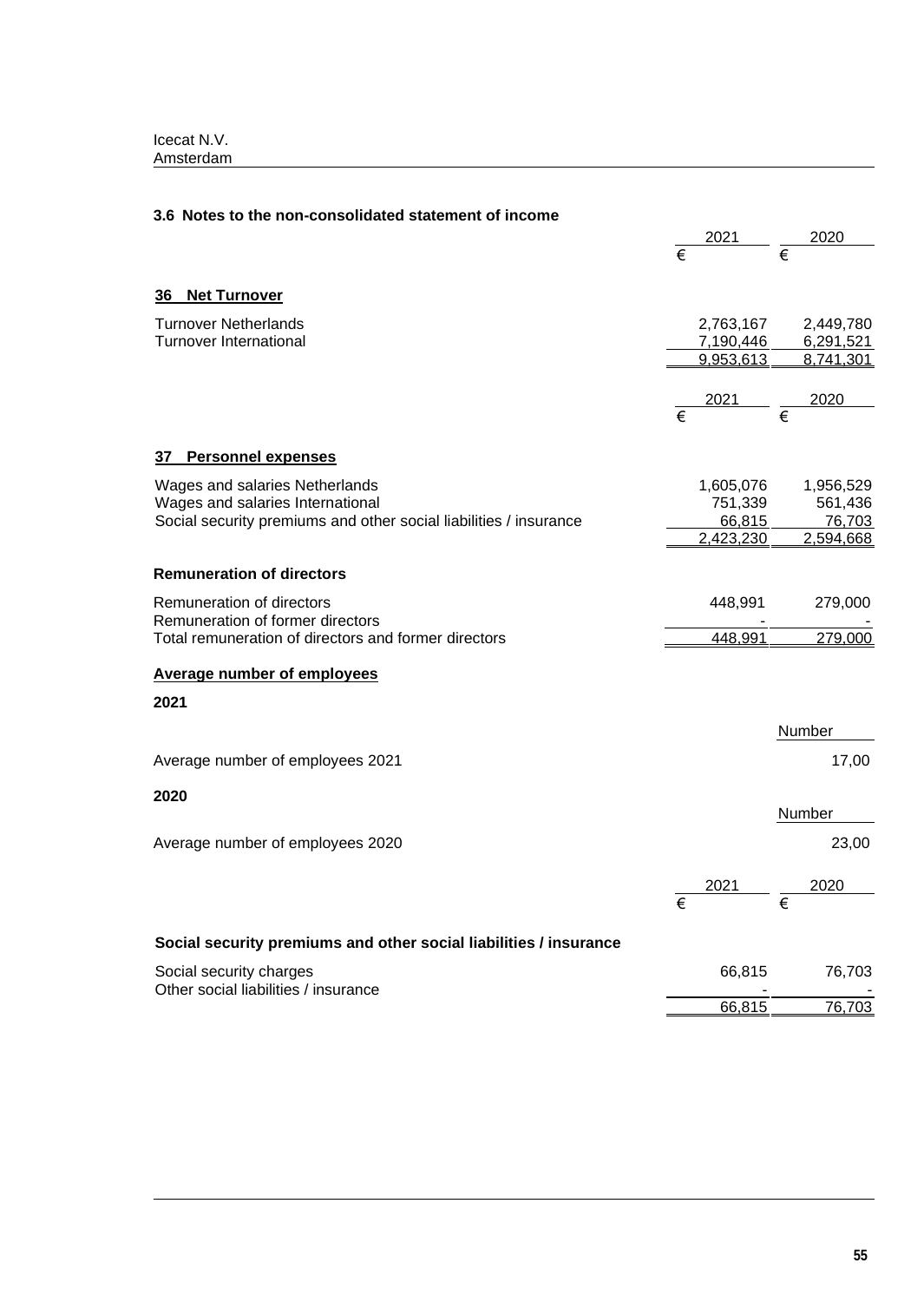|                                               | 2021              | 2020      |
|-----------------------------------------------|-------------------|-----------|
|                                               | €                 | €         |
| <b>Other operating expenses</b><br>38         |                   |           |
| Other staff expenses                          | 357,965           | 291,803   |
| Housing expenses                              | 147.046           | 145,974   |
| Selling expenses                              | 167,180           | 204,180   |
| Car expenses                                  | 163,320           | 171,614   |
| Office expenses                               | 267,883           | 222,373   |
| Other expenses                                | 4,526,720         | 2,182,501 |
| Management fee                                | 171,623           | 164,233   |
|                                               | 5,801,737         | 3,382,678 |
|                                               | 2021<br>€         | 2020<br>€ |
| 39 Share in result from participations        |                   |           |
| Result Iceshop B.V.                           | 89,387            | $-11,305$ |
| Result Icecat Nederland B.V.                  | 2,325             | 35,273    |
| Result Icecat International B.V.              | $-1,733$          | $-1,449$  |
| Result Syndy B.V.                             | 1,836,608         | $-50,780$ |
| Result Icecat Content Sourcing OU             | 282,318           | $-50,780$ |
| Result sale participating interest Hatch B.V. | 25,890,325        | 413,171   |
|                                               | <u>28,099,230</u> | 384,910   |

Amsterdam, April 29, 2022

M.J. Hoogeveen E.T. Altinok Director Director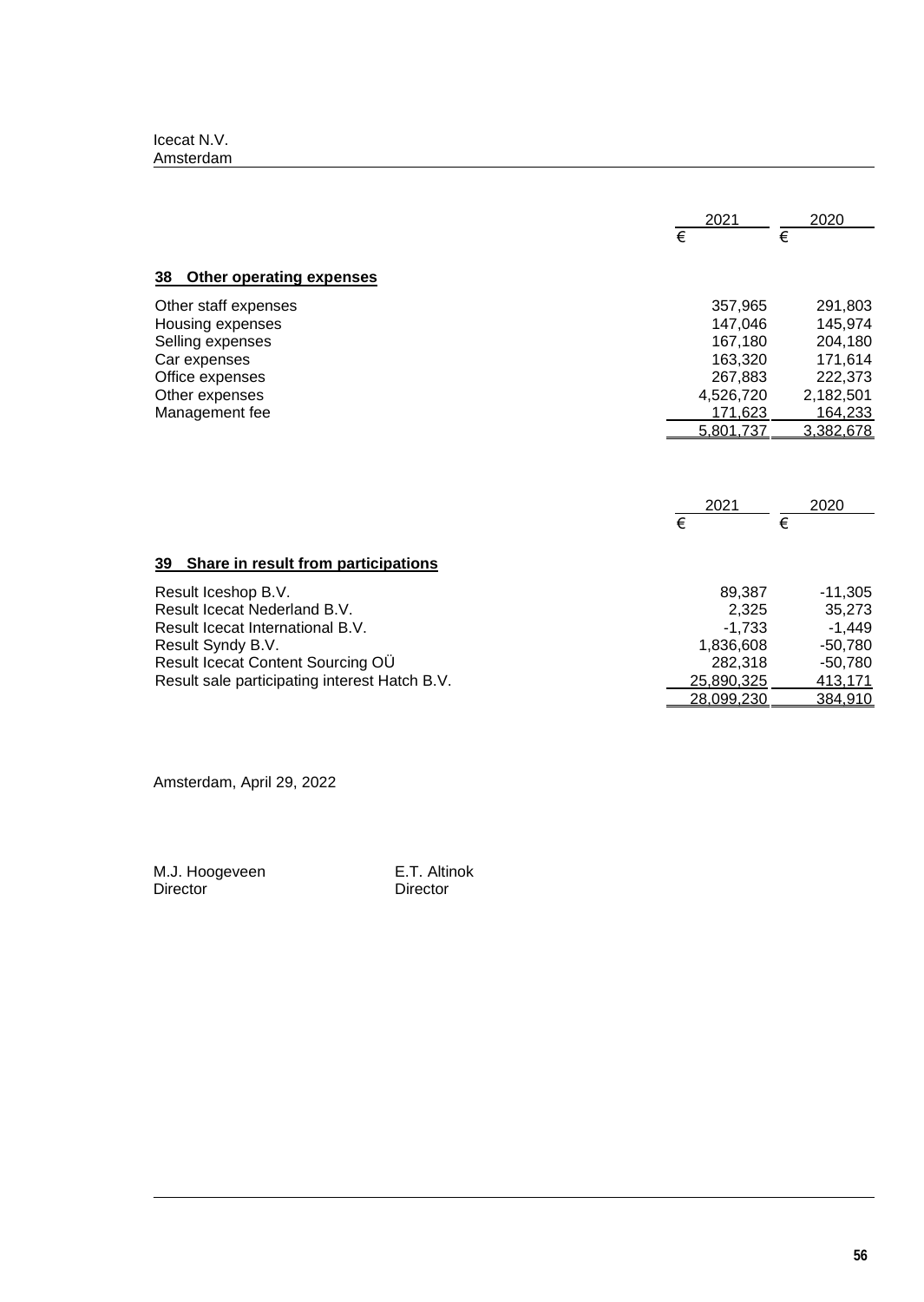4. OTHER INFORMATION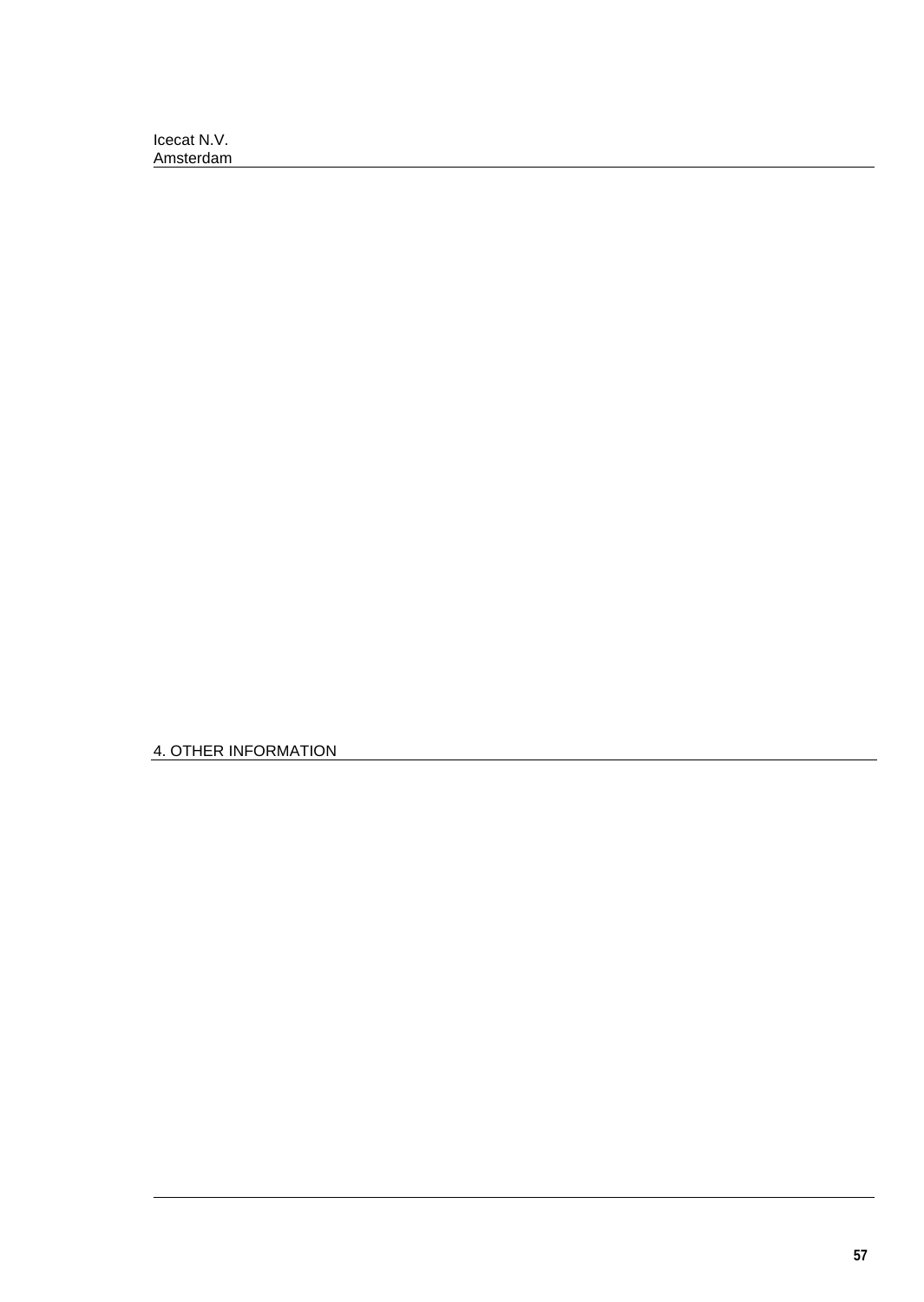# **4. OTHER INFORMATION**

*4.1 Independent auditor's report*

For the auditor's report we refer you to the following pages.